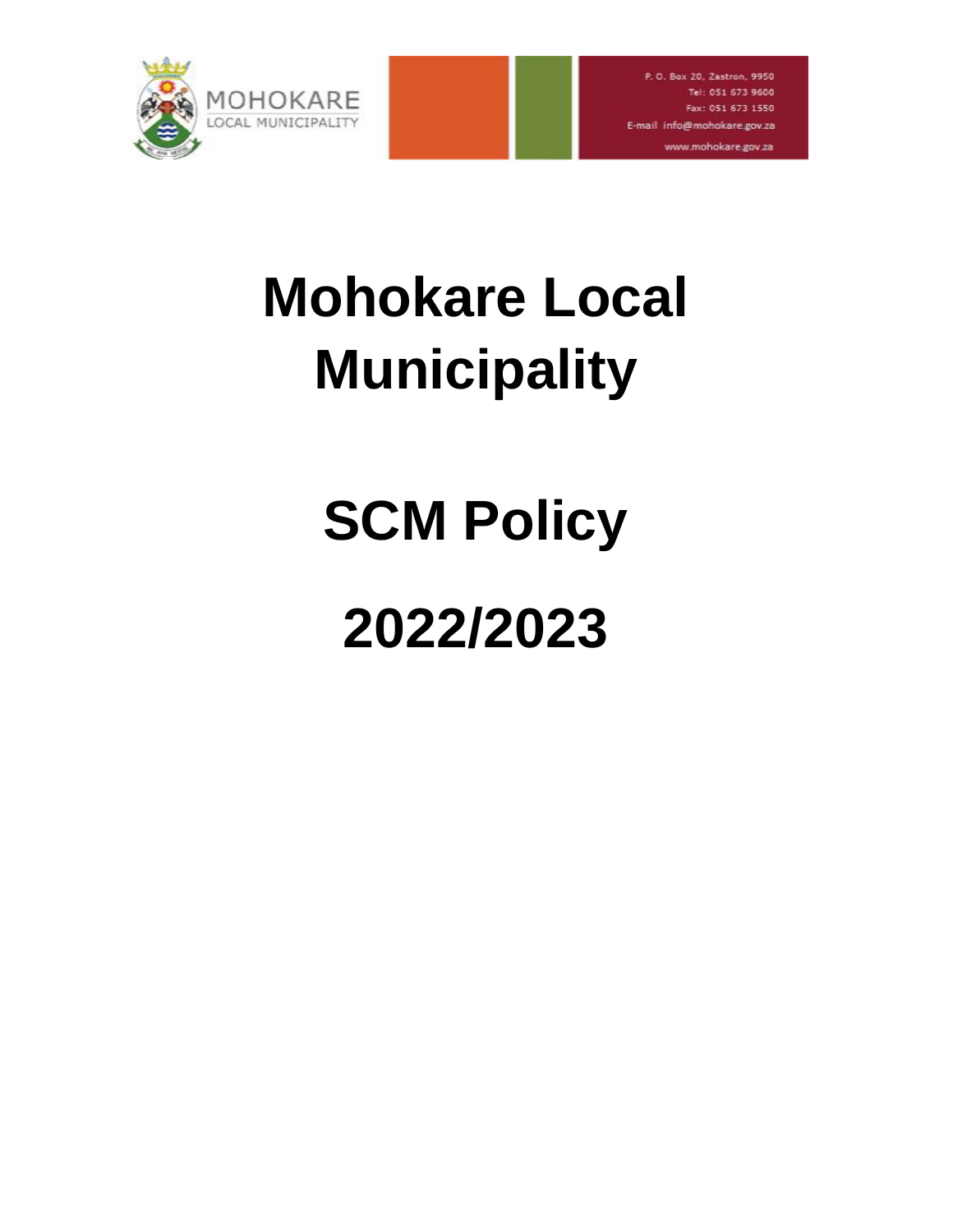## **This Policy consists of two parts:**

Part A is the Supply Chain Management Policy, adopted in terms of section 111 of the Local Government: Municipal Finance Management Act, No. 56 of 2003 and the Municipal Supply Chain Management Regulations, Notice 868 of 30 May 2005;

and

Part B is the Preferential Procurement Policy, adopted in terms of section 2 of the Preferential Procurement Policy Framework Act, No. 5 of 2000 and the Preferential Procurement Regulations, 2017.

Council resolves in terms of section 111 of the Local Government Municipal Finance Management Act (No. 56 of 2003), to adopt the following as the Supply Chain Management Policy of the Mohokare Local Municipality.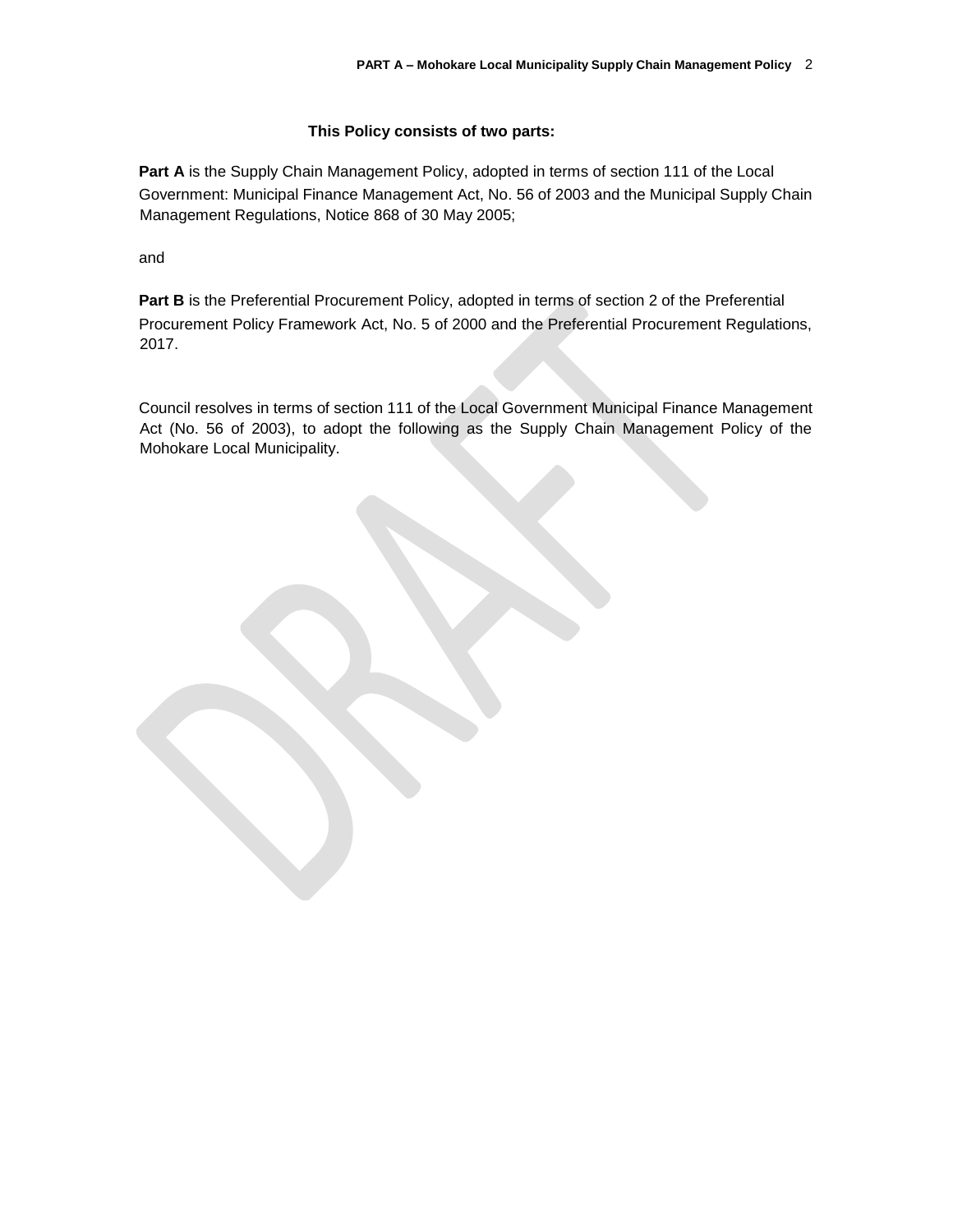## **TABLE OF CONTENTS**

1. Definitions

## **CHAPTER 1**

## **ESTABLISHMENT AND IMPLEMENTATION OF SUPPLY CHAIN MANAGEMENT POLICY**

- 2. Supply chain management policy
- 3. Adoption and Amendment of supply chain management policy
- 4. Delegation of supply chain management powers and duties
- 5. Sub-delegations
- 6. Oversight role of council
- 7. Supply chain management units
- 8. Training of supply chain management officials

## **CHAPTER 2**

# **SUPPLY CHAIN MANAGEMENT SYSTEM FRAMEWORK FOR SUPPLY CHAIN MANAGEMENT**

9. Format of supply chain management system

## *Part 1: Demand management* 10.

System of demand management

## *Part 2: Acquisition management*

- 11. System of acquisition management
- 12. Range of procurement processes
- 13. General preconditions for consideration of written quotations or bids
- 14. Lists of accredited prospective providers
- 15. Petty cash purchases
- 16. Written or verbal quotations
- 17. Formal written price quotations
- 18. Procedures for procuring goods or services through written or verbal quotations and formal written price quotations
- 19. Competitive bidding process
- 20. Process for competitive bidding
- 21. Bid documentation for competitive bids
- 22. Public invitation for competitive bids
- 23. Procedure for handling, opening and recording of bids
- 24. Negotiations with preferred bidders
- 25. Two-stage bidding process
- 26. Committee system for competitive bids
- 27. Bid specification committees
- 28. Bid evaluation committees
- 29. Bid adjudication committees
- 30. Procurement of banking services
- 31. Procurement of IT related goods or services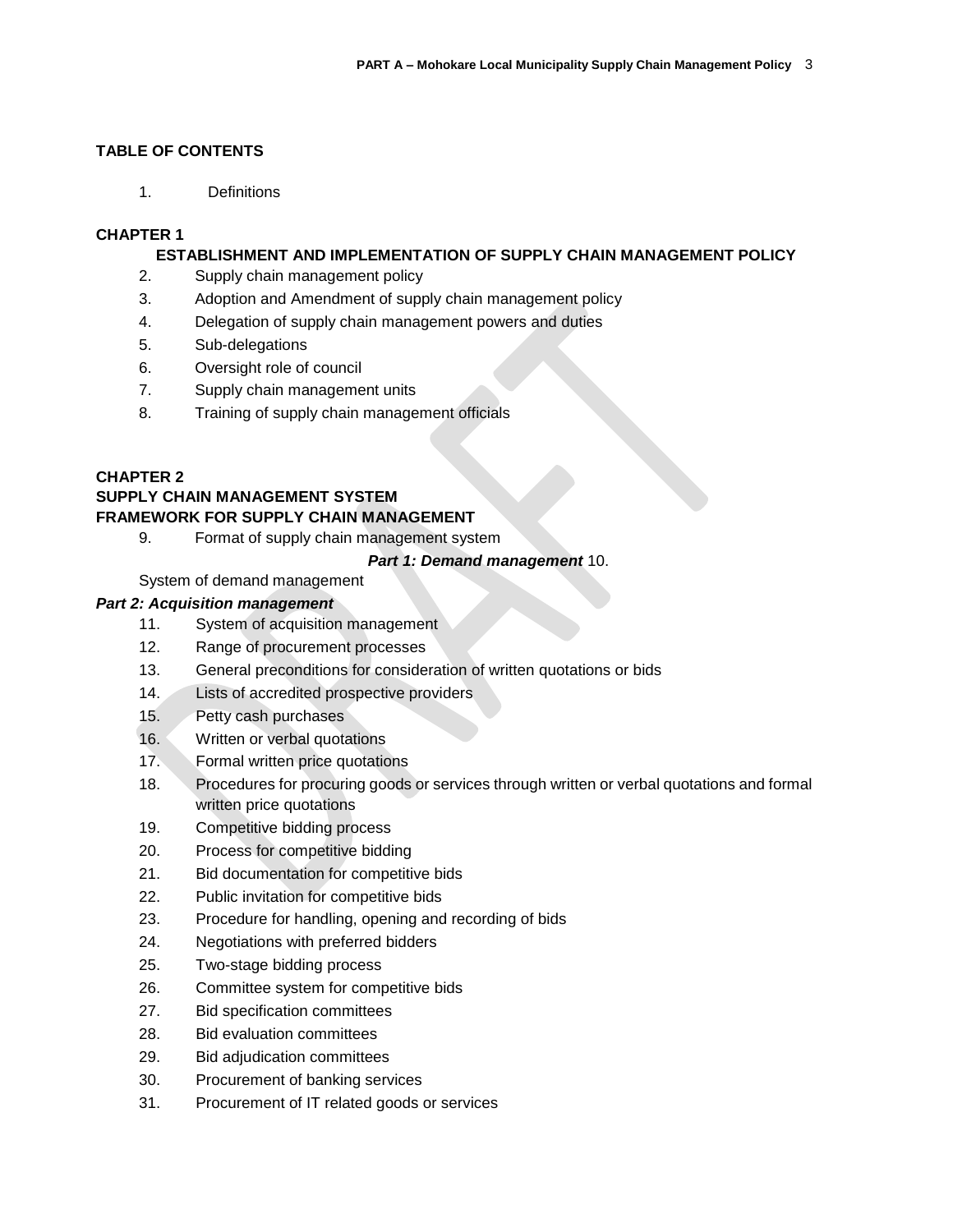#### **PART A – Mohokare Local Municipality Supply Chain Management Policy** 4

- 32. Procurement of goods and services under contracts secured by other organs of state
- 33. Procurement of goods necessitating special safety arrangements
- 34. Proudly SA Campaign
- 35. Appointment of consultants
- 36. Deviation from, and ratification of minor breaches of, procurement processes
- 37. Unsolicited bids
- 38. Combating of abuse of supply chain management system

## *Part 3: Logistics, Disposal, Risk and Performance Management*

- 39. Logistics management
- 40. Disposal management
- 41. Risk management
- 42. Performance management

#### *Part 4: Other matters*

- 43. Prohibition on awards to persons whose tax matters are not in order
- 44. Prohibition on awards to persons in the service of the state
- 45. Awards to close family members of persons in the service of the state
- 46. Ethical standards
- 47. Inducements, rewards, gifts and favors
- 48. Sponsorships
- 49. Objections and complaints
- 50. Resolution of disputes, objections, complaints and queries
- 51. Contracts providing for compensation based on turnover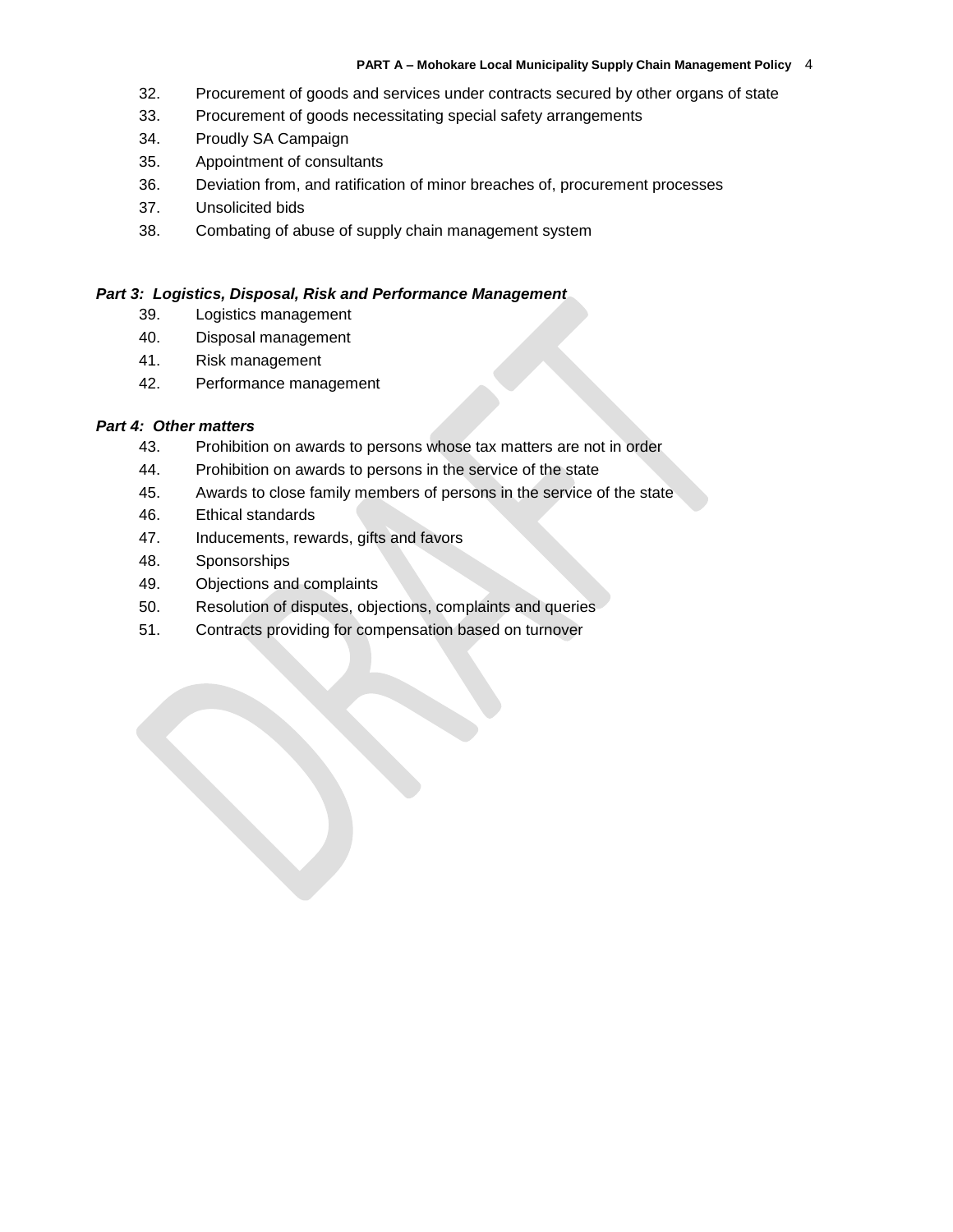## **Definitions**

**1.** In this Policy, unless the context otherwise indicates, a word or expression to which a meaning has been assigned in the Act has the same meaning as in the Act, and –

**"Competitive bidding process"** means a competitive bidding process referred to in paragraph 12 (1) (d) of this Policy;

**"Competitive bid"** means a bid in terms of a competitive bidding process;

**"Final award"**, in relation to bids or quotations submitted for a contract, means the final decision on which bid or quote to accept;

**"Formal written price quotation"** means quotations referred to in paragraph 12 (1)(c) of this Policy;

**"In the service of the state"** means to be –

- $(a)$  A member of  $-$
- (I) any municipal council;
- (ii) Any provincial legislature; or
- (iii) The National Assembly or the National Council of Provinces;
- (b) A member of the board of directors of any municipal entity;
- (c) An official of any municipality or municipal entity;
- (d) An employee of any national or provincial department, national or provincial public entity or constitutional institution within the meaning of the Public Finance Management Act, 1999 (Act No.1 of 1999);
- (e) A member of the accounting authority of any national or provincial public entity; or
- (f) An employee of Parliament or a provincial legislature;

**"Long term contract"** means a contract with a duration period exceeding one year;

**"List of accredited prospective providers"** means the list of accredited prospective providers which the municipality must keep in terms of paragraph 14 of this policy;

**"Other applicable legislation"** means any other legislation applicable to municipal supply chain management, including –

- (A) the Preferential Procurement Policy Framework Act, 2000 (Act No. 5 of 2000);
- (b) The Broad-Based Black Economic Empowerment Act, 2003 (Act No. 53 of 2003); and
- (c) The Construction Industry Development Board Act, 2000 (Act No.38 of 2000);

**"Treasury guidelines"** means any guidelines on supply chain management issued by the Minister in terms of section 168 of the Act;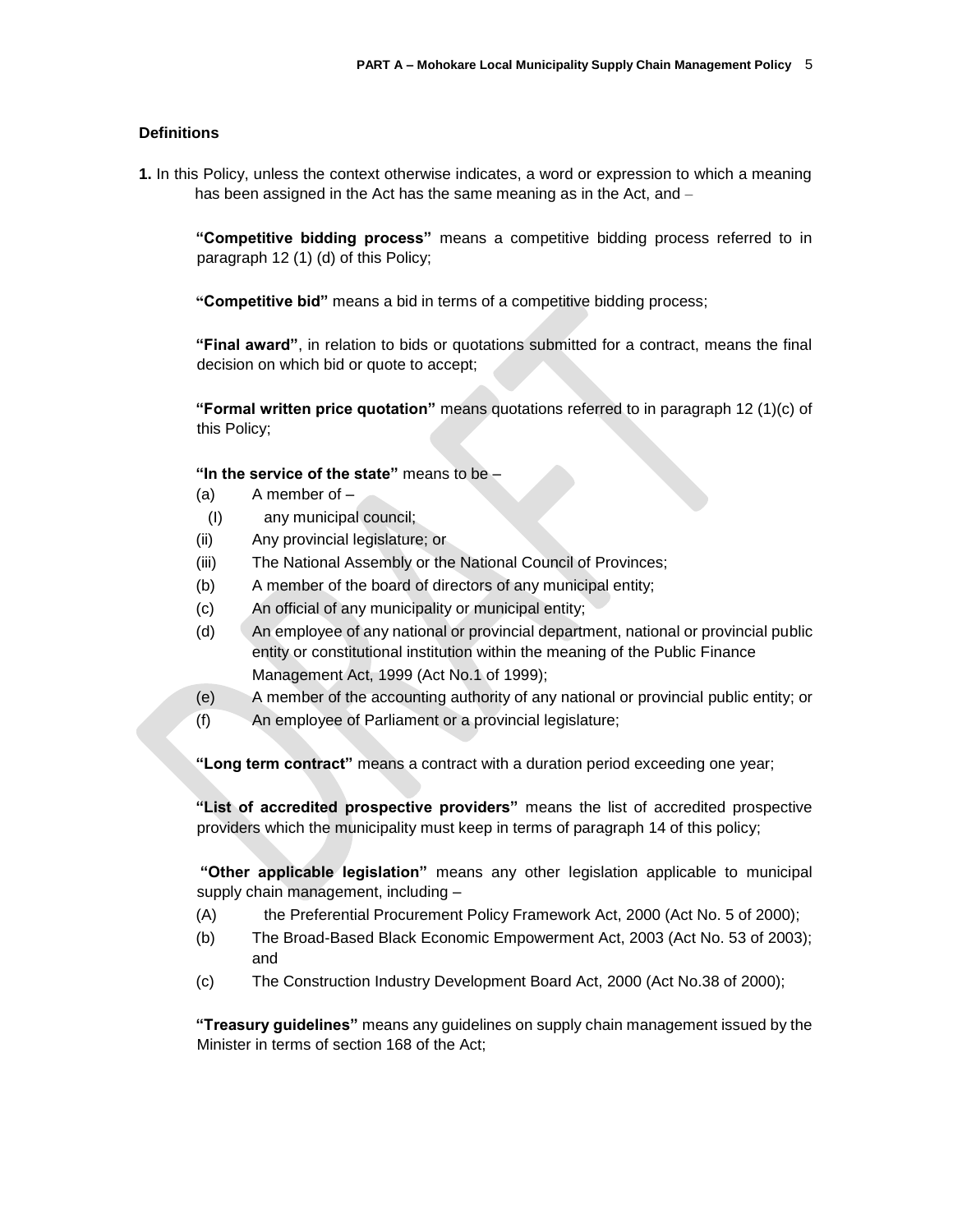**"The Act"** means the Local Government: Municipal Finance Management Act, 2003 (Act No. 56 of 2003);

**"The Regulations"** means the Local Government: Municipal Finance Management Act, 2003, Municipal Supply Chain Management Regulations published by Government Notice 868 of 2005;

**"Written or verbal quotations"** means quotations referred to in paragraph 12(1) (b) of this Policy.

*"***Sole Supplier**" means the only supplier who provides the services/goods

## **CHAPTER 1**

## **ESTABLISHMENT AND IMPLEMENTATION OF SUPPLY CHAIN MANAGEMENT POLICY**

## **Supply chain management policy**

- **2.** (1) The Mohokare Local Municipality resolves in terms of section 111 of the Act to have and implement a Supply Chain Management Policy in a way that –
	- (a) Gives effect to  $-$ 
		- (i) section 217 of the Constitution; and
		- (ii) part 1 of Chapter 11 and other applicable provisions of the Act;
	- (b) is fair, equitable, transparent, competitive and cost effective;
	- (c) Complies with
		- (i) the Regulatory framework
		- (ii) any minimum norms and standards that may be prescribed in terms of section 168 of the Act;
	- (d) is consistent with other applicable legislation;
	- (e) does not undermine the objective for uniformity in supply chain management systems between organs of state in all spheres; and
	- (f) is consistent with national economic policy concerning the promotion of investments and doing business with the public sector.
- (2) The municipality may not act otherwise than in accordance this Supply Chain Management Policy when –
	- (a) procures goods or services;
	- (b) disposes goods no longer needed;
	- (c) selects contractors to provide assistance in the provision of municipal services otherwise than in circumstances where Chapter 8 of the Municipal Systems Act applies; or
	- (d) selects external mechanisms referred to in section 80 (1) (b) of the Municipal Systems Act for the provision of municipal services in circumstances contemplated in section 83 of that Act.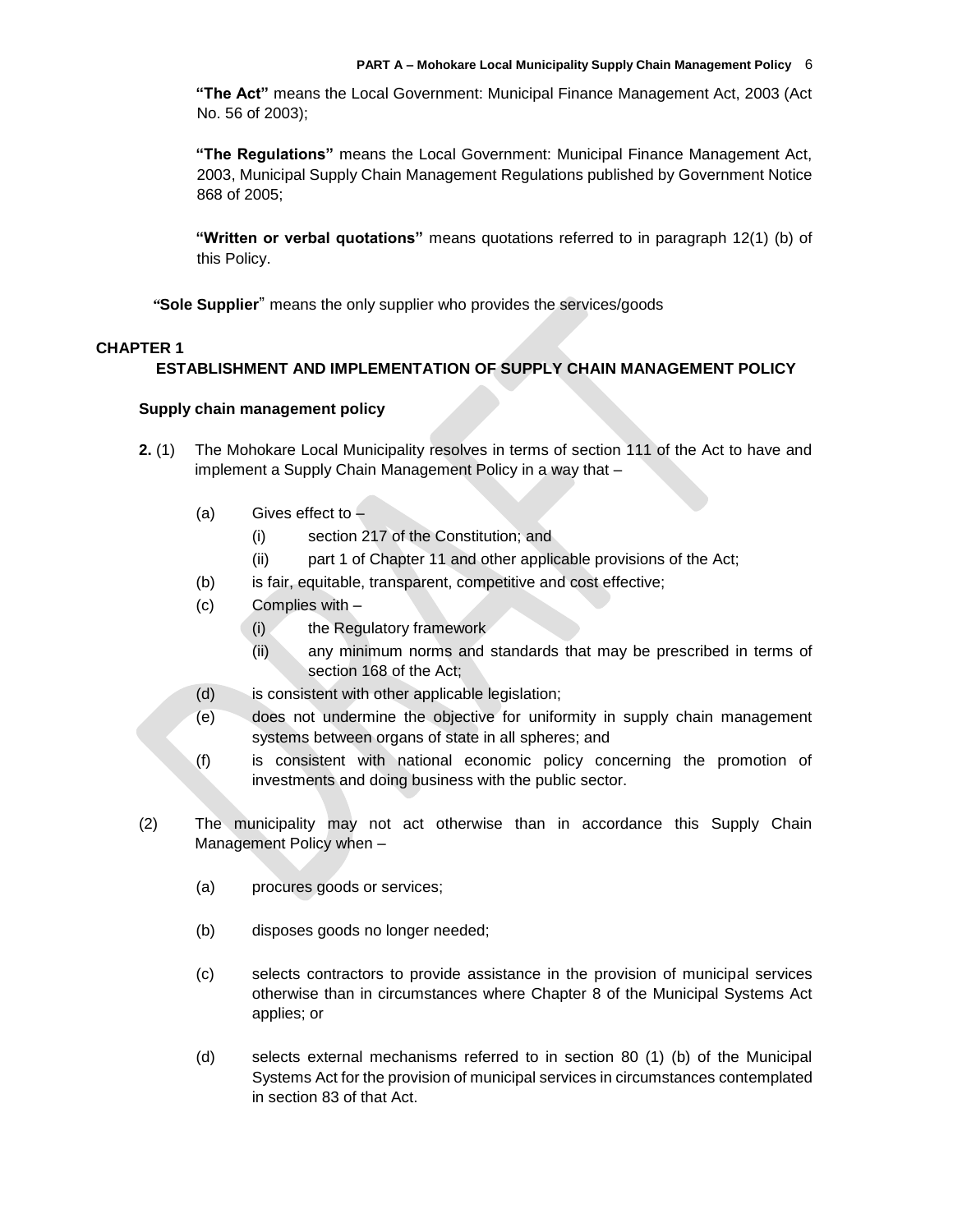- (3) This Policy, except where provided otherwise, does not apply in respect of the procurement of goods and services contemplated in section 110(2) of the Act, including –
	- (a) Water from the Department of Water Affairs or a public entity, another municipality or a municipal entity; and
	- (b) Electricity from Eskom or another public entity, another municipality or a municipal entity.

## **Adoption and Amendment of the supply chain management policy**

- **3.** (1) The accounting officer must
	- (a) at least annually review the implementation of this Policy; and
	- (b) When the accounting officer considers it necessary, submit proposals for the amendment of this Policy to the council.
- (2) If the accounting officer submits proposed amendments to the council that differs from the model policy issued by the National Treasury, the accounting officer must –
	- (a) ensure that such proposed amendments comply with the Regulations; and
	- (b) report any deviation from the model policy to the National Treasury and the relevant Provincial Treasury.
- (3) When amending this supply chain management policy the need for uniformity in supply chain practices, procedures and forms between organs of state in all spheres, particularly to promote accessibility of supply chain management systems for small businesses must be taken into account.
- (4) The accounting officer of a municipality must in terms of section  $62(1)(f)(iv)$  of the Act take all reasonable steps to ensure that the municipality has and implements this supply chain management policy.

#### **Delegation of supply chain management powers and duties**

- **4.** (1) The council hereby delegates all powers and duties to the accounting officer to enable the accounting officer –
	- (a) To discharge the supply chain management responsibilities conferred on accounting officers in terms of –
		- (i) Chapter 8 or 10 of the Act; and
		- (ii) The Supply Chain Management Policy;
	- (b) to maximize administrative and operational efficiency in the implementation of the supply chain management Policy;
	- (C) to enforce reasonable cost-effective measures for the prevention of fraud, corruption, favoritism and unfair and irregular practices in the implementation of this Policy; and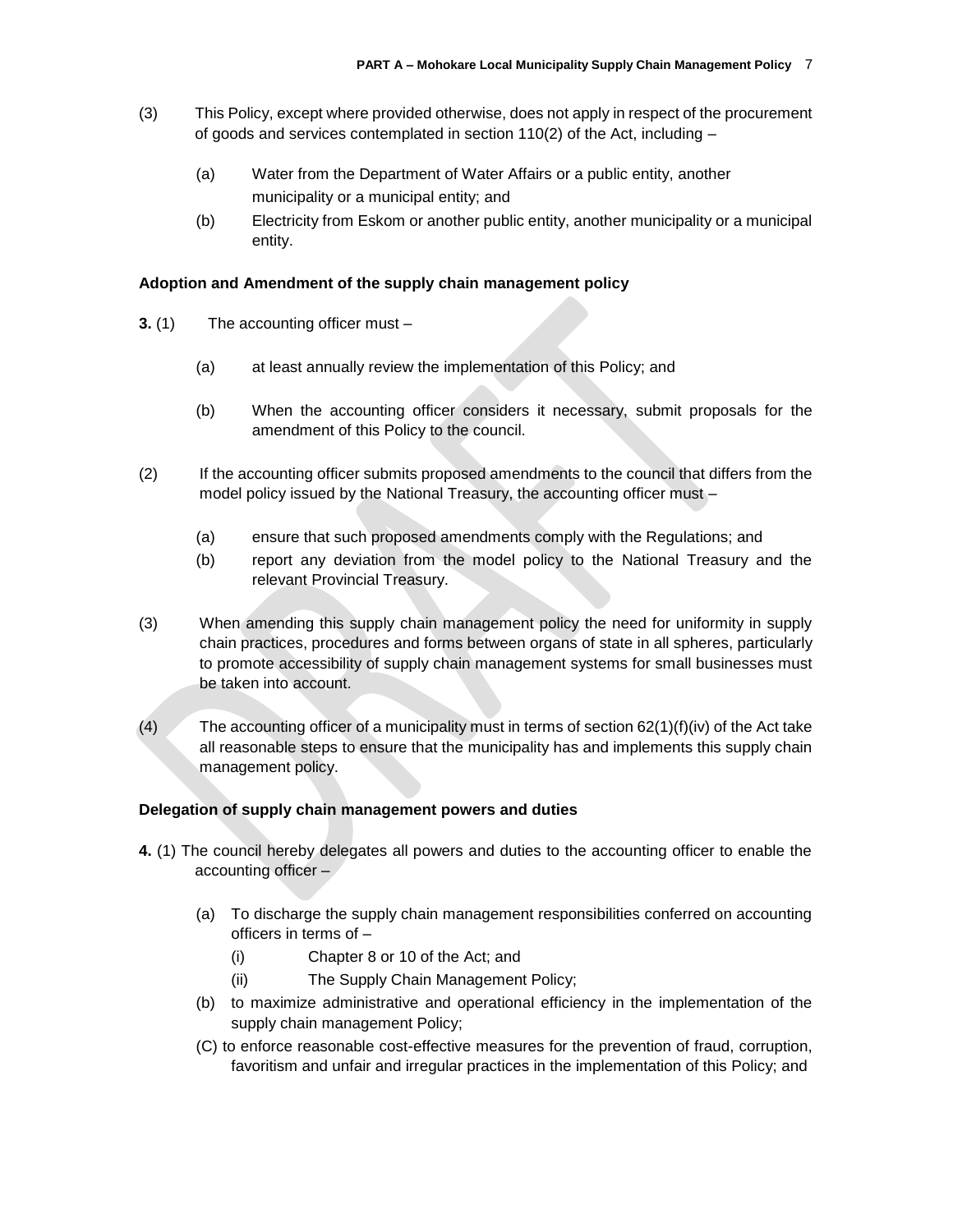- (d) To comply with his or her responsibilities in terms of section 115 and other applicable provisions of the Act.
- (2) Sections 79 and 106 of the Act apply to the sub delegation of powers and duties delegated to an accounting officer in terms of subparagraph (1) of this policy.
- (3) The council or accounting officer may not delegate or sub delegate any supply chain management powers or duties to a person who is not an official of the municipality or to a committee which is not exclusively composed of officials of the municipality;
- (4) This paragraph may not be read as permitting an official to whom the power to make final awards has been delegated, to make a final award in a competitive bidding process otherwise than through the committee system provided for in paragraph 26 of this Policy.

## **Sub delegations**

- **5.**(1) The accounting officer may in terms of section 79 or 106 of the Act sub delegate any supply chain management powers and duties, including those delegated to the accounting officer in terms of this Policy, but any such sub delegation must be consistent with subparagraph (2) and paragraph 4 of this Policy.
- (2) The power to make a final award
	- (a) Above R10 million (VAT included) may not be sub delegated by the accounting officer;
	- (b) Above R2 million (VAT included), but not exceeding R10 million (VAT included), may be sub delegated but only to –
		- (I) the Chief Financial Officer;
			- (ii) Senior Manager; or
			- (iii) A bid adjudication committee of which the chief financial officer or a senior manager is a member; or
	- (c) Not exceeding R2 million (VAT included) may be sub delegated but only to  $-$  (I) the chief financial officer;
		- (ii) A Senior Manager;
		- (iii) A manager directly accountable to the chief financial officer or a senior manager; or
		- (iv) A bid adjudication committee.
- (3) An official or bid adjudication committee to which the power to make final awards has been sub delegated in accordance with subparagraph (2) of this policy must within five days of the end of each month submit to the official referred to in subparagraph (4) of this policy a written report containing particulars of each final award made by such official or committee during that month, including–
	- (a) The amount of the award;
	- (b) The name of the person to whom the award was made; and (c) The reason why the award was made to that person.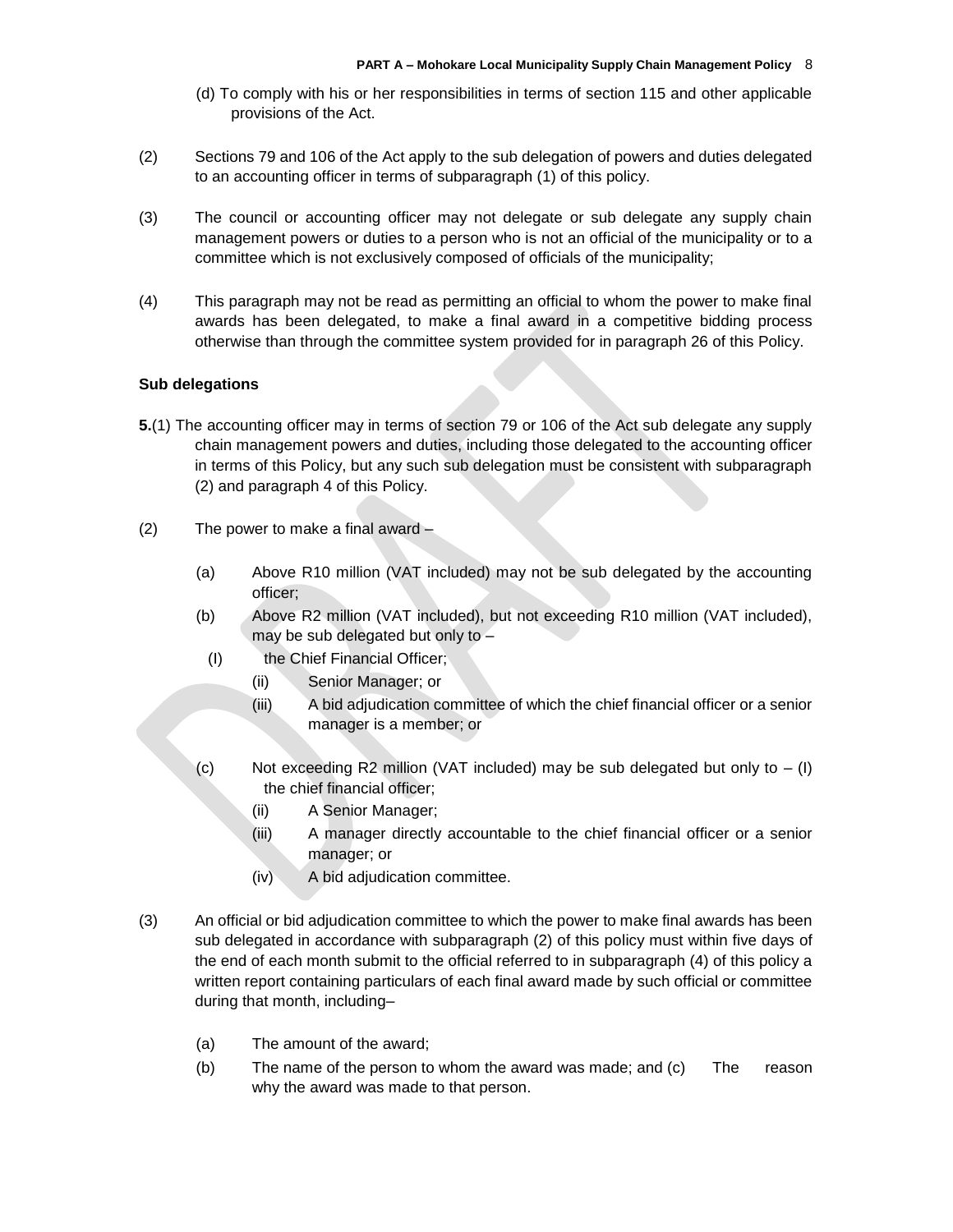- (4) A written report referred to in subparagraph (3) must be submitted
	- (a) To the accounting officer, in the case of an award by  $-$ 
		- (i) The chief financial officer;
	- (ii) A Senior Manager; or
	- (iii) A bid adjudication committee of which the chief financial officer or a Senior Manager is a member; or
	- (b) To the chief financial officer or Senior Manager responsible for the relevant bid, in the case of an award by  $-$ 
		- (i) A manager referred to in subparagraph (2) (c) (iii) of this policy; or
		- (ii) A bid adjudication committee of which the chief financial officer or a Senior Manager is not a member.
- (5) Subparagraphs (3) and (4) of this policy do not apply to procurements out of petty cash.
- (6) This paragraph may not be interpreted as permitting an official to whom the power to make final awards has been sub delegated, to make a final award in a competitive bidding process otherwise than through the committee system provided for in paragraph 26 of this Policy.
- (7) No supply chain management decision-making powers may be delegated to an advisor or consultant.

## **Oversight role of council**

- **6.** (1) The Council must maintain oversight over the implementation of this supply chain management Policy.
- (2) For the purposes of such oversight the accounting officer must
	- (a) (i) within 30 days of the end of each financial year, submit a report on the implementation of supply chain management policy of the municipal and of any municipal entity under the sole or shared control of the municipality, to the council of the municipality; and
		- (ii) Whenever there are serious and material problems in the implementation of the supply chain management Policy, immediately submit a report to the council*.*
- (3) The accounting officer must, within 10 days of the end of each quarter, submit a report on the implementation of the supply chain management policy to the mayor.
- (4) The reports must be made public in accordance with section 21A of the Municipal Systems Act.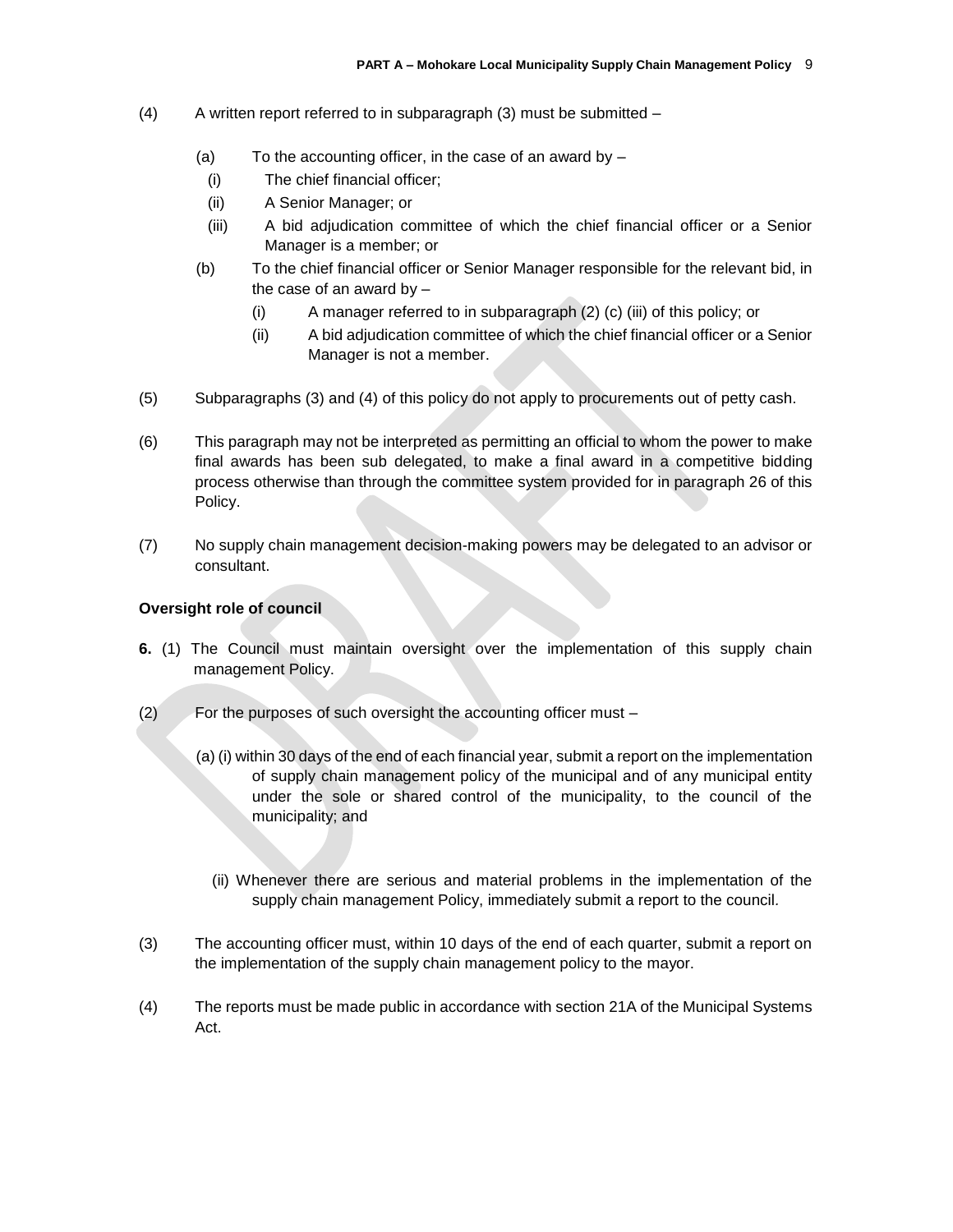#### **Supply Chain Management Unit**

- 7. (1) The accounting officer must establish a supply chain management unit to implement this supply chain management Policy.
	- (2) The supply chain management unit must where possible operates under the direct supervision of the chief financial officer or an official to whom this duty has been delegated in terms of section 82 of the Act.

## **Training of supply chain management officials**

8. The training of officials involved in implementing supply chain management Policy should be in accordance with any Treasury guidelines on supply chain management training.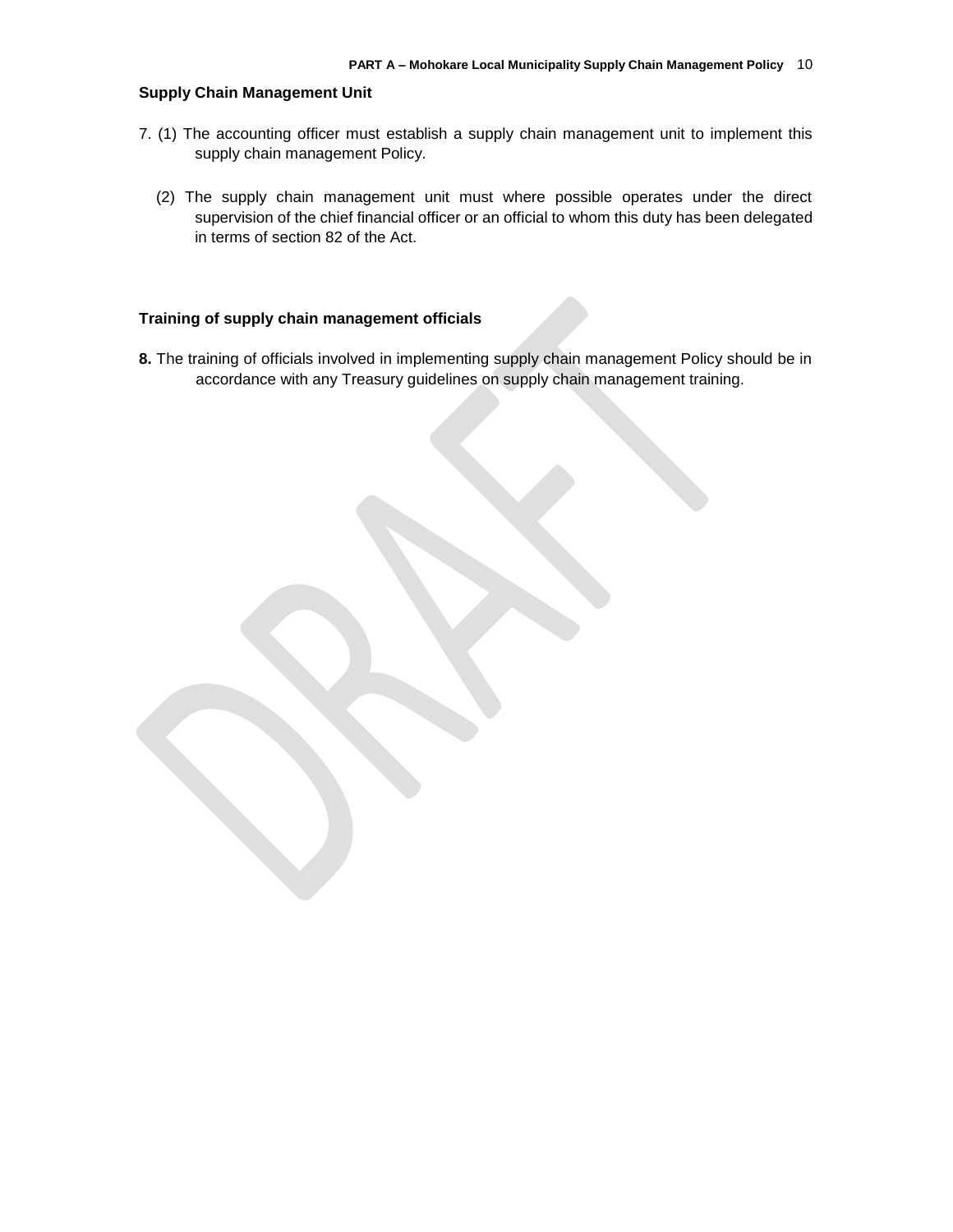## **CHAPTER 2 SUPPLY CHAIN MANAGEMENT SYSTEM**

#### **FRAME WORK FOR SUPPLY CHAIN MANAGEMENT**

#### **Format of supply chain management system**

- **9.** This supply chain management policy provides systems for
	- (i) Demand management;
	- (ii) Acquisition management;
	- (iii) Logistics management;
	- (iv) Disposal management;
	- (v) Risk management; and
	- (vi) Performance management.

#### *Part 1: Demand management*

#### **System of demand management**

- **10.** (1) The accounting officer must establish, through operational procedures, an effective system of demand management in order to ensure that the resources required to support the strategic and operational commitments are delivered at the correct time, at the right price and at the right location, and that the quantity and quality satisfy the needs.
- (2) The demand management system must
	- (a) include timely planning and management processes to ensure that all goods and services required by the municipality are quantified, budgeted for and timely and effectively delivered at the right locations and at the critical delivery dates, and are of the appropriate quality and quantity at a fair cost;
	- (b) take into account any benefits of economies of scale that may be derived in the case of acquisitions of a repetitive nature; and
	- (c) Provide for the compilation of the required specifications to ensure that its needs are met.
	- (d) To undertake appropriate industry analysis and research to ensure that innovations and technological benefits are maximized.

## *Part 2: Acquisition management*

## **System of acquisition management**

- **11.** (1) the accounting officer must implement the system of acquisition management set out in this part in order to ensure –
	- (a) That goods and services are procured by the municipality in accordance with authorised processes only;
	- (b) That expenditure on goods and services is incurred in terms of an approved budget in terms of section 15 of the Act;
	- (c) That the threshold values for the different procurement processes are complied with;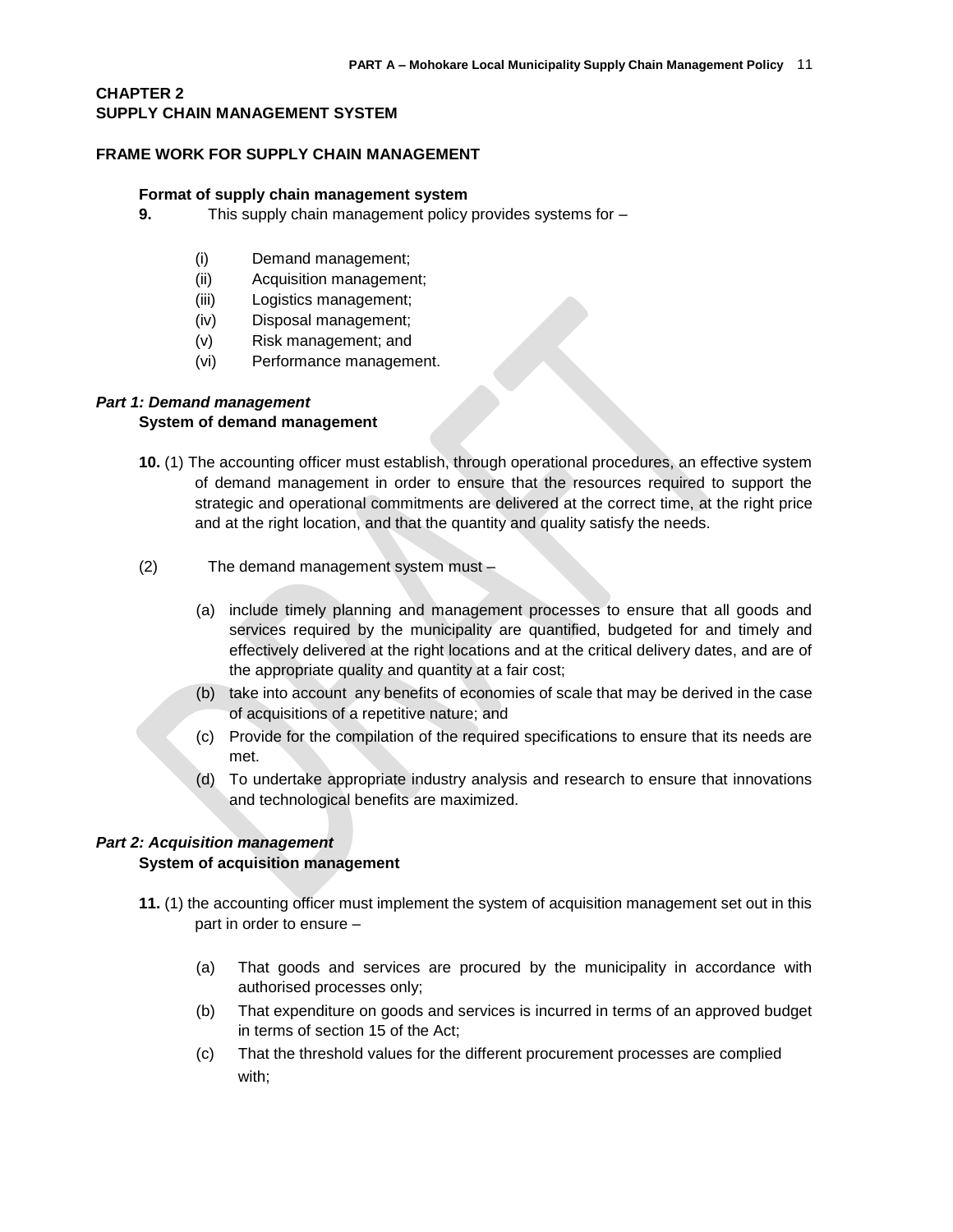- (d) That bid documentation, evaluation and adjudication criteria, and general conditions of a contract, are in accordance with any applicable legislation; and
- (e) That any Treasury guidelines on acquisition management are properly taken into account.
- (2) paragraph 11(2) This supply chain management policy, except where provided otherwise in the policy, does not apply in respect of the procurement of goods and services contemplated in section  $110(2)$  of the Act, including –
	- (a) water from the Department of Water Affairs or a public entity, another municipality or a municipal entity; and
	- (b) electricity from Eskom or another public entity, another municipality or a municipal entity.
- (3) When procuring goods or services contemplated in section 110(2) of the Act, the accounting officer must make public the fact that such goods or services are procured otherwise than through the municipality's supply chain management system, including –
	- (a) The kind of goods or services; and (b) The name of the supplier.

#### **Range of procurement processes**

## **12. (1) The procurement of goods and services through this policy is provided by way of** *–*

- (a) petty cash purchases, up to a transaction value of R2 000 (VAT included);
- (b) Written or Verbal quotation for procurements of a transaction value over R2 000 up to R10 000 (VAT included);
- (c) formal written price quotations for procurements of a transaction value over R10 000 up to R30 000 (VAT included);
- (d) Procurement in terms of the PPP Framework Act of a transaction value over R 30 000 up to R 200 000 (VAT included): and
- (e) a competitive bidding process for–

(i) procurements above a transaction value of R200 000 (VAT included); and (ii) the procurement of long term contracts.

#### **(2) The accounting officer may, in writing-**

- (a) lower, but not increase, the different threshold values specified in subparagraph (1); or
- (b) Direct that
	- (i) Written or verbal quotations be obtained for any specific procurement of a transaction value more than R2 000;
	- (ii) Three verbal or formal written price quotations be obtained for any specific procurement of a transaction value lower than R10 000; or
	- (iii) A competitive bidding process be followed for any specific procurement of a transaction value lower than R200 000.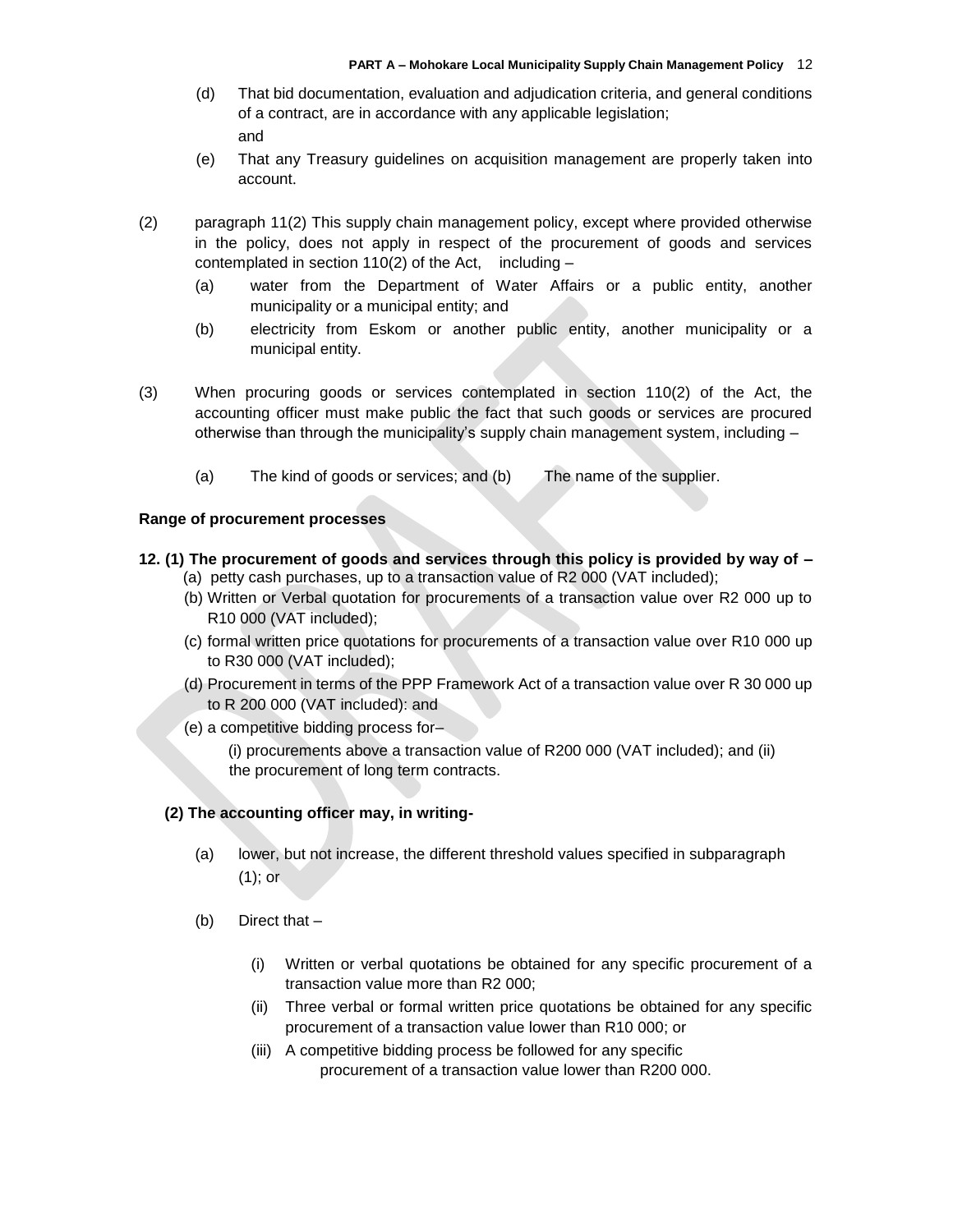(3) Goods or services may not deliberately be split into parts or items of a lesser value merely to avoid complying with the requirements of the policy. When determining transaction values, a requirement for goods or services consisting of different parts or items must as far as possible be treated and dealt with as a single transaction.

#### **13. General preconditions for consideration of written quotations or bids**

A written quotation or bid may not be considered unless the provider who submitted the quotation or bid –

- (a) Has furnished that provider's
	- (i) Full name;
	- (ii) Identification number or company or other registration number; and
	- (iii) Tax reference number and VAT registration number, if any;
- (b) Has authorized the municipality to obtain a tax clearance from the South African Revenue Services that the provider's tax matters are in order; and
- (c) Has indicated
	- (i) Whether he or she is in the service of the state, or has been in the service of the state in the previous twelve months;
	- (ii) if the provider is not a natural person, whether any of its directors, managers, principal shareholders or stakeholder is in the service of the state, or has been in the service of the state in the previous twelve months; or
	- (iii) Whether a spouse, child or parent of the provider or of a director, manager, shareholder or stakeholder referred to in subparagraph (ii) is in the service of the state, or has been in the service of the state in the previous twelve months.

## **14. Lists of accredited prospective providers**

- (1) The accounting officer must
	- (a) keep a list of accredited prospective providers of goods and services that must be used for the procurement requirements through written or verbal quotations and formal written price quotations; and
	- (b) at least once a year through newspapers commonly circulating locally, the website and any other appropriate ways, invite prospective providers of goods or services to apply for evaluation and listing as accredited prospective providers;
	- (c) Specify the listing criteria for accredited prospective providers as per paragraph (13); and
	- (d) Disallow the listing of any prospective provider whose name appears on the National Treasury's database as a person prohibited from doing business with the public sector.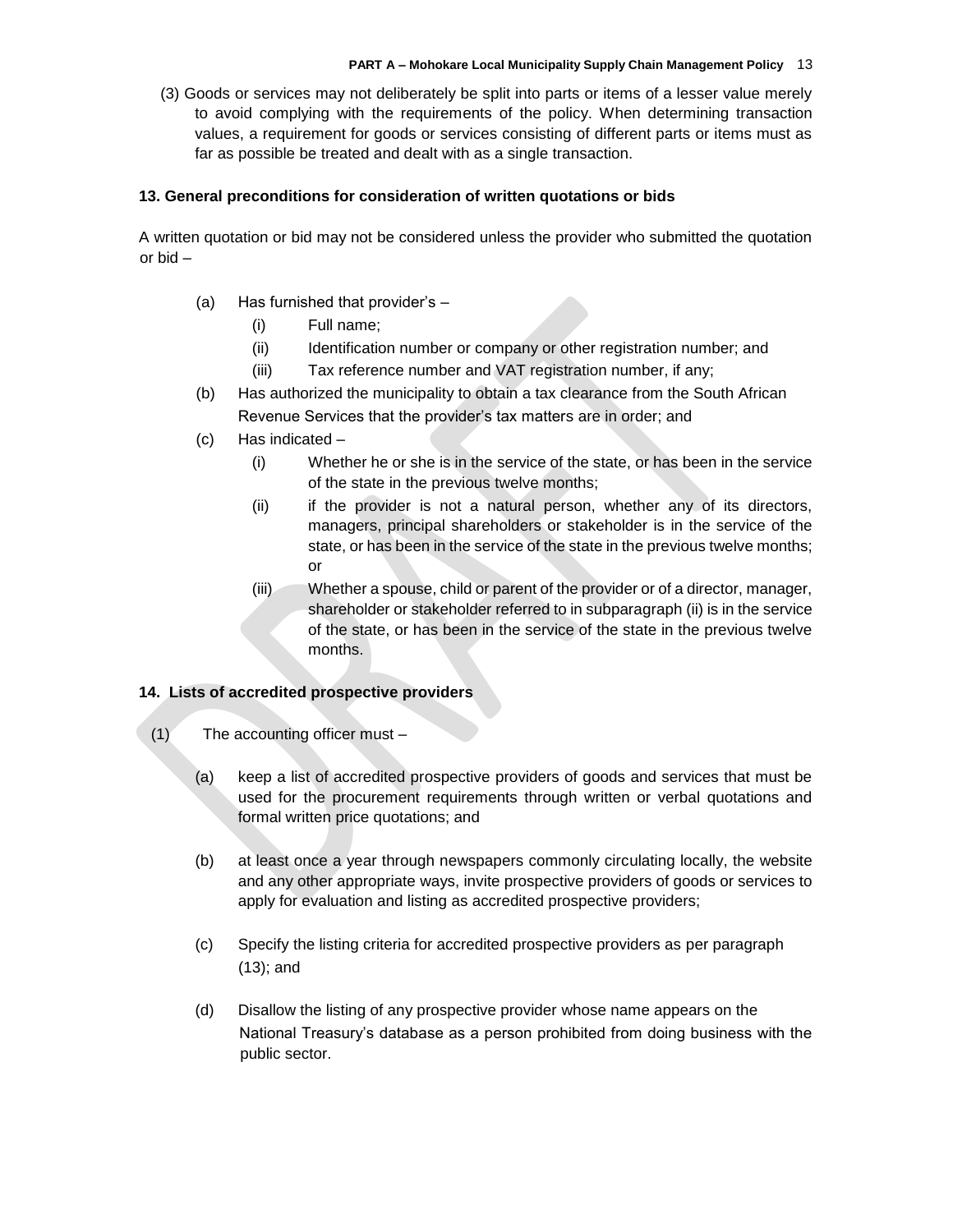- (e) Evaluate the performance of all service providers on monthly basis and those who do not perform must be reported to national treasury.
- (2) The list must be updated at least quarterly to include any additional prospective providers and any new commodities or types of services. Prospective providers must be allowed to submit applications for listing at any time.
- (3) The list must be compiled per commodity and per type of service.
- (4) Quotations may be solicited from suppliers who are registered on the government Central Supplier Database as required by MFMA Circular No. 81 issued by National Treasury.

## **15. Petty cash purchases**

Paragraph 15 (a-d(i)(ii)The accounting officer must establish the conditions for the procurement of goods by means of petty cash purchases referred to in paragraph 12 (1) (a) of this policy, which must include conditions –

- (a) determining the terms on which a manager may delegate responsibility for petty cash to an official reporting to the manager;
- (b) limiting the number of petty cash purchases or the maximum amounts per month for each manager;
- (c) excluding any types of expenditure from petty cash purchases, where this is considered necessary; and
- (d) requiring monthly reconciliation reports from each manager to the chief financial officer, including –

(i) the total amount of petty cash purchases for that month; and (ii) receipts and appropriate documents for each purchase.

## **16. Written or Verbal quotation**

The accounting officer must establish the conditions for the procurement of goods or services through verbal quotation as there is only one supplier or provider who supply's or provides goods or services within the municipal jurisdiction , which must include conditions stating- :

(a) Quotations must be obtained from at least three service providers preferably from, but not limited to, providers whose names appear on the list of accredited prospective providers of the municipality, provided that if quotation is obtained from provider who is not listed, such provider must meet the listing criteria set out in paragraph 14(1) (b) and (c) of this Policy;

Quotations may be solicited from suppliers who are registered on the government Central Supplier Database as required by MFMA Circular No. 81 issued by National Treasury.

(b) To the extent feasible, provider must be requested to submit such quotation in writing;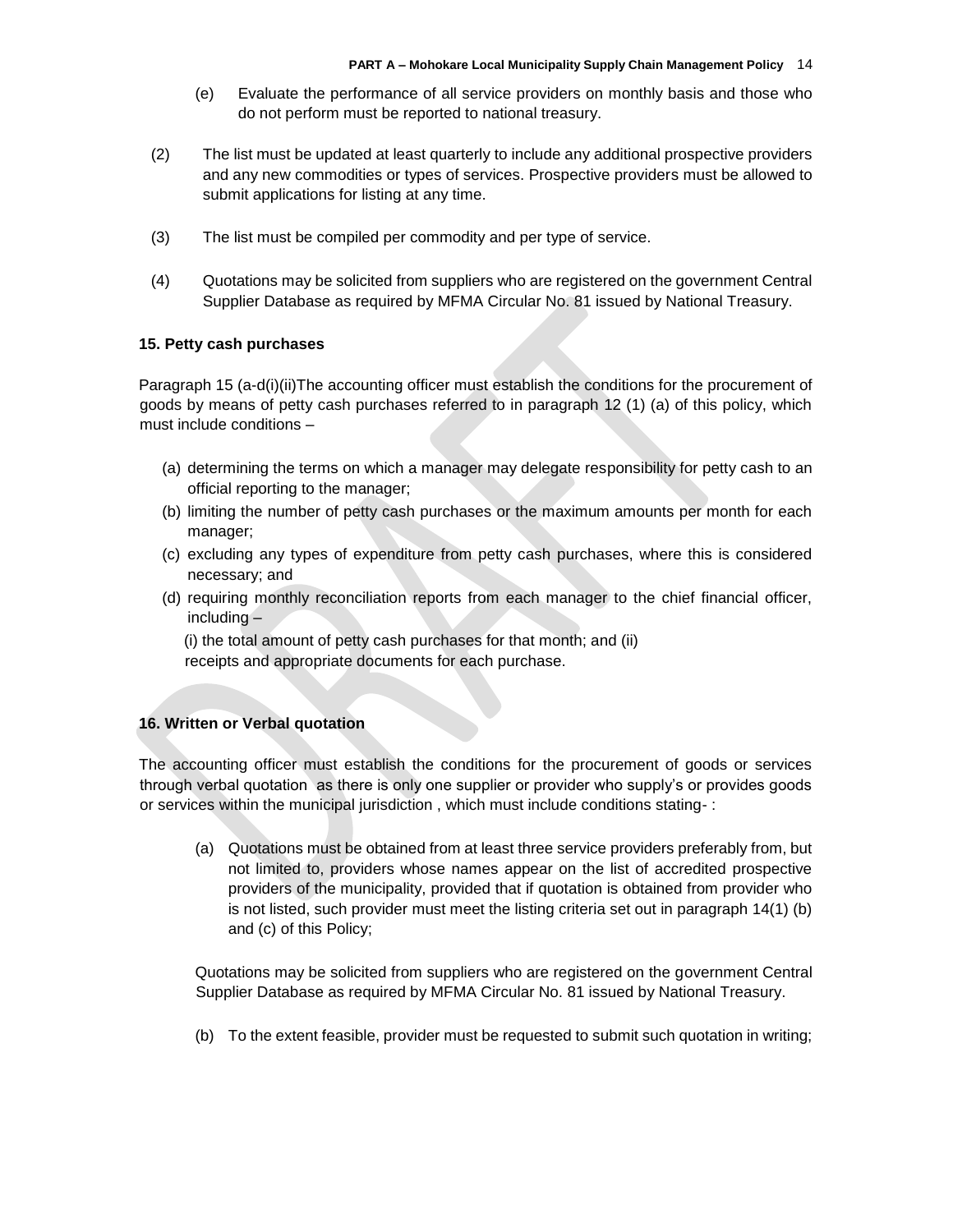- (a) that if it is not possible to obtain at least three quotations, the reasons must be recorded and reported quarterly to the accounting officer or another official designated by the accounting officer;
- (b) that the accounting officer must record the names of the potential providers requested to provide such quotations with their quoted prices
- (c) If a quotation was submitted verbally, the order may be placed only against written confirmation by the selected provider.
- (d) In all cases where verbal quotations had been obtained a motivation letter must be completed and the following minimum information needs to be added in the motivation:
	- (i) Names of suppliers
	- (ii) Contact persons who were spoken to
	- (iii) Contact numbers

#### **17. Formal written price quotations**

- (1) The accounting officer must establish the conditions for the procurement of goods or services through formal written price quotations, which must include conditions stating-
	- (a) quotations must be obtained in writing from at least three different providers whose names appear on the list of accredited prospective providers of the municipality;
	- (b) quotations may be obtained from providers who are not listed, provided that such providers meet the listing criteria set out in paragraph 14(1) (b) and (c) of this Policy;
	- (c) if it is not possible to obtain at least three quotations, the reasons must be recorded and approved by the chief financial officer or an official designated by the chief financial officer, and
	- (d) the accounting officer must record the names of the potential providers and their written quotations.
- $(2)$  A designated official referred to in subparagraph  $(1)(c)$  must within three days of the end of each month report to the chief financial officer on any approvals given during that month by that official in terms of that subparagraph.

#### **18. Procedures for procuring goods or services through written or verbal Quotations and formal written price quotations**

The procedures for the procurement of goods and services through written or verbal quotations and formal written price quotations are as follows:

(a) When using the list of accredited prospective providers or central supplier database, the accounting officer must promote ongoing competition amongst providers by inviting providers to submit quotations on a rotation basis;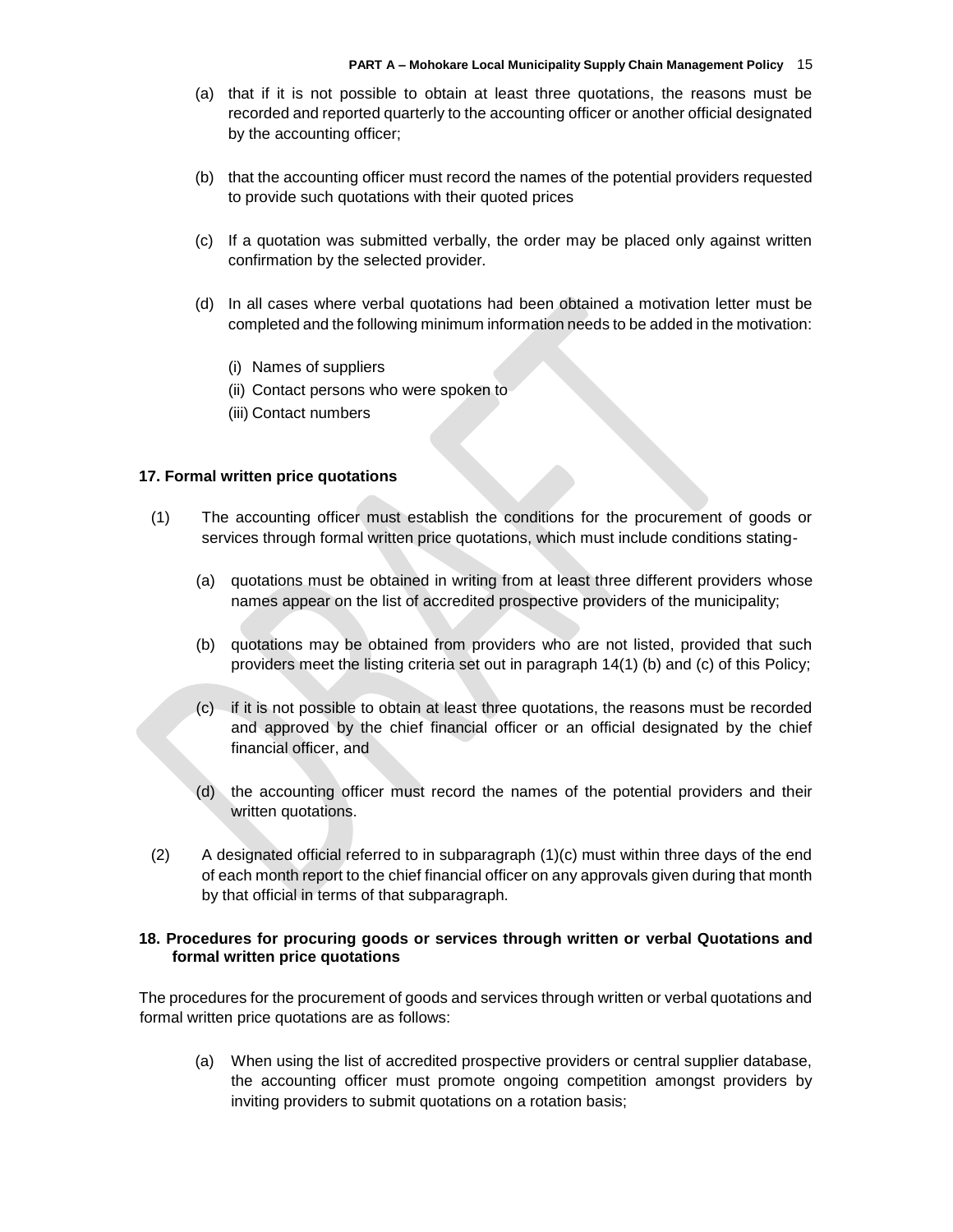- (b) all requirements in excess of R30 000 (VAT included) that are to be procured by means of formal written price quotations must, in addition to the requirements of paragraph 17, be advertised for at least seven days on the website, e-Tender portal and an official notice board of the municipality;
- (c) Offers received must be evaluated on a comparative basis taking into account unconditional discounts;
- (d) the accounting officer or chief financial officer must on a monthly basis be notified in writing of all written or verbal quotations and formal written price quotations accepted by an official acting in terms of a sub delegation;
- (e) offers above R30 000 (VAT included) must be awarded based on compliance to specifications and conditions of contract, ability and capability to deliver the goods and services and lowest price;
- (f) acceptable offers, which are subject to the preference points system (PPPFA and associated regulations), must be awarded to the bidder who scored the highest points;
- (g) the 80/20 preference point system is applicable to quotations with a rand value of R 30 000 and up to R50 million, inclusive of all applicable taxes,
- (h) no points will be allocated for HDI, suppliers will submit Broad-Based Black Economic Empowerment (B-BBEE) rating certificates indicating the level of contribution which must be converted to points out of 10 or 20 and local content

## **19. Competitive bids process**

.

- (1) Goods or services above a transaction value of R200 000 (VAT included) and long term contracts may only be procured through a competitive bidding process, subject to paragraph 11(2) of this Policy.
- (2) No requirement for goods or services above an estimated transaction value of R200 000 (VAT included), may deliberately be split into parts or items of lesser value merely for the sake of procuring the goods or services otherwise than through a competitive bidding process.
- (3) **Closed tender**: tenders/bids are solicited from a pre-determined number of service providers in case
	- (a) Where there was limited response from bidders to an advertisement and there is a tight time frame within which the services must be provided
	- (b) Where the bidders who submitted their bids were not responsive
	- (c) Where the service involved are specialized in nature and there are relatively fewer providers available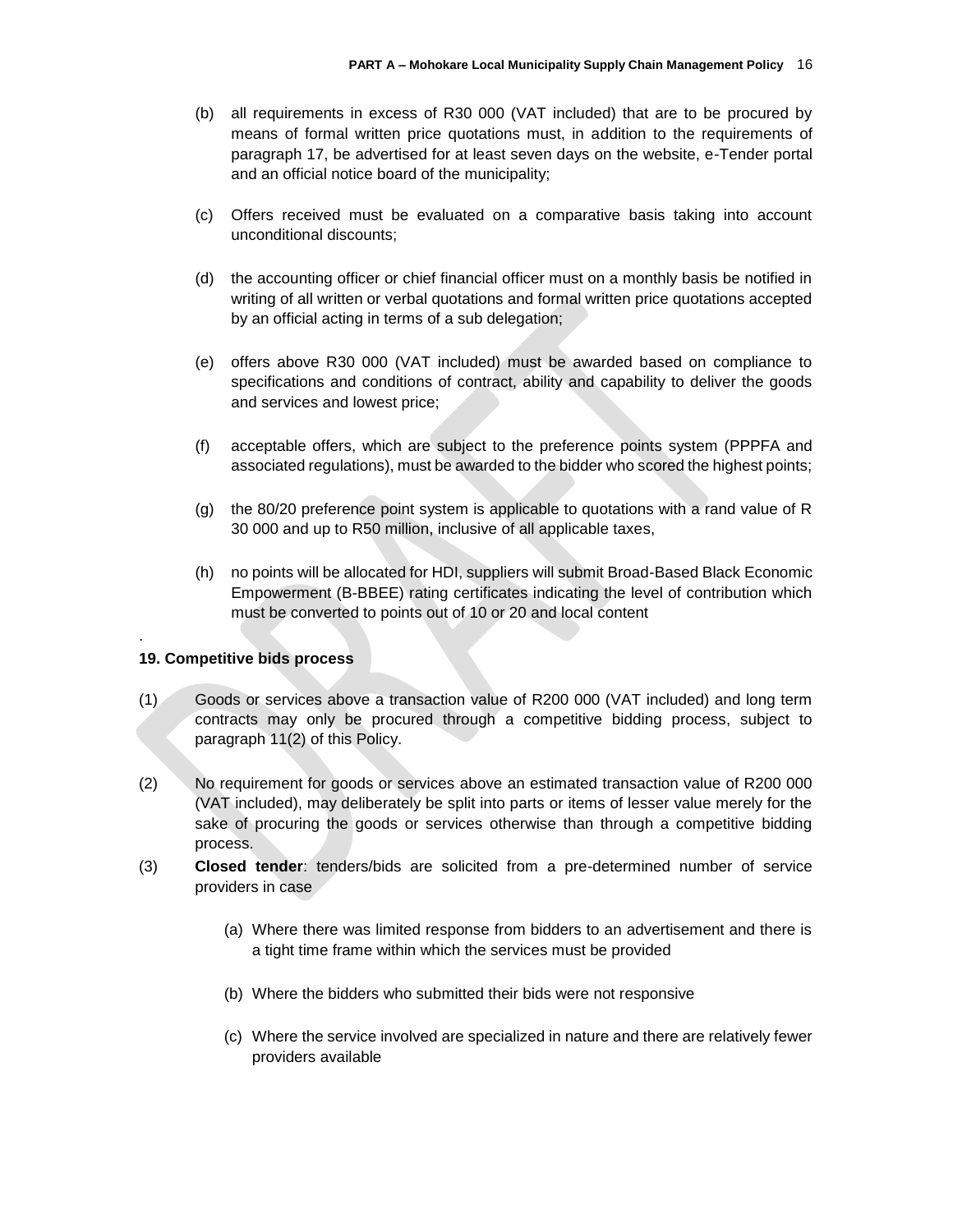#### **20. Process for competitive bidding**

The accounting officer must establish procedures for a competitive bidding process for each of the following stages:

- (a) Compilation of bidding documentation as detailed in paragraph 21;
- (b) Public invitation of bids as detailed in paragraph 22;
- (c) Site meetings or briefing sessions as detailed in paragraph 22;
- (d) Handling of bids submitted in response to public invitation as detailed in paragraph 23;
- (e) Evaluation of bids as detailed in paragraph 28;
- (f) Award of contracts as detailed in paragraph 29;
- (g) Administration of contracts
	- (i) After approval of a bid, the accounting officer and the bidder must enter into a written agreement.
- (i) Proper record keeping
	- (i) Original / legal copies of written contracts agreements should be kept in a secure place for reference purposes.

#### **21. Bid documentation for competitive bids**

The criteria to which bid documentation for a competitive bidding process must comply, which in addition to paragraph 13 of this policy, the bid documentation must –

- (a) Take into account
	- (i) The general conditions of contract and any special conditions of contract, if specified;
	- (ii) Any Treasury guidelines on bid documentation; and
	- (iii) The requirements of the Construction Industry Development Board, the policy on infrastructure procurement and delivery management in the case of a bid relating to construction, upgrading or refurbishment of buildings or infrastructure;
- (b) include the preference points system to be used, goals as contemplated in the Preferential Procurement Regulations and evaluation and adjudication criteria, including any criteria required by other applicable legislation;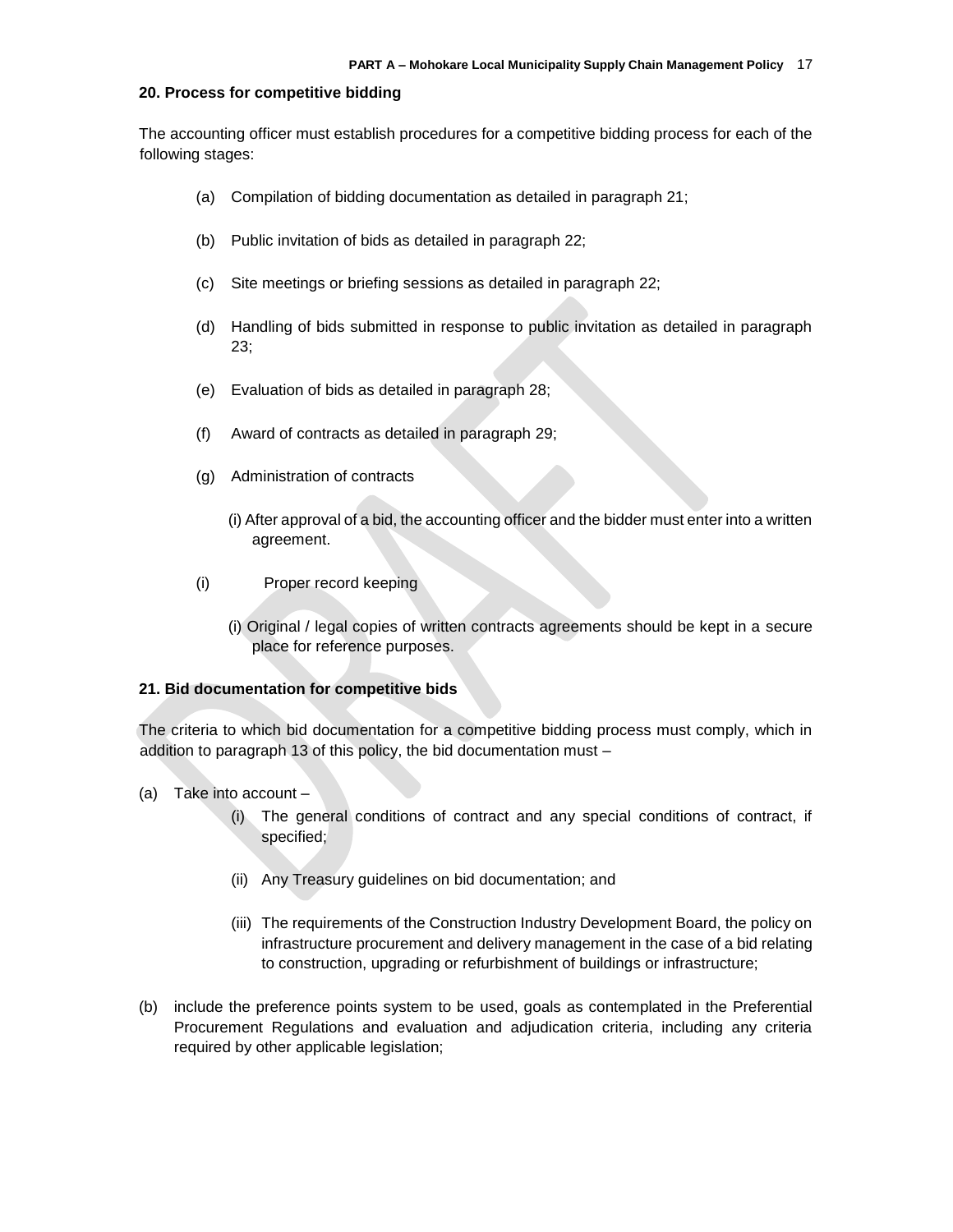- (c) compel bidders to declare any conflict of interest they may have in the transaction for which the bid is submitted;
- (d) if the value of the transaction is expected to exceed R10 million (VAT included), require bidders to furnish–
	- (i) If the bidder is required by law to prepare annual financial statements for auditing, their audited annual financial statements –
	- (aa) for the past three years; or
		- (bb) since their establishment if established during the past three years;
		- (ii) a certificate signed by the bidder certifying that the bidder has no undisputed commitments for municipal services towards a municipality or other service provider in respect of which payment is overdue for more than 30 days;
		- (iii) Particulars of any contracts awarded to the bidder by an organ of state during the past five years, including particulars of any material noncompliance or dispute concerning the execution of such contract;
		- (iv) a statement indicating whether any portion of the goods or services are expected to be sourced from outside the Republic, and, if so, what portion and whether any portion of payment from the municipality or municipal entity is expected to be transferred out of the Republic; and
- (e) Stipulate that disputes must be settled by means of mutual consultation, mediation (with or without legal representation), or, when unsuccessful, in a South African court of law.

#### **22. Public invitation for competitive bids**

- (1) The procedure for the invitation of competitive bids is as follows:
	- (a) Any invitation to prospective providers to submit bids must be by means of a public advertisement in newspapers commonly circulating locally, the website of the municipality, the e-tender portal, the CIDB i-Tender in the case of construction procurement or any other appropriate ways (which may include an advertisement in the Government Tender Bulletin); and
	- (b) The information contained in a public advertisement, must include
		- (i) the closure date for the submission of bids, which may not be less than 30 days in the case of transactions over R10 million (VAT included), or which are of a long term nature, or 14 days in any other case, from the date on which the advertisement is placed in a newspaper, subject to subparagraph (2) of this policy;
		- (ii) A statement that bids may only be submitted on the bid documentation provided by the municipality; and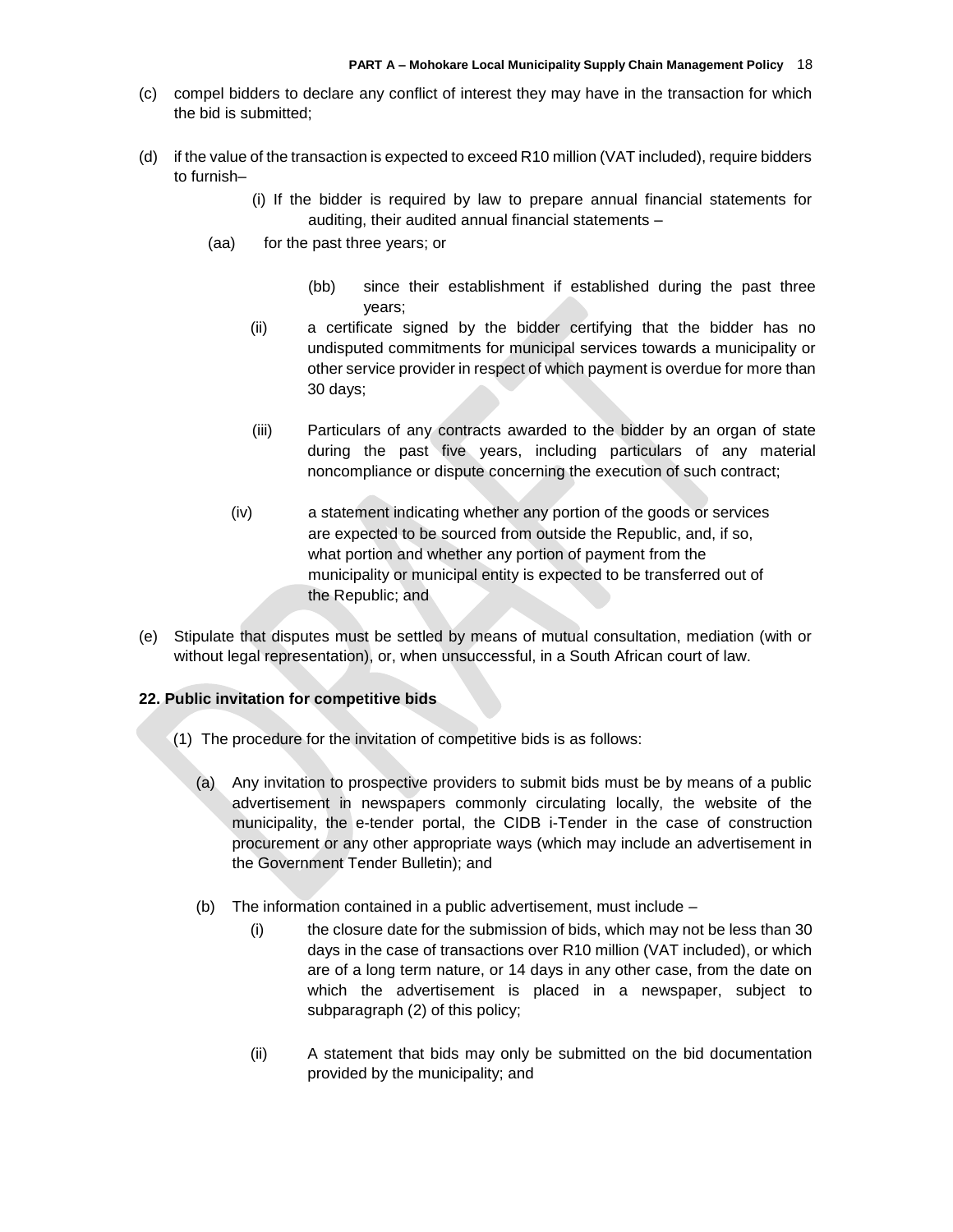- (iii) Date, time and venue of any proposed site meetings or briefing sessions.
- (iv) The required CIDB contractor category and grading for construction procurement
- (2) The accounting officer may determine a closure date for the submission of bids which is less than the 30 or 14 days requirement, but only if such shorter period can be justified on the grounds of urgency or emergency or any exceptional case where it is impractical or impossible to follow the official procurement process.
- (3) Bids submitted must be sealed and clearly marked the relevant bid reference.
- (4) Where bids are requested in electronic format, such bids must be supplemented by sealed hard copies.

#### **23. Procedure for handling, opening and recording of bids**

#### **The procedures for handling, opening and recording of bids are as follows:**

- (a) Bids–
- (i) Must be opened only in public;
- (ii) Must be opened at the same time and as soon as possible after the period for the submission of bids has expired; and
- (iii) Received after the closing time should not be considered and returned unopened immediately.
- (b) Only during the time of opening the bids any bidder or member of the public has the right to request that the names of the bidders who submitted bids in time must be read out and, if practical, also each bidder's total bidding price;
- (c) No information, except the provisions in subparagraph (b), relating to the bid should be disclosed to bidders or other persons until the successful bidder is notified of the award; and
- (d) The accounting officer must –
- (i) record in a register all bids received in time;
- (ii) make the register available for public inspection; and
	- (iv) publish the entries in the register and the bid results on the website.

#### **24. Negotiations with preferred bidders**

- (1) The accounting officer may negotiate the final terms of a contract with bidders identified through a competitive bidding process as preferred bidders, provided that such negotiation –
- (a) does not allow any preferred bidder a second or unfair opportunity;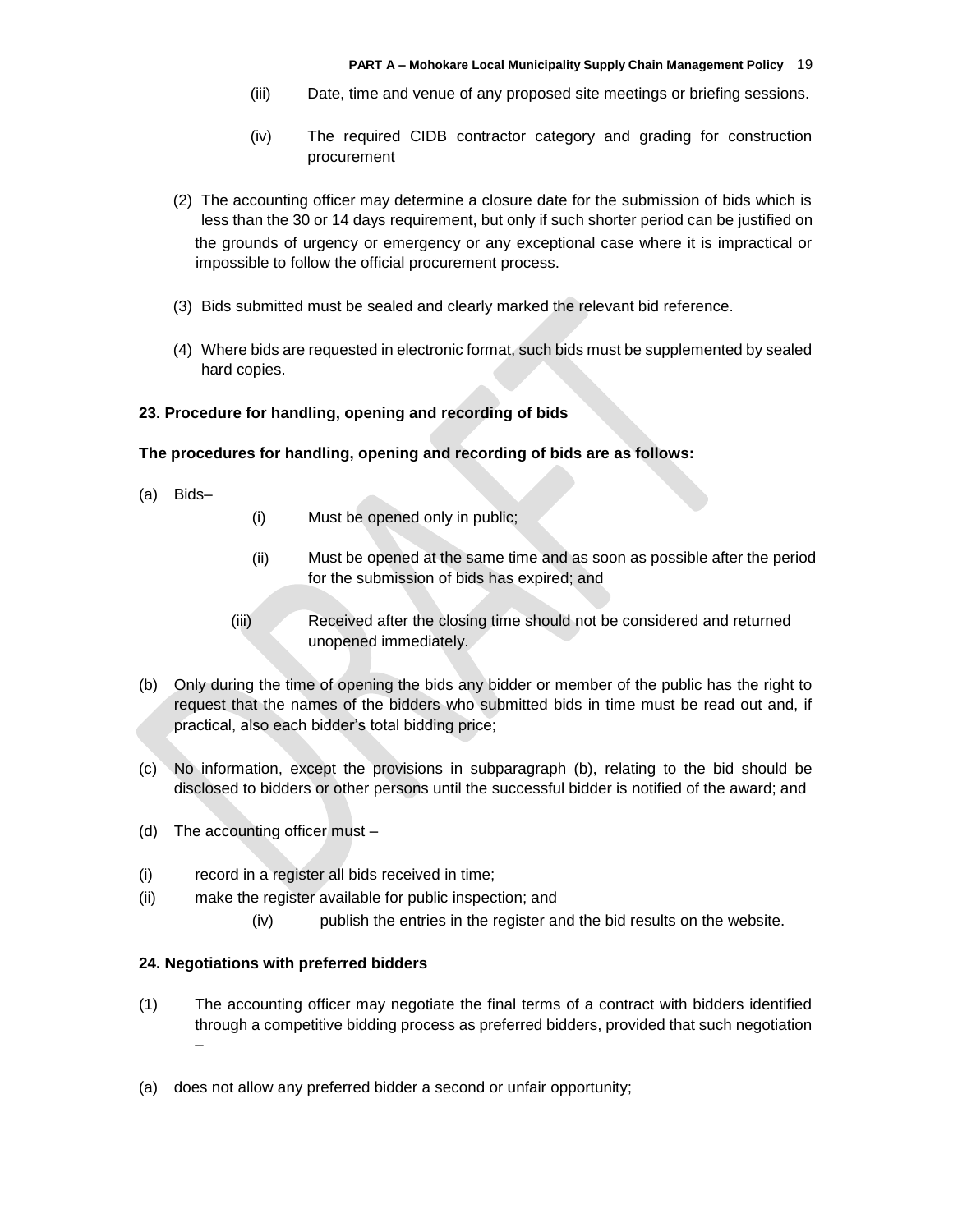- (b) is not to the detriment of any other bidder; and
- (c) does not lead to a higher price than the bid as submitted.
- (2) Minutes of such negotiations must be kept for record purposes.

#### **25. Two-stage bidding process**

- (1) A two-stage bidding process is allowed for –
- (a) Large complex projects;
- (b) Projects where it may be undesirable to prepare complete detailed technical specifications; or
- (c) Long term projects with a duration period exceeding three years.
- (2) In the first stage technical proposals on conceptual design or performance specifications should be invited, subject to technical as well as commercial clarifications and adjustments.
- (3) In the second stage final technical proposals and priced bids should be invited.

#### **26. Committee system for competitive bids**

- (1) The accounting officer is required to establish a committee system for competitive bids consisting of at least –
- (a) A bid specification committee;
- (b) A bid evaluation committee; and
- (c) A bid adjudication committee;
- (2) The accounting officer appoints the members of each committee, taking into account section 117 of the Act; and
- (3) A neutral or independent observer, appointed by the accounting officer may attend or oversee a committee when this is appropriate for ensuring fairness and promoting transparency.
- (4) The committee system must be consistent with –
- (a) Paragraph 27, 28 and 29 of this Policy; and (b) Any other applicable legislation.
- (5) The accounting officer may apply the committee system to formal written price quotations.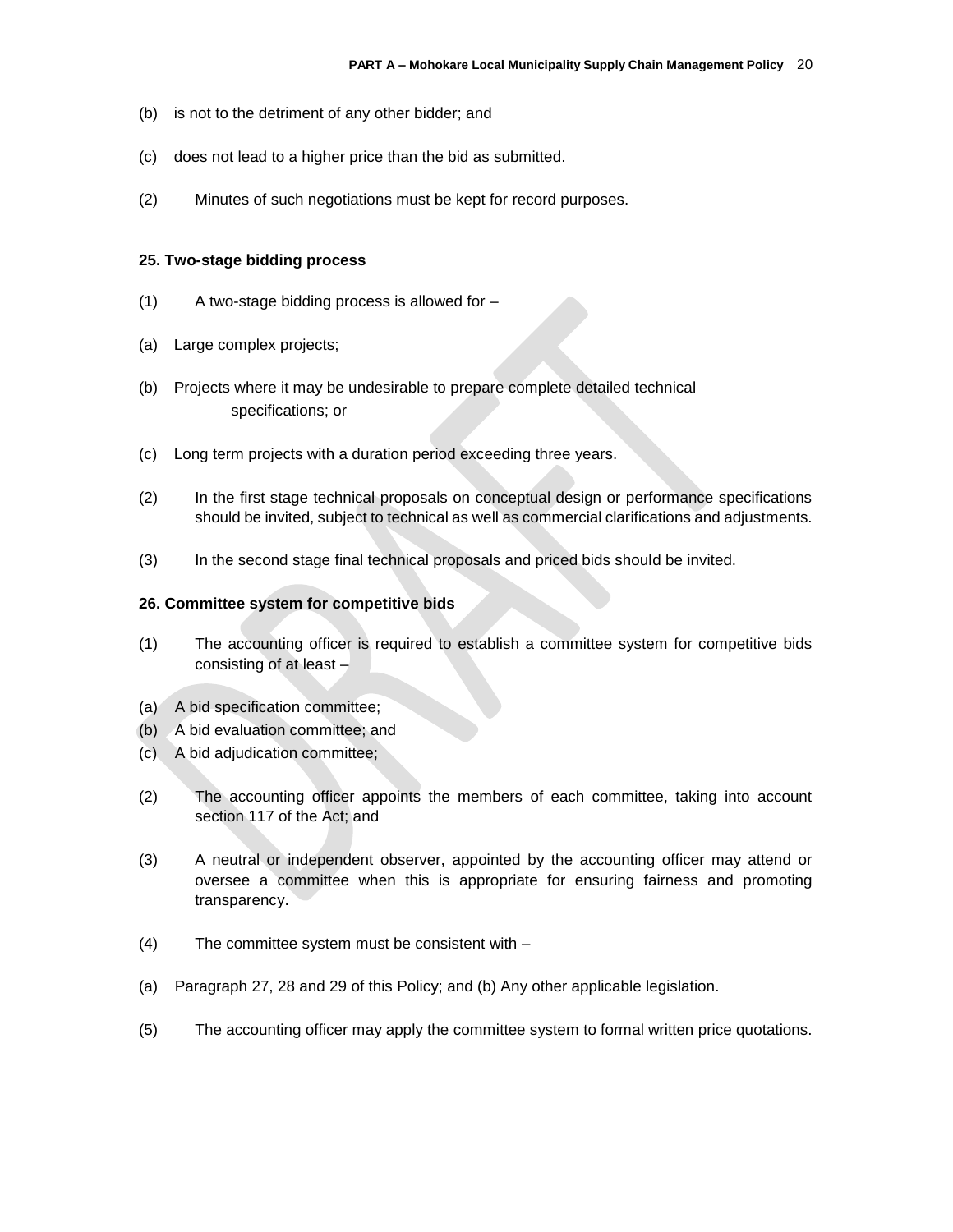#### **27. Bid specification committees**

- (1) A bid specification committee must compile the specifications for each procurement of goods or services by the municipality.
- (2) Specifications
	- (a) Must be drafted in an unbiased manner to allow all potential suppliers to offer their goods or services;
	- (b) must take account of any accepted standards such as those issued by Standards South Africa, the International Standards Organization, or an authority accredited or recognised by the South African National Accreditation System with which the equipment or material or workmanship should comply;
	- (c) Must, where possible, be described in terms of performance required rather than in terms of descriptive characteristics for design;
	- (d) may not create trade barriers in contract requirements in the forms of specifications, plans, drawings, designs, testing and test methods, packaging, marking or labeling of conformity certification;
	- (e) may not make reference to any particular trade mark, name, patent, design, type, specific origin or producer unless there is no other sufficiently precise or intelligible way of describing the characteristics of the work, in which case such reference must be accompanied by the word "equivalent";
	- (f) must indicate each specific goal for which points may be awarded in terms of the points system set out in the Preferential Procurement Regulations 2017; and
	- (g) Must be approved by the accounting officer prior to publication of the invitation for bids in terms of paragraph 22 of this Policy.
- (3) A bid specification committee must be composed of one or more officials of the municipality, preferably the manager responsible for the function involved, and may, when appropriate, include external specialist advisors.
- (4) No person, advisor or corporate entity involved with the bid specification committee, or director of such a corporate entity, may bid for any resulting contracts.

#### **Bid evaluation committees**

- **28.** (1) A bid evaluation committee must
	- (a) Evaluate bids in accordance with
		- (i) the specifications for a specific procurement; and
		- (ii) The points system set out in terms of paragraph 27(2) (f).
	- (b) Evaluate each bidder's ability to execute the contract;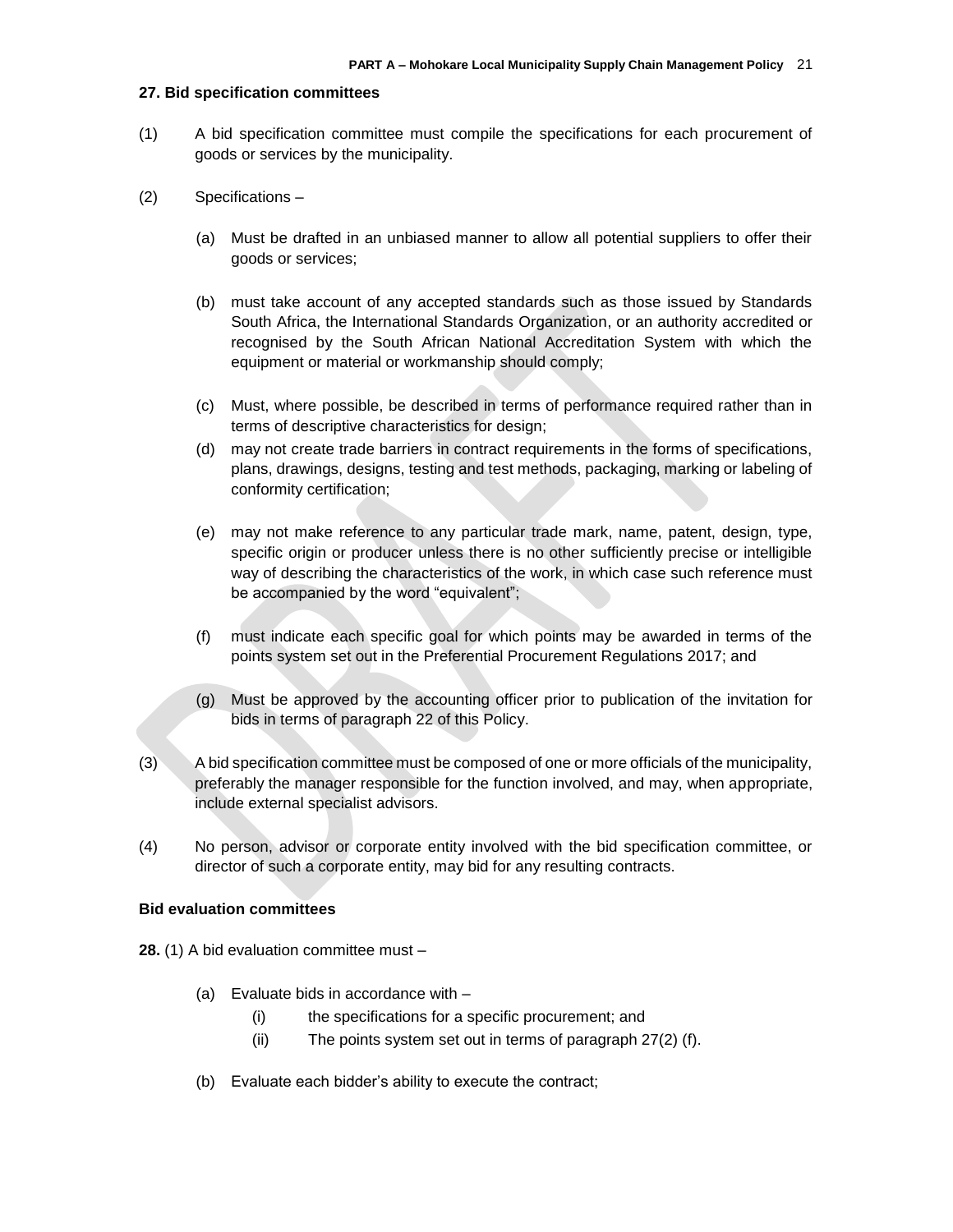- (c) Check in respect of the recommended bidder whether municipal rates and taxes and municipal service charges are not in arrears, a lease agreement may be accepted and;
- (d) To ensure in respect of the recommended bidder, that their tax clearance certificate or SARS electronic tax clearance certificate, CIDB certificate and BBBEE certificates are in order.
- (e) Submit to the adjudication committee a report and recommendations regarding the award of the bid or any other related matter.
- (2) A bid evaluation committee must as far as possible be composed of-
	- (a) Officials from departments requiring the goods or services; and
	- (b) At least one supply chain management official of the municipality.
	- (c) At least one manager to be appointed to serve in the committee.
- (3) Subject to subsection (2):

(a) The composition of the bid evaluation committee may change to accommodate different scenarios;

(b) Members from the bid specification committee may also form part of the bid evaluation committee; and

(c) A member from the bid evaluation committee may be invited to present bid evaluation reports to the bid adjudication committee, but only for that purpose.

#### **29. Bid adjudication committees**

- (1) A bid adjudication committee must
	- (a) Consider the report and recommendations of the bid evaluation committee; and (b) Either –
		- (i) Depending on its delegations, make a final award or a recommendation to the accounting officer to make the final award; or
		- (ii) Make another recommendation to the accounting officer how to proceed with the relevant procurement.
- (2) A bid adjudication committee must consist of at least four senior Managers of the municipality which must include –
	- (a) The chief financial officer or, if the chief financial officer is not available, another manager in the budget and treasury office reporting directly to the chief financial officer and designated by the chief financial officer; and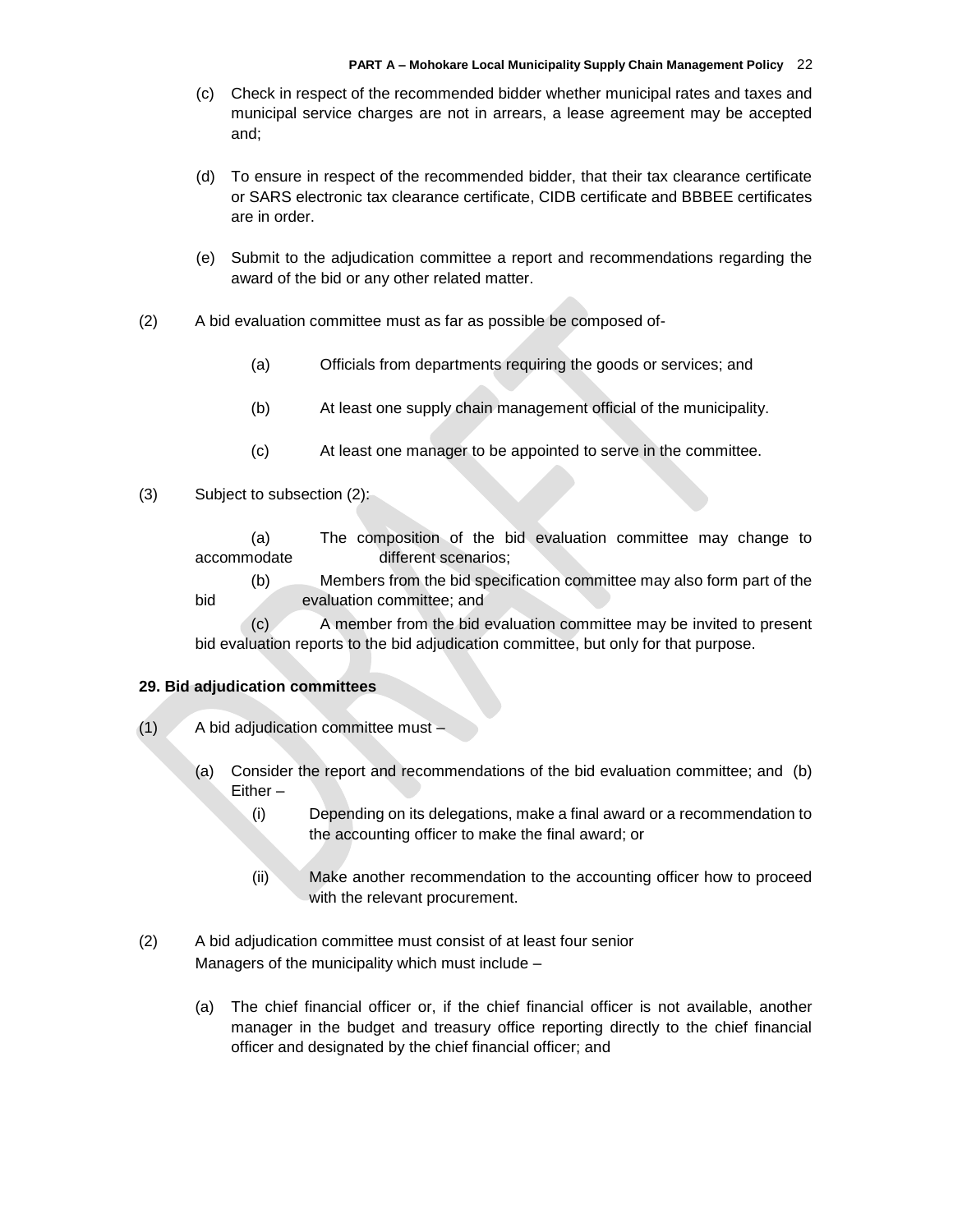- (b) At least one senior supply chain management official who is an official of the municipality; and
- (c) A technical expert in the relevant field who is an official, if such an expert exists.
- (3) The accounting officer must appoint the chairperson of the committee. If the chairperson is absent from a meeting, the members of the committee who are present must elect one of them to preside at the meeting.
- (4) Neither a member of a bid evaluation committee, nor an advisor or person assisting the evaluation committee, may be a member of a bid adjudication committee.
- (5) (a) if the bid adjudication committee decides to recommend a bid other than the one recommended by the bid evaluation committee, the bid adjudication committee must prior to recommending the bid –
	- (i) check in respect of the preferred bidder whether that bidder's municipal rates and taxes and municipal service charges are not in arrears, and;
	- (ii) Notify the accounting officer.
	- (b) The accounting officer may
		- (i) After due consideration of the reasons for the deviation, ratify or reject the decision of the bid adjudication committee referred to in paragraph (a); and
		- (ii) If the decision of the bid adjudication committee is rejected, refer the decision of the adjudication committee back to that committee for reconsideration.
- (6) The accounting officer may at any stage of a bidding process, refer any recommendation made by the evaluation committee or the adjudication committee back to that committee for reconsideration of the recommendation.
- (7) The accounting officer must comply with section 114 of the Act within 10 working days**.**
- (8) The bid adjudication committee must at all times adhere to the requirements of MFMA circular 34 from National Treasury.
- (9) The municipality shall consider the holding period of the validity of BBBEE certificate and Tax clearance certificate to be at the close of tender.

i. The SCM practitioners of the municipality is expected to make all means possible to notify the bidder as soon as the award is made to furnish the municipality with required documents within the suspensive period of fourteen (14) days.

ii.If a bidder is in arrears with utilities and has an arrangement with the municipality to offset the arrears this arrangement is acceptable and the bidder may not be disqualified. The bidder must furnish the proof of agreement. This agreement must have been in place at the time of submission and cannot be *ex post facto.*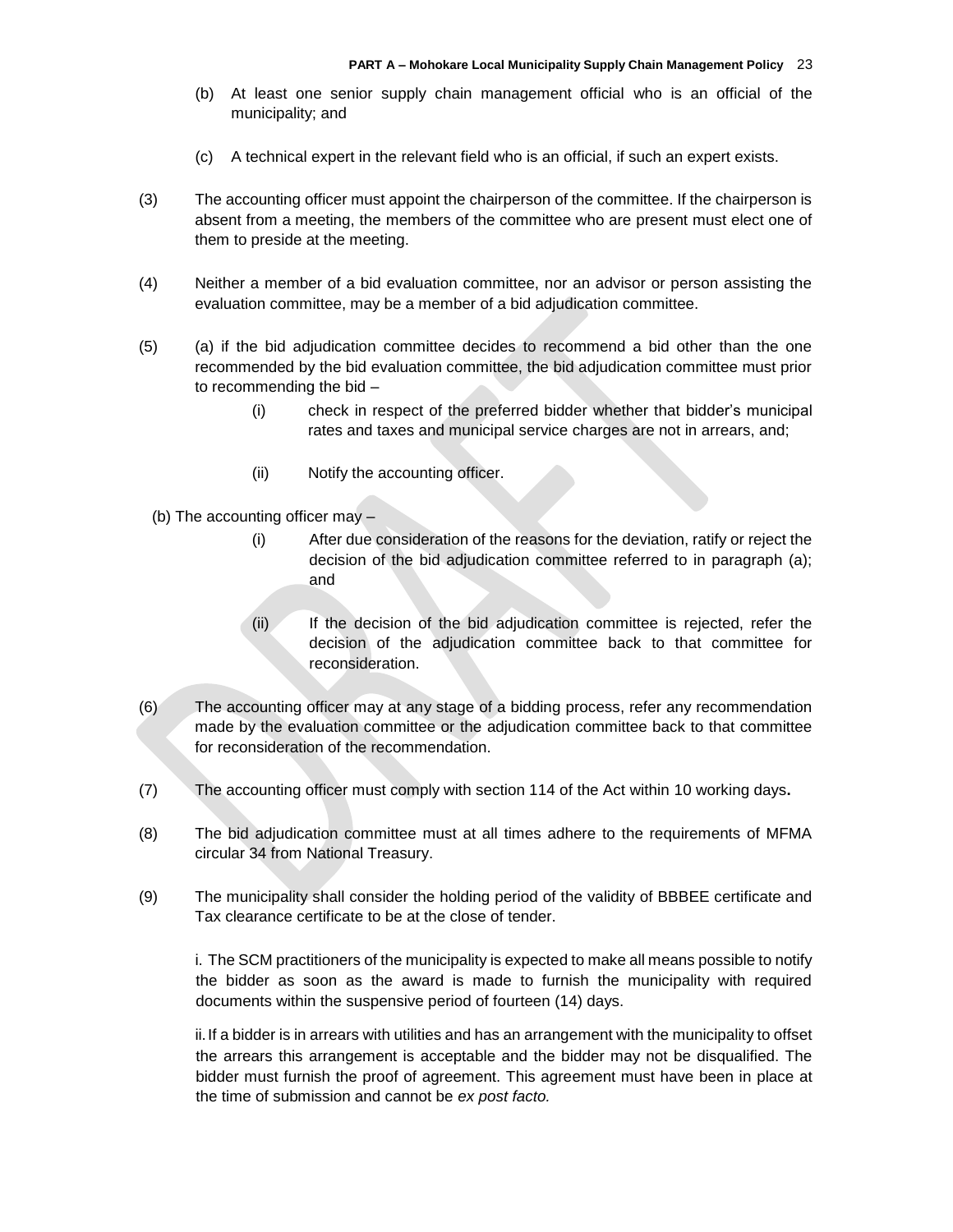#### **30. Procurement of banking services**

- (1) A contract for banking services
	- (a) Must be procured through competitive bids;
	- (b) Must be consistent with section 7 or 85 of the Act; and
	- (c) May not be for a period of more than five years at a time.
- (2) The process for procuring a contract for banking services must commence at least nine months before the end of an existing contract.
- (3) The closure date for the submission of bids may not be less than 60 days from the date on which the advertisement is placed in a newspaper in terms of paragraph 22(1). Bids must be restricted to banks registered in terms of the Banks Act, 1990 (Act No. 94 of 1990).

#### **31. Procurement of IT related goods or services**

- (1) the accounting officer may request the State Information Technology Agency (SITA) to assist with the acquisition of IT related goods or services through a competitive bidding process.
- (2) Both parties must enter into a written agreement to regulate the services rendered by, and the payments to be made to, SITA.
- (3) The accounting officer may notify SITA together with a motivation of the IT needs if
	- (A) the transaction value of IT related goods or services required in any financial year will exceed R50 million (VAT included); or
	- (b) The transaction value of a contract to be procured whether for one or more years exceeds R50 million (VAT included).
- (3) If SITA comments on the submission and the municipality disagree with such comments, the comments and the reasons for rejecting or not following such comments must be submitted to the council, the National Treasury, the relevant provincial treasury and the Auditor General.

#### **32. Procurement of goods and services under contracts secured by other organs of state**

- (1) the accounting officer may procure goods or services under a contract secured by another organ of state, but only if –
- (a) The contract has been secured by that other organ of state by means of a competitive bidding process applicable to that organ of state;
- (b) There is no reason to believe that such contract was not validly procured;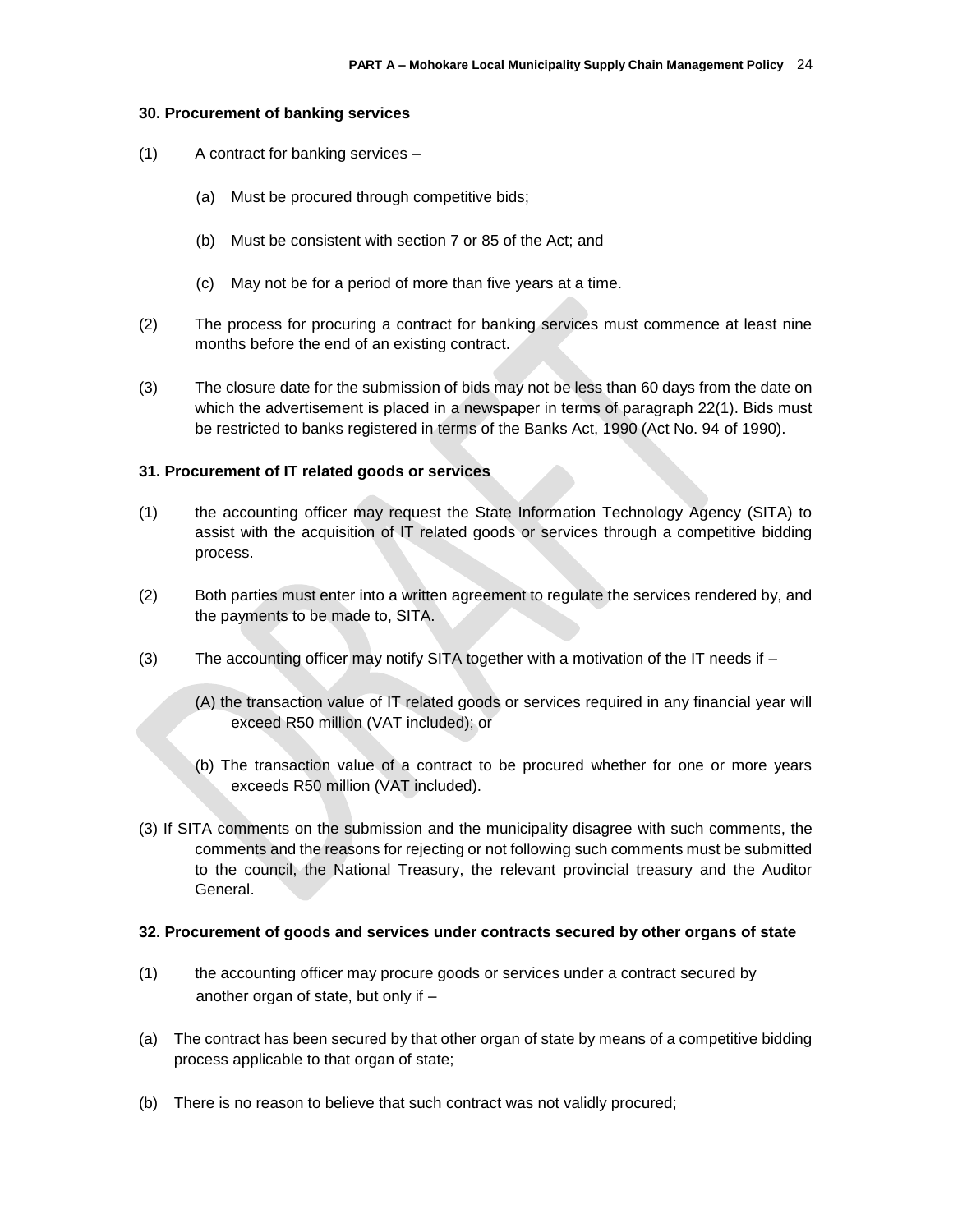- (c) There are demonstrable discounts or benefits to do so; and
- (d) That other organ of state and the provider have consented to such procurement in writing.
- $(2)$  Subparagraphs  $(1)$   $(c)$  and  $(d)$  do not apply if  $-$ 
	- (A) a municipal entity procures goods or services through a contract secured by its parent municipality; or
	- (b) A municipality procures goods or services through a contract secured by a municipal entity of which it is the parent municipality.

#### **33. Procurement of goods necessitating special safety arrangements**

- (1) The acquisition and storage of goods in bulk (other than water), which necessitate special safety arrangements, including gasses and fuel, should be avoided where ever possible.
- (2) Where the storage of goods in bulk is justified, such justification must be based on sound reasons, including the total cost of ownership, cost advantages and environmental impact and must be approved by the accounting officer.

#### **34. Proudly SA Campaign**

The Municipality supports the Proudly SA Campaign to the extent that, all things being equal, preference is given to procuring local goods and services from:

- $\Box$ Firstly – suppliers and businesses within the municipality or district;
- $\Box$ Secondly – suppliers and businesses within the relevant province;
- $\Box$ Thirdly – suppliers and businesses within the Republic.

#### **35. Appointment of consultants**

- (1) the accounting officer may procure consulting services provided that any Treasury guidelines in respect of consulting services are taken into account when such procurements are made.
- (2) Consultancy services must be procured through competitive bids if
	- (a) The value of the contract exceeds R200 000 (VAT included); or
	- (b) The duration period of the contract exceeds one year.
- (3) In addition to any requirements prescribed by this policy for competitive bids, bidders must furnish particulars of –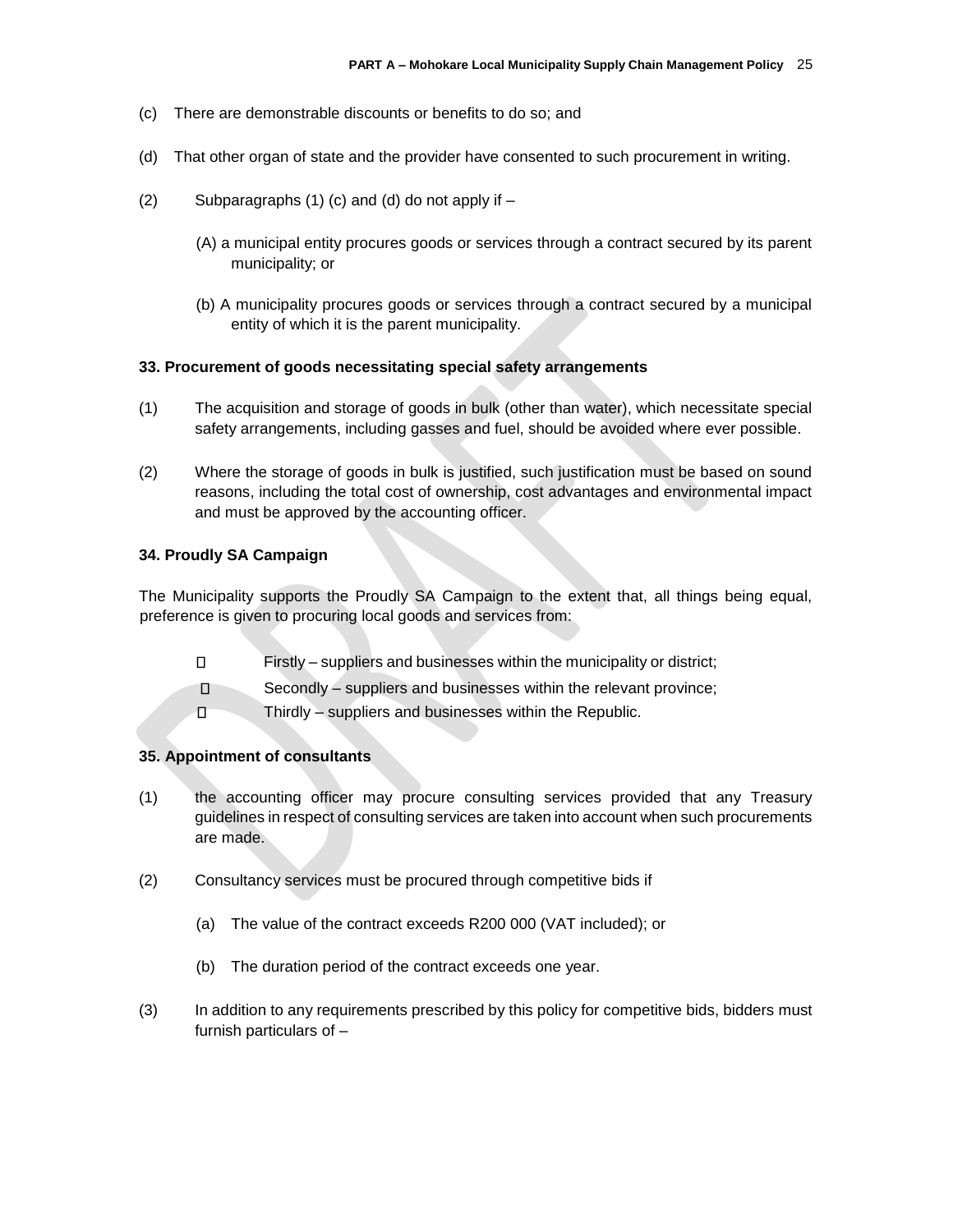- (a) all consultancy services provided to an organ of state in the last five years; and (b) Any similar consultancy services provided to an organ of state in the last five years.
- (4) The accounting officer must ensure that copyright in any document produced, and the patent rights or ownership in any plant, machinery, thing, system or process designed or devised, by a consultant in the course of the consultancy service is vested in the municipality.

#### **35.1 Appointment of panel of service providers/suppliers**

- (a) An appointment of a service providers/suppliers who has been appointed within a panel will be based on a rotational basis; and
- (b) Should the service provider fail to deliver required goods and/services the Municipality reserves the right to cancel the order and appoint the next service provider within the panel

#### **36. Deviation from, and ratification of minor breaches of, procurement processes**

- (1) The accounting officer may
	- (a) dispense with the official procurement processes established by this Policy and to procure any required goods or services through any convenient process, which may include direct negotiations, but only –
		- (i) In an emergency;
		- (ii) If such goods or services are produced or available from a single provider only;
		- (iii) For the acquisition of special works of art or historical objects where specifications are difficult to compile;
		- (iv) Acquisition of animals for zoos and/or nature and game reserves; or
		- (v) in any other exceptional case where it is impractical or impossible to follow the official procurement processes; and
	- (b) Ratify any minor breaches of the procurement processes by an official or committee acting in terms of delegated powers or duties which are purely of a technical nature.
- (2) The accounting officer must record the reasons for any deviations in terms of subparagraphs (1) (a) and (b) of this policy and report them to the next meeting of the council and include as a note to the annual financial statements.
- (3) Subparagraph (2) does not apply to the procurement of goods and services contemplated in paragraph 11(2) of this policy.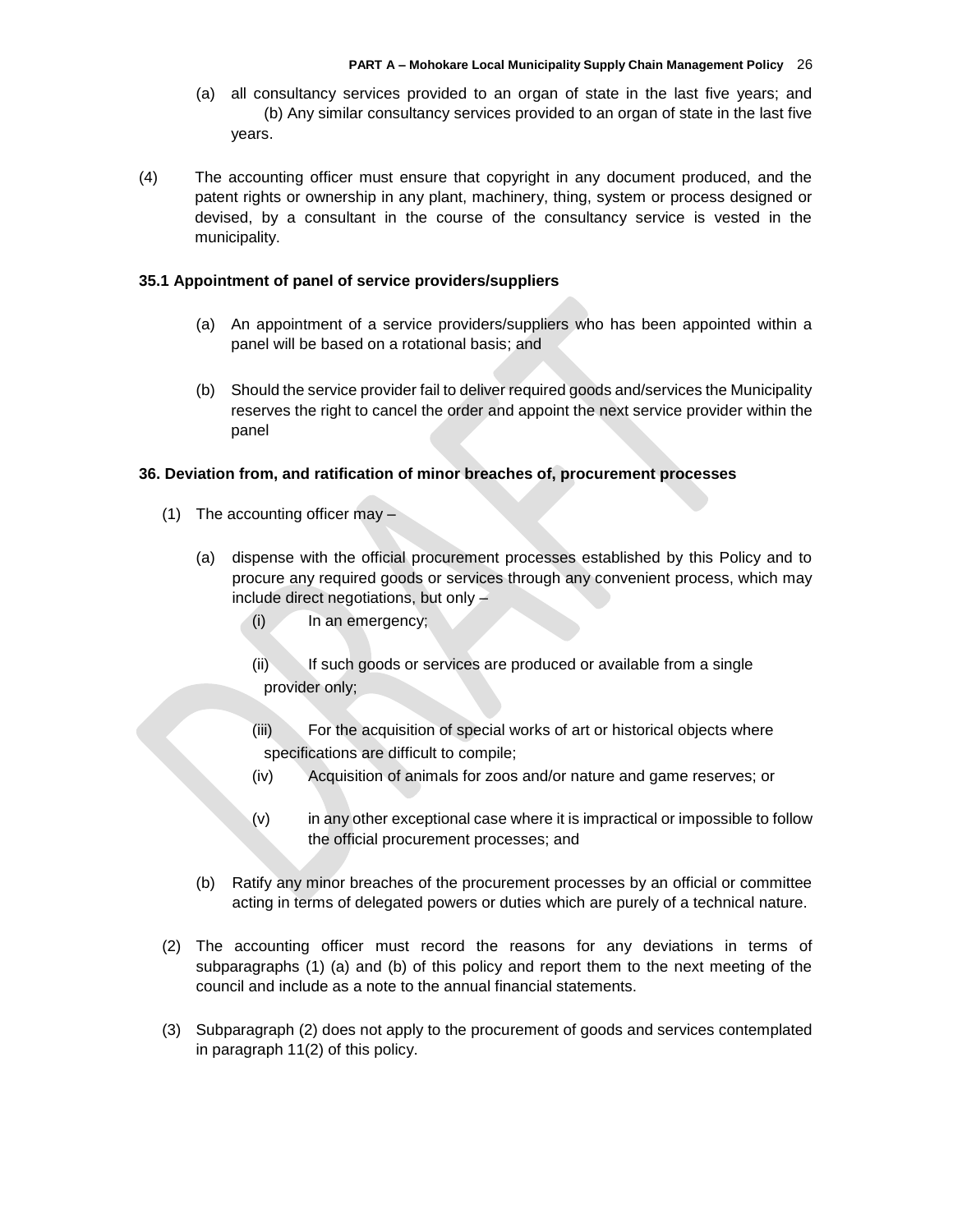#### **37. Unsolicited bids**

- (1) In accordance with section 113 of the Act there is no obligation to consider unsolicited bids received outside a normal bidding process.
- (2) The accounting officer may decide in terms of section 113(2) of the Act to consider an unsolicited bid, only if –
- (a) the product or service offered in terms of the bid is a demonstrably or proven unique innovative concept;
- (b) The product or service will be exceptionally beneficial to, or have exceptional cost advantages;
- (c) The person who made the bid is the sole provider of the product or service;

and

- (d) The reasons for not going through the normal bidding processes are found to be sound by the accounting officer.
- (3) If the accounting officer decides to consider an unsolicited bid that complies with subparagraph (2) of this policy, the decision must be made public in accordance with section 21A of the Municipal Systems Act, together with –
- (a) Reasons as to why the bid should not be open to other competitors;
- (b) An explanation of the potential benefits if the unsolicited bid were accepted; and
- (c) An invitation to the public or other potential suppliers to submit their comments within 30 days of the notice.
- (4) The accounting officer must submit all written comments received pursuant to subparagraph (3), including any responses from the unsolicited bidder, to the National Treasury and the relevant provincial treasury for comment.
- (5) The adjudication committee must consider the unsolicited bid and may award the bid or make a recommendation to the accounting officer, depending on its delegations.
- (6) A meeting of the adjudication committee to consider an unsolicited bid must be open to the public.
- (7) When considering the matter, the adjudication committee must take into account –
- (a) any comments submitted by the public; and
- (b) Any written comments and recommendations of the National Treasury or the relevant provincial treasury.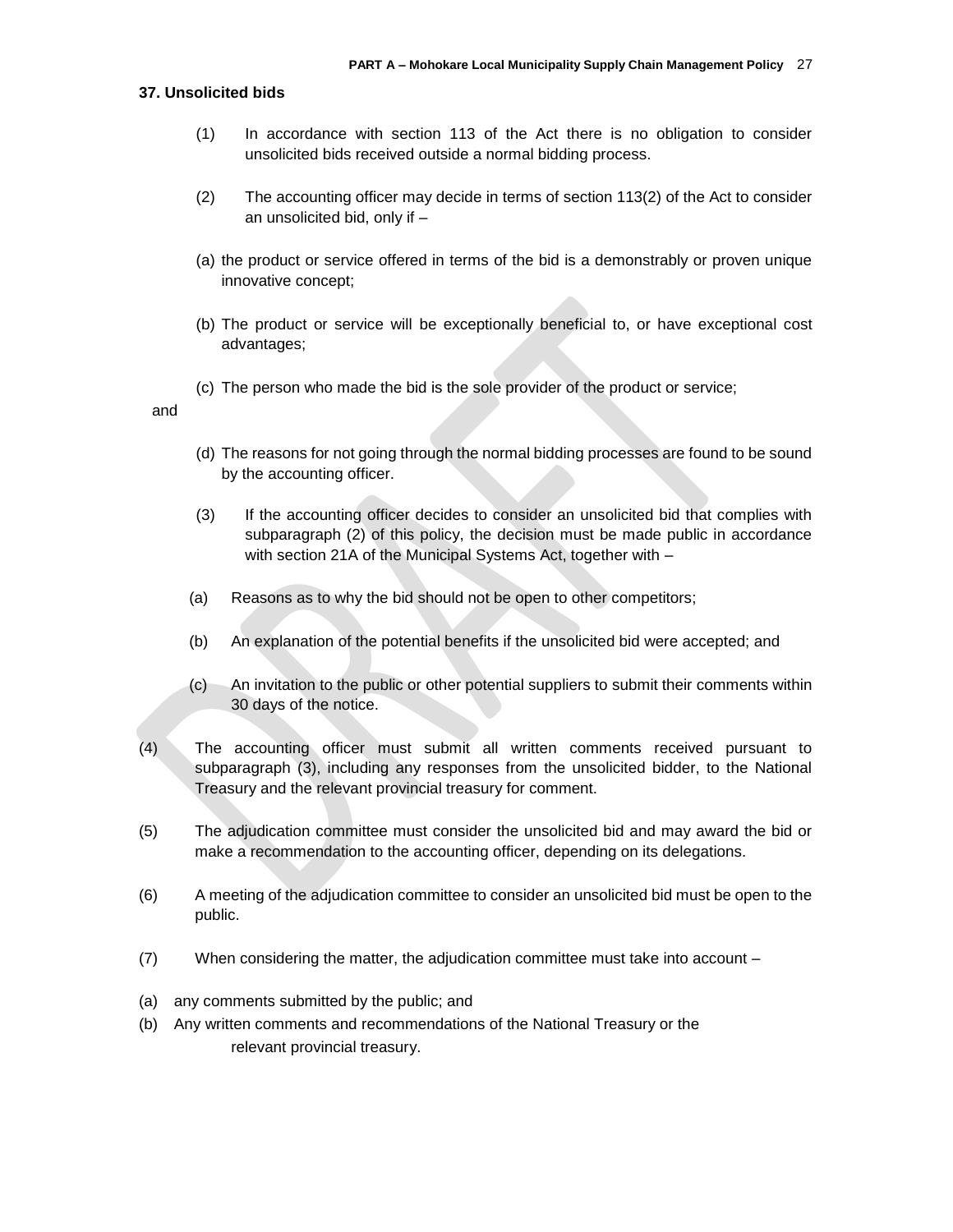- (8) If any recommendations of the National Treasury or provincial treasury are rejected or not followed, the accounting officer must submit to the Auditor General, the relevant provincial treasury and the National Treasury the reasons for rejecting or not following those recommendations.
- (9) Such submission must be made within seven days after the decision on the award of the unsolicited bid is taken, but no contract committing the municipality to the bid may be entered into or signed within 30 days of the submission.

## **38. Combating of abuse of supply chain management system**

The accounting officer must establish measures for the combating of abuse of the supply chain management system, which must stipulate the following:

- (1) The accounting officer must–
	- (a) Take all reasonable steps to prevent abuse of the supply chain management system;
	- (c) Investigate any allegations against an official or other role player of fraud, corruption, favoritism, unfair or irregular practices or failure to comply with this supply chain management Policy, and when justified –
		- (i) Take appropriate steps against such official or other role player; or
		- (iii) Report any alleged criminal conduct to the South African Police Service;
	- (d) Check the National Treasury's database prior to awarding any contract to ensure that no recommended bidder, or any of its directors, is listed as a person prohibited from doing business with the public sector;
	- (e) Reject any bid from a bidder–
		- (i) if any municipal rates and taxes or municipal service charges owed by that bidder or any of its directors to the municipality, or to any other municipality or municipal entity, are in arrears for more than three months; or
		- (ii) who during the last five years has failed to perform satisfactorily on a previous contract with the municipality or any other organ of state after written notice was given to that bidder that performance was unsatisfactory;
	- (f) Reject a recommendation for the award of a contract if the recommended bidder, or any of its directors, has committed a corrupt or fraudulent act in competing for the particular contract;
	- (e) Cancel a contract awarded to a person if
		- (i) The person committed any corrupt or fraudulent act during the bidding process or the execution of the contract; or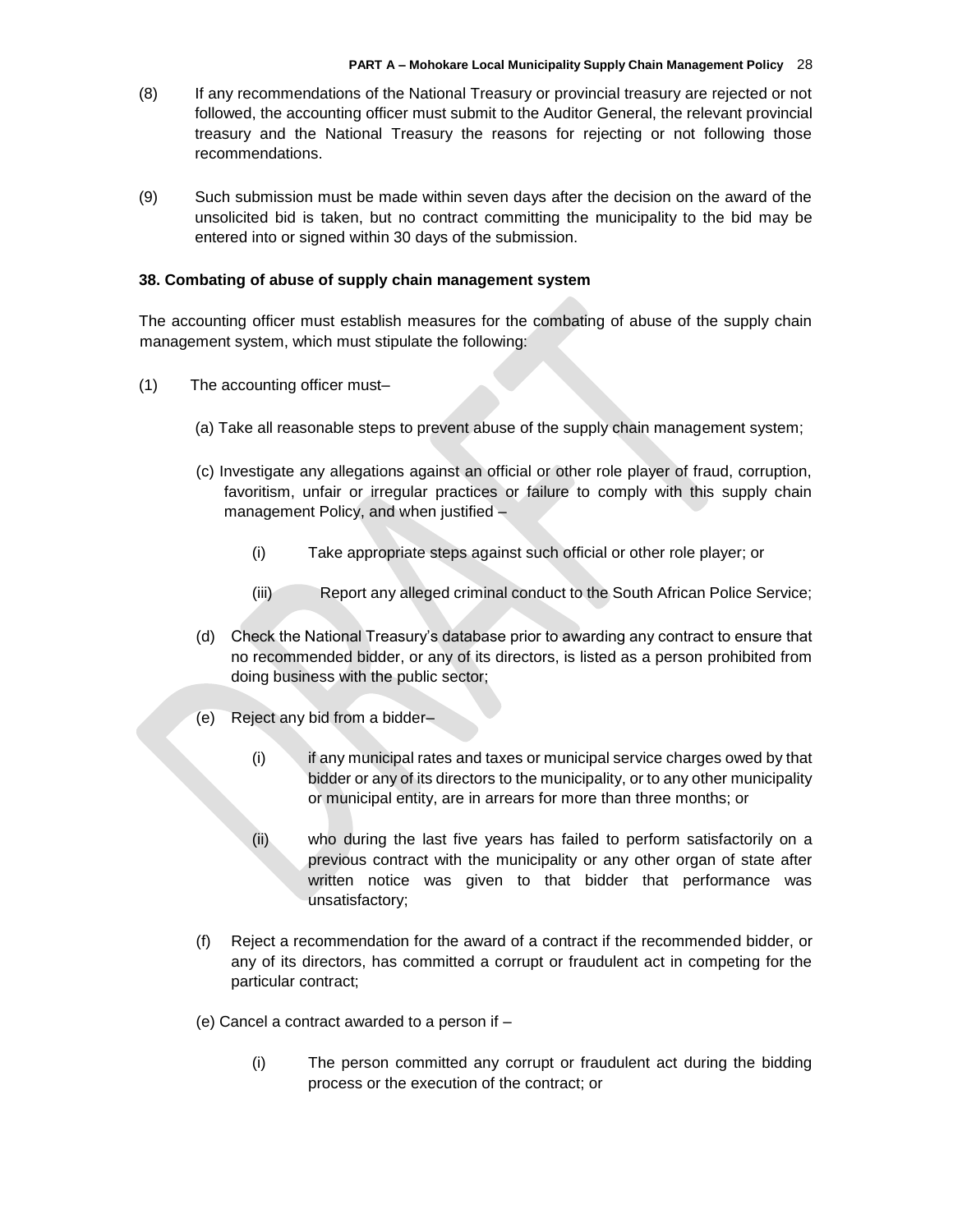(ii) An official or other role player committed any corrupt or fraudulent act during the bidding process or the execution of the contract that benefited that person; and

(g) Reject the bid of any bidder if that bidder or any of its directors –

- (i) Has abused the supply chain management system of the municipality or has committed any improper conduct in relation to such system;
- (ii) Has been convicted for fraud or corruption during the past five years;
- (iv) has willfully neglected, reneged on or failed to comply with any government, municipal or other public sector contract during the past five years; or
- (iv) Has been listed in the Register for Tender Defaulters in terms of section 29 of the Prevention and Combating of Corrupt Activities Act (No 12 of 2004).
- (2) The accounting officer must inform the National Treasury and relevant provincial treasury in writing of any actions taken in terms of subparagraphs  $(1)(b)(ii)$ , (e) or (f) of this policy.
- (3) All bidders must complete the MBD8 Declaration of Bidder's Past Supply Chain Management Practices – form as included in the Municipal Bidding Document.

## **Part 3: Logistics, Disposal, Risk and Performance Management**

#### **39. Logistics management**

This aspect addresses the setting of inventory levels, placing of orders, receiving and distribution of material and goods, stores, warehouse and transport management, expediting orders, the review of vendor performance, maintenance and contract administration.

The accounting officer must establish and implement an effective system of logistics management, which must include –

- (a) the monitoring of spending patterns on types or classes of goods and services incorporating, where practical, the coding of items to ensure that each item has a unique number;
- (b) the setting of inventory levels that includes minimum and maximum levels and lead times wherever goods are placed in stock;
- (c) the placing of manual or electronic orders for all acquisitions other than those from petty cash;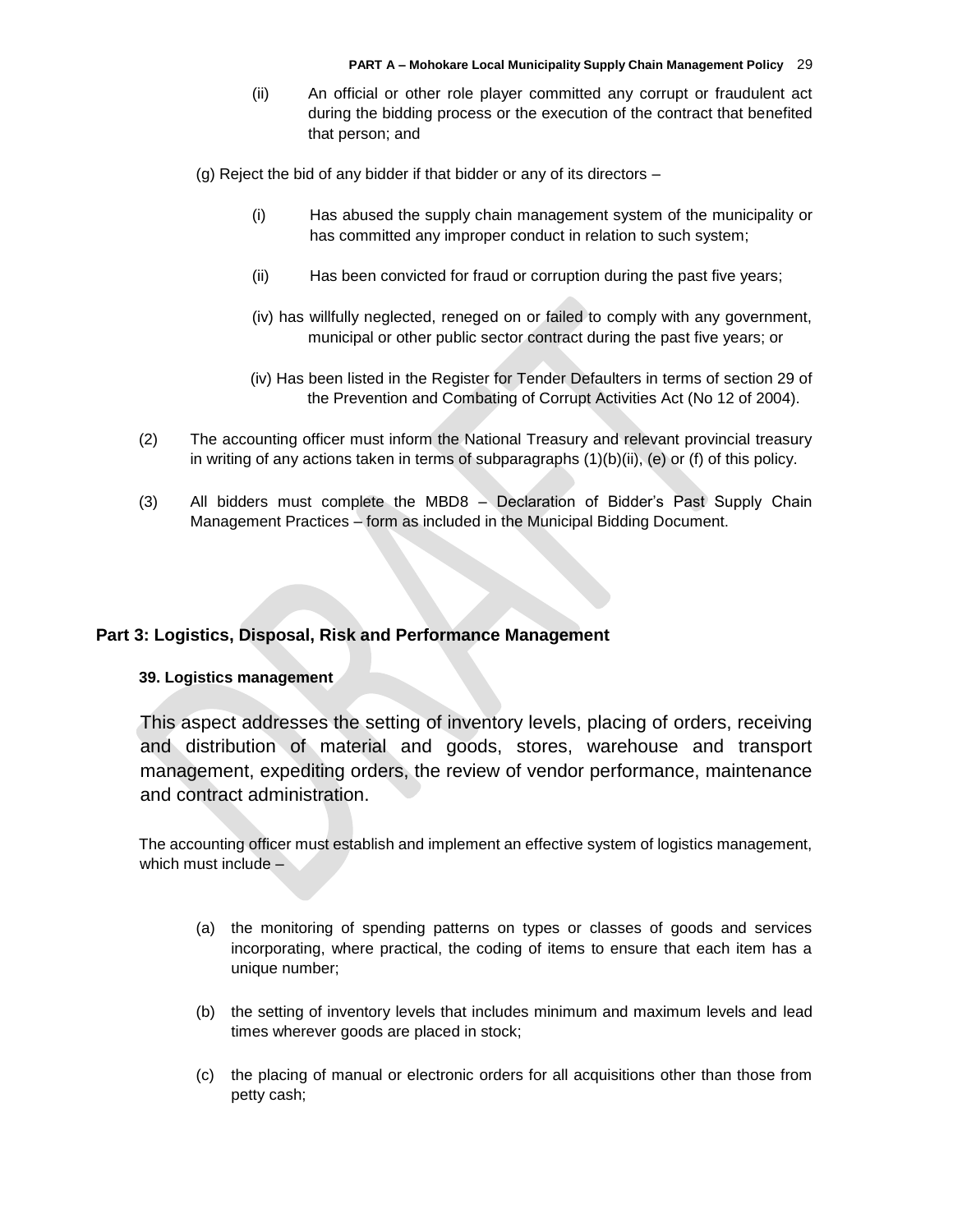- (d) before payment is approved, certification by the responsible officer that the goods and services are received or rendered on time and is in accordance with the order, the general conditions of contract and specifications where applicable and that the price charged is as quoted in terms of a contract;
- (e) appropriate standards of internal control and warehouse management to ensure that goods placed in stores are secure and only used for the purpose for which they were purchased;
- (f) regular checking to ensure that all assets including official vehicles are properly managed, appropriately maintained and only used for official purposes; and
- (g) Monitoring and review of the supply vendor performance to ensure compliance with specifications and contract conditions for particular goods or services.

#### **40. Disposal management**

- (1) The accounting officer must establish an effective system of disposal management for the disposal or letting of assets, including unserviceable, redundant or obsolete assets, subject to sections 14 and 90 of the Act, which must stipulate the following:
	- that the Accounting Officer appoints a specific committee that could for practical purposes known as the Disposal committee ( with Chairperson and minimum of two members) to deal with disposals and to make recommendations with regard to the disposal assets
	- that a Chairperson be a senior official, the chairperson may at any time during the process of evaluation of specialized assets, co-opt additional members who possess specialized knowledge in the relevant field
- (2) The disposal of Assets must be by one of the following methods–
	- (i) Transferring the asset to another organ of state in terms of a provision of the Act enabling the transfer of assets;
	- (ii) Transferring the asset to another organ of state at market related value or, when appropriate, free of charge;
	- (iii) Selling the asset; or
	- (iv) Destroying the asset.
- (4) The accounting officer must ensure that
	- (a) immovable property is sold only at market related prices except when the public interest or the plight of the poor demands otherwise;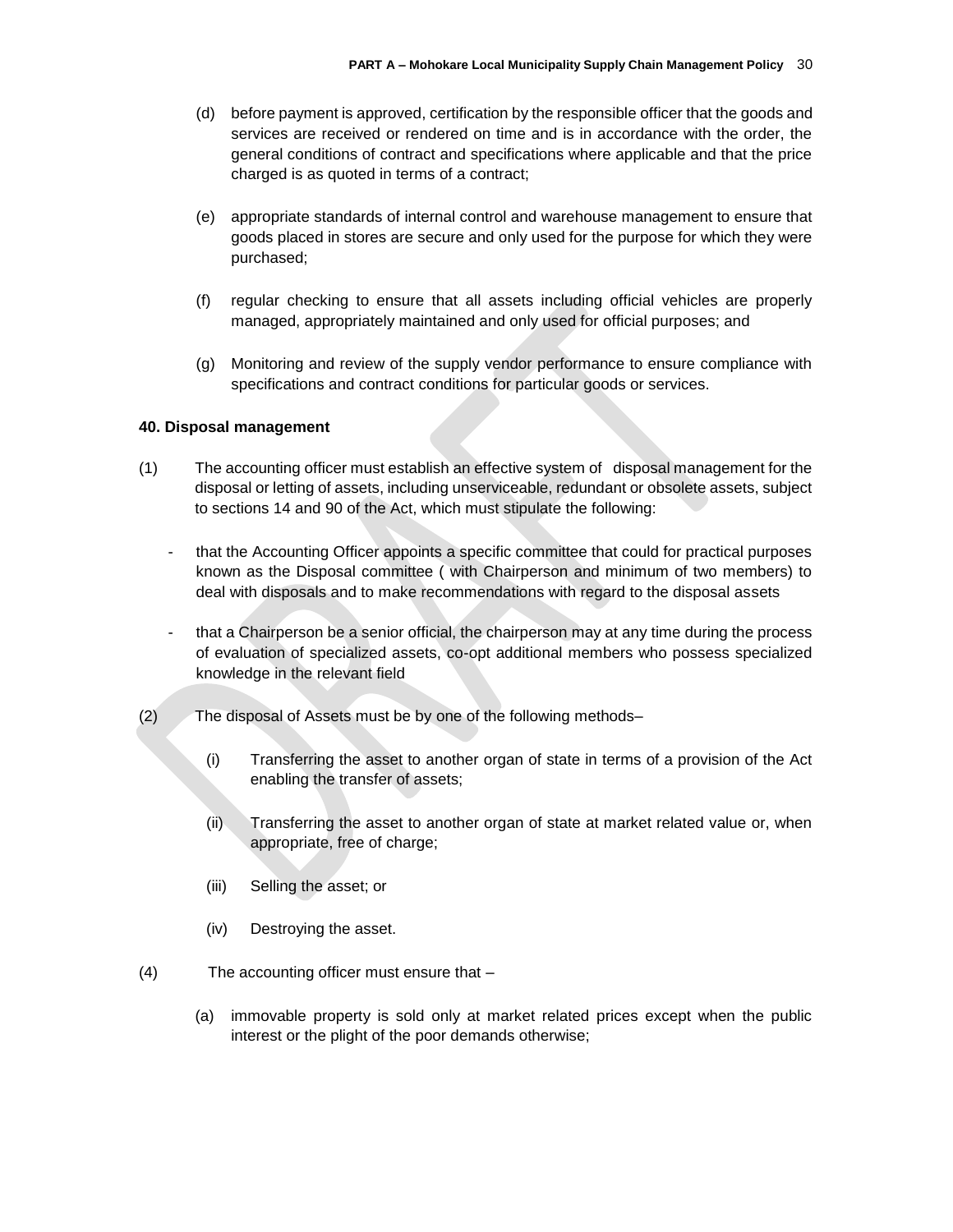- (b) movable assets are sold either by way of written price quotations, a competitive bidding process, auction or at market related prices, whichever is the most advantageous;
- (c) in the case of the disposal of firearms, the National Conventional Arms Control Committee must approve any sale or donation of firearms to any person or institution within or outside the Republic;
- (d) Immovable property is let at market related rates except when the public interest or the plight of the poor demands otherwise;
- (e) All fees, charges, rates, tariffs, scales of fees or other charges relating to the letting of immovable property are annually reviewed;
- (f) Where assets are traded in for other assets, the highest possible trade-in price is negotiated; and
- (g) In the case of the free disposal of computer equipment, the provincial department of education must first be approached to indicate within 30 days whether any of the local schools are interested in the equipment.

#### **41. Risk management**

- (1) The accounting officer must establish an effective system of risk management for the identification, consideration and avoidance of potential risks in the supply chain management system.
- (2) Risk management must include
	- (a) The identification of risks on a case-by-case basis;
	- (b) The allocation of risks to the party best suited to manage such risks;
	- (c) Acceptance of the cost of the risk where the cost of transferring the risk is greater than that of retaining it;
	- (d) The management of risks in a pro-active manner and the provision of adequate cover for residual risks; and
	- (e) The assignment of relative risks to the contracting parties through clear and unambiguous contract documentation.

#### **42. Performance management**

The accounting officer must establish and implement an internal monitoring system in order to determine, on the basis of a retrospective analysis, whether the authorised supply chain management processes were followed and whether the objectives of this Policy were achieved.

# *Part 4: Other matters*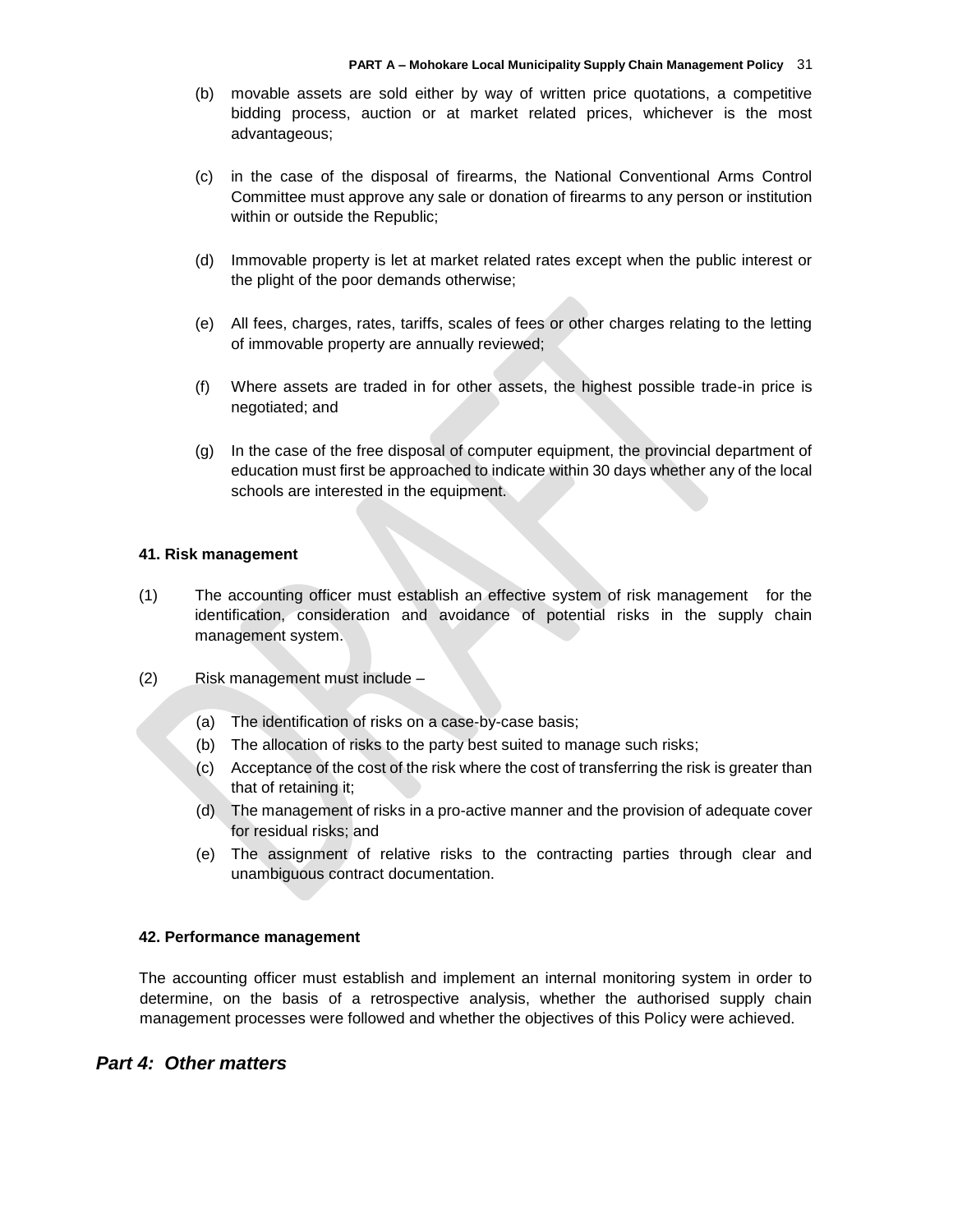#### **43. Prohibition on awards to persons whose tax matters are not in order**

- (1) the accounting officer must ensure that, irrespective of the procurement process followed, no award above R 30 000 in terms of this Policy is given to a person whose tax matters have not been declared by the South African Revenue Service to be in order.
- (2) Before making an award to a person the accounting officer must first check with SARS whether that person's tax matters are in order, or that suitable arrangements has been made with SARS to meet bidders tax obligation
- (3) If SARS does not respond within 7 days such person's tax matters may for purposes of subparagraph (1) be presumed to be in order.
- (4) Alternatively, the central supplier database will be checked to verify the tax matters of the recommended bidders.

#### **44. Prohibition on awards to persons in the service of the state**

The accounting officer must ensure that, irrespective of the procurement process followed, no award may be given to a person in terms of this Policy –

- (a) Who is in the service of the State?
- (b) If that person is not a natural person, of which any director, manager, principal shareholder or stakeholder is a person in the service of the state; or
- (c) A person who is an advisor or consultant contracted with the municipality.

#### **45. Awards to close family members of persons in the service of the state**

The accounting officer must ensure that the notes to the annual financial statements disclose particulars of any award of more than R2000 to a person who is a spouse, child or parent of a person in the service of the state, or has been in the service of the state in the previous twelve months, including –

- (a) The name of that person;
- (b) The capacity in which that person is in the service of the state; and
- (c) The amount of the award.

#### **46. Ethical standards**

(1) A code of ethical standards as set out in subparagraph (2) is hereby established for officials and other role players in the supply chain management system of the municipality in order to promote –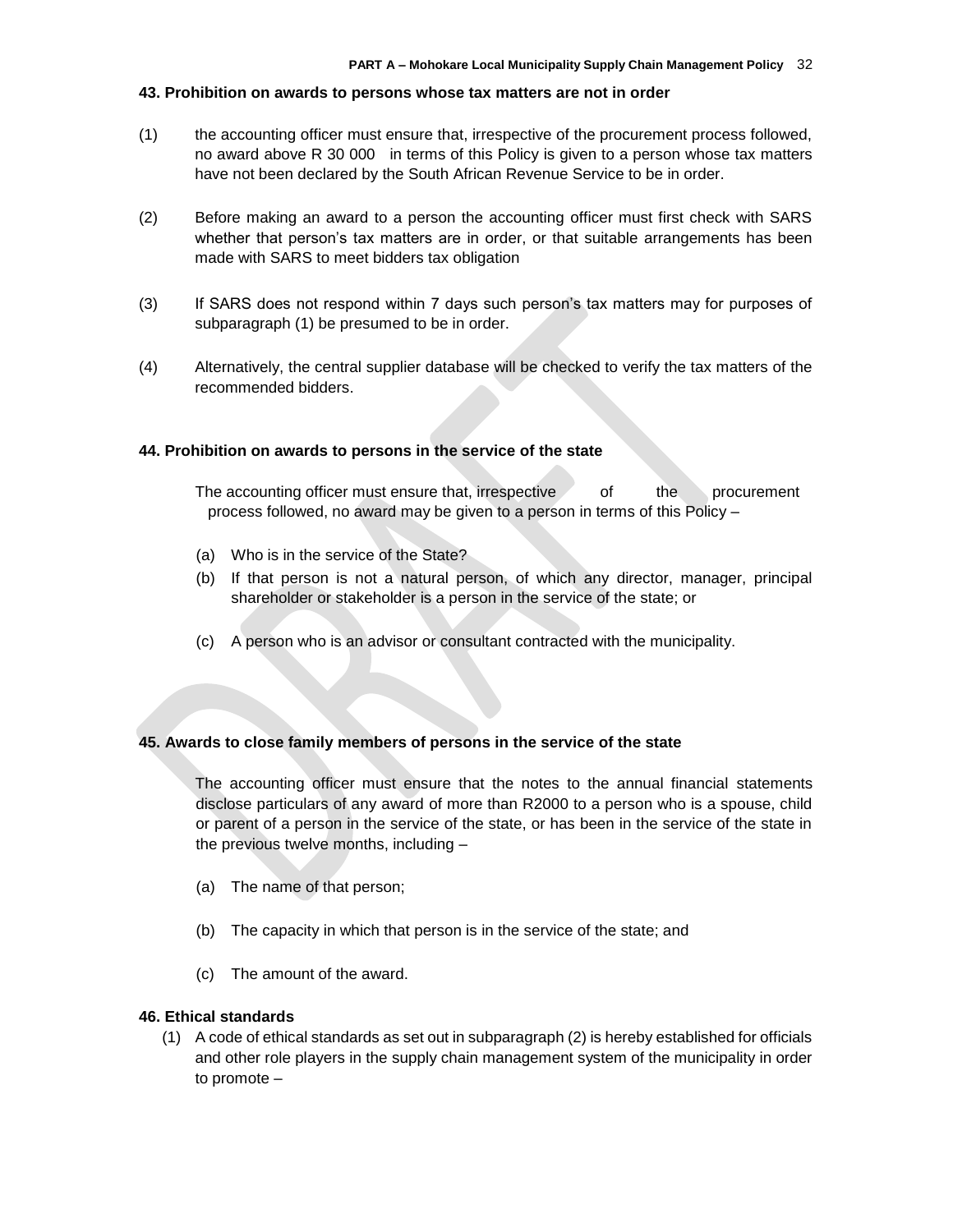- (a) mutual trust and respect; and
- (b) an environment where business can be conducted with integrity and in a fair and reasonable manner.
- (2) A municipal code of ethical standards must stipulate that an official or other role player involved in the implementation of the supply chain management policy of the municipality or municipal entity –
- (a) must treat all providers and potential providers equitably;
- (b) may not use his or her position for private gain or to improperly benefit another person;
- (c) may not accept any reward, gift, favour, hospitality or other benefit directly or indirectly, including to any close family member, partner or associate of that person, of a value more than R350.00;
- (d) notwithstanding sub-regulation (2)(c), must declare to the accounting officer details of any reward, gift, favour, hospitality or other benefit promised, offered or granted to that person or to any close family member, partner or associate of that person;
- (e) must declare to the accounting officer details of any private or business interest which that person, or any close family member, partner or associate, may have in any proposed procurement or disposal process of, or in any award of a contract by, the municipality or municipal entity;
- (f) must immediately withdraw from participating in any manner whatsoever in a procurement or disposal process or in the award of a contract in which that person, or any close family member, partner or associate, has any private or business interest;
- (g) must be scrupulous in his or her use of property belonging to the municipality or municipal entity;
- (h) must assist the accounting officer in combating fraud, corruption, favoritism and unfair and irregular practices in the supply chain management system; and
- (i) must report to the accounting officer any alleged irregular conduct in the supply chain management system which that person may become aware of, including – (i) any alleged fraud, corruption, favoritism or unfair conduct; (ii) any alleged contravention of regulation 47(1); or
	- (iii) any alleged breach of the code of ethical standards.
- (3) A supply chain management policy must –
- (a) determine that all declarations in terms of sub regulation (2)(d) and (e) must be recorded in a register which the accounting officer must keep for this purpose;
- (b) determine that all declarations by the accounting officer must be made to the mayor of the municipality or the board of directors of the municipal entity who must ensure that such declarations are recorded in the register; and
- (c) contain measures to ensure that appropriate action is taken against any official or other role player who commits a breach of the code of ethical standards.
- (4) A supply chain management policy must take into account the

National Treasury's code of conduct for supply chain management practitioners and other role players involved in supply chain management.

(5) A municipality or municipal entity may adopt the National Treasury's code of conduct for supply chain management practitioners and other role players involved in supply chain management. When adopted, such code of conduct becomes binding on all officials and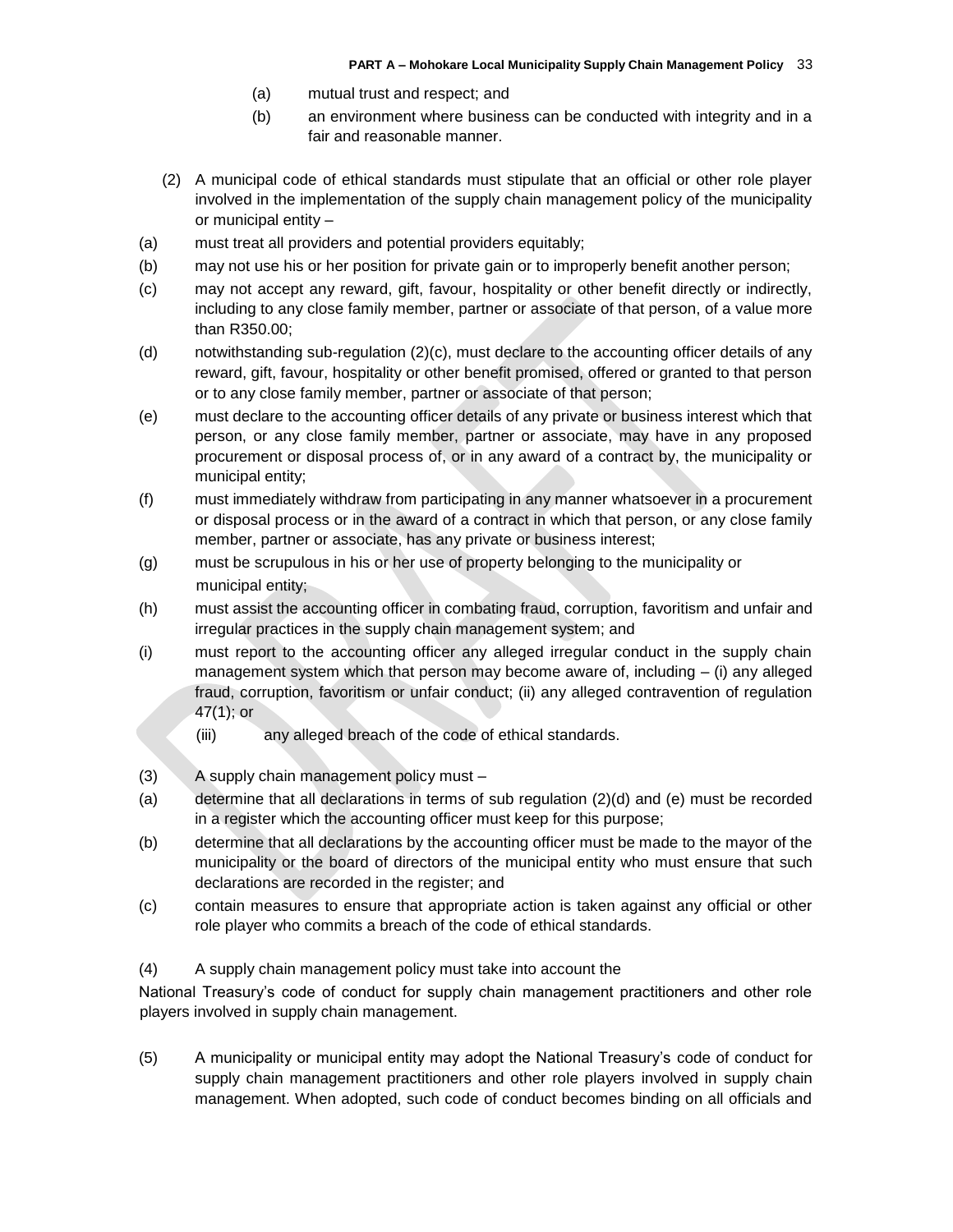other role players involved in the implementation of the supply chain management policy of the municipality or municipal entity.

## **47. Inducements, rewards, gifts and favours to municipalities, municipal entities, officials and other role players**

- (1) No person who is a provider or prospective provider of goods or services, or a recipient or prospective recipient of goods disposed or to be disposed of may either directly or through a representative or intermediary promise, offer or grant –
	- (a) any inducement or reward to the municipality for or in connection with the award of a contract; or
	- (b) Any reward, gift, favour or hospitality to
		- (i) Any official; or
		- (ii) Any other role player involved in the implementation of the supply chain management Policy.
- (2) The accounting officer must promptly report any alleged contravention of subparagraph (1) to the National Treasury for considering whether the offending person, and any representative or intermediary through which such person is alleged to have acted, should be listed in the National Treasury's database of persons prohibited from doing business with the public sector.
- (3) Subparagraph (1) does not apply to gifts less than R350 in value.

## **48. Sponsorships**

The accounting officer must promptly disclose to the National Treasury and the relevant provincial treasury any sponsorship promised, offered or granted, whether directly or through a representative or intermediary, by any person who is –

- (a) a provider or prospective provider of goods or services; or
- (b) A recipient or prospective recipient of goods disposed or to be disposed.

#### **49. Objections and complaints**

Persons aggrieved by decisions or actions taken in the implementation of this supply chain management system, may lodge within 14 days of the decision or action, a written objection or complaint against the decision or action.

#### **50. Resolution of disputes, objections, complaints and queries**

(1) The accounting officer must appoint an independent and impartial person, not directly involved in the supply chain management processes –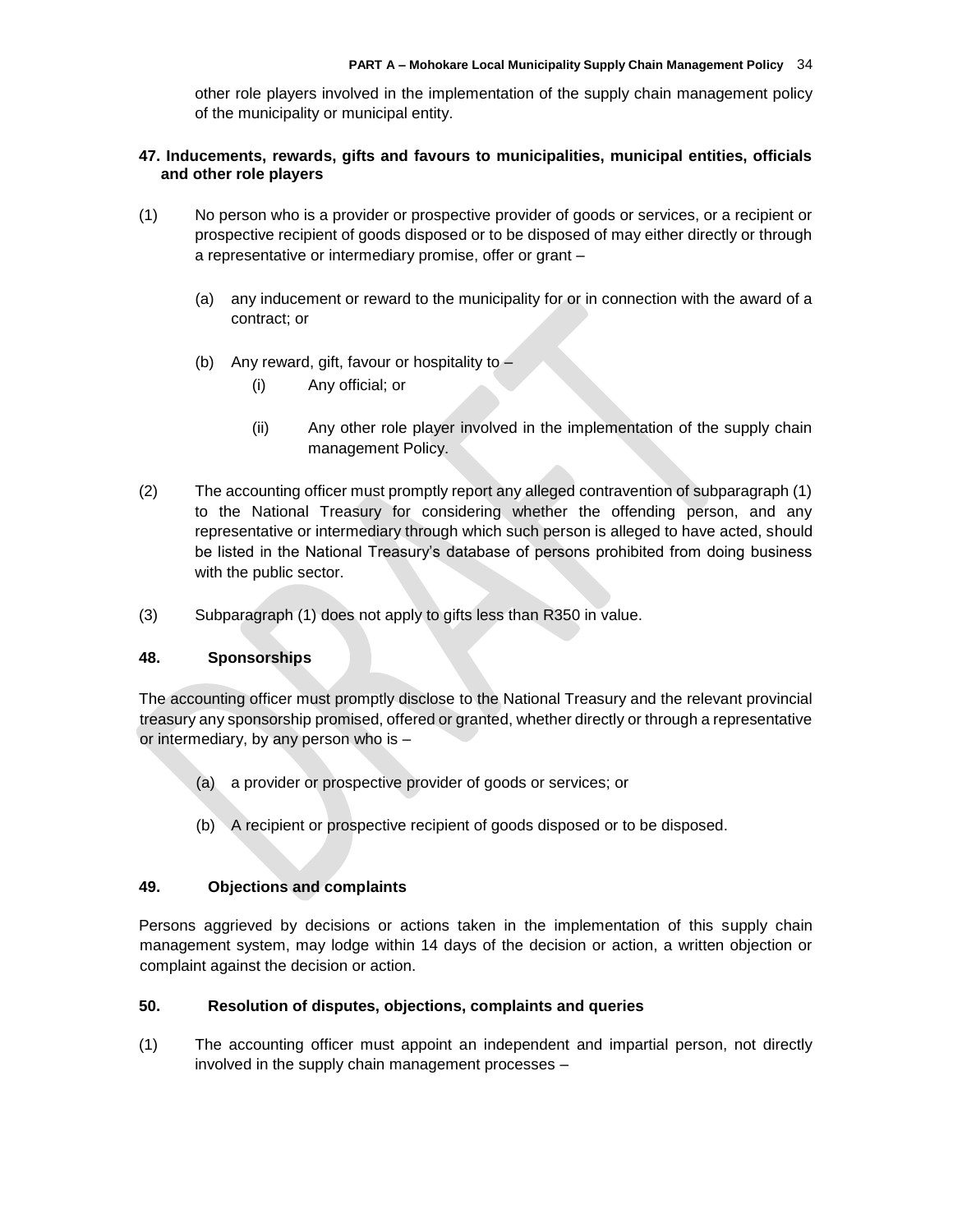- (a) To assist in the resolution of disputes between the municipality and other persons regarding -
	- (i) any decisions or actions taken in the implementation of the supply chain management system; or
	- (v) any matter arising from a contract awarded in the course of the supply chain management system; or
- (b) To deal with objections, complaints or queries regarding any such decisions or actions or any matters arising from such contract.
- (2) The accounting officer, or another official designated by the accounting officer, is responsible for assisting the appointed person to perform his or her functions effectively.
- (3) The person appointed must
	- (a) strive to resolve promptly all disputes, objections, complaints or queries received; and
	- (b) Submit monthly reports to the accounting officer on all disputes, objections, complaints or queries received, attended to or resolved.
- (4) A dispute, objection, complaint or query may be referred to the relevant provincial treasury  $if -$ 
	- (a) The dispute, objection, complaint or query is not resolved within 60 days; or (b) No response is forthcoming within 60 days.
- (5) If the provincial treasury does not or cannot resolve the matter, the dispute, objection, complaint or query may be referred to the National Treasury for resolution.
- (6) This paragraph must not be read as affecting a person's rights to approach a court at any time.

#### **51. Contracts providing for compensation based on turnover**

If a service provider acts on behalf of a municipality to provide any service or act as a collector of fees, service charges or taxes and the compensation payable to the service provider is fixed as an agreed percentage of turnover for the service or the amount collected, the contract between the service provider and the municipality must stipulate –

(a) A cap on the compensation payable to the service provider; and (b) That such compensation must be performance based.

## **52. Commencement**

This Policy takes effect on 01 July 2022 and will be reviewed annually by way of a Council resolution.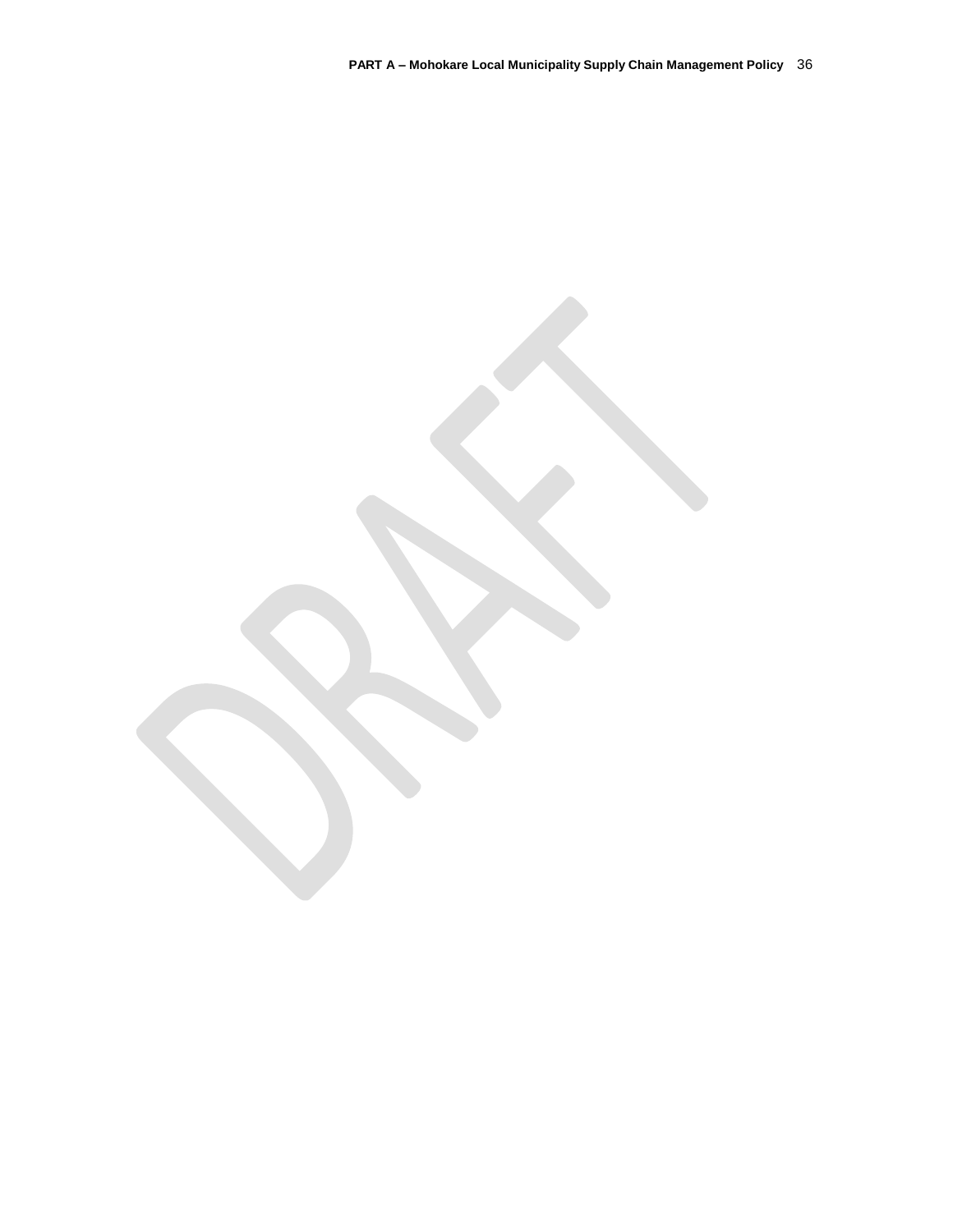# **PART B**

**PREFERENTIAL PROCUREMENT POLICY** adopted in terms of section 2 of the Preferential Procurement Policy Framework Act, No. 5 of 2000 and the Preferential Procurement Regulations, 2017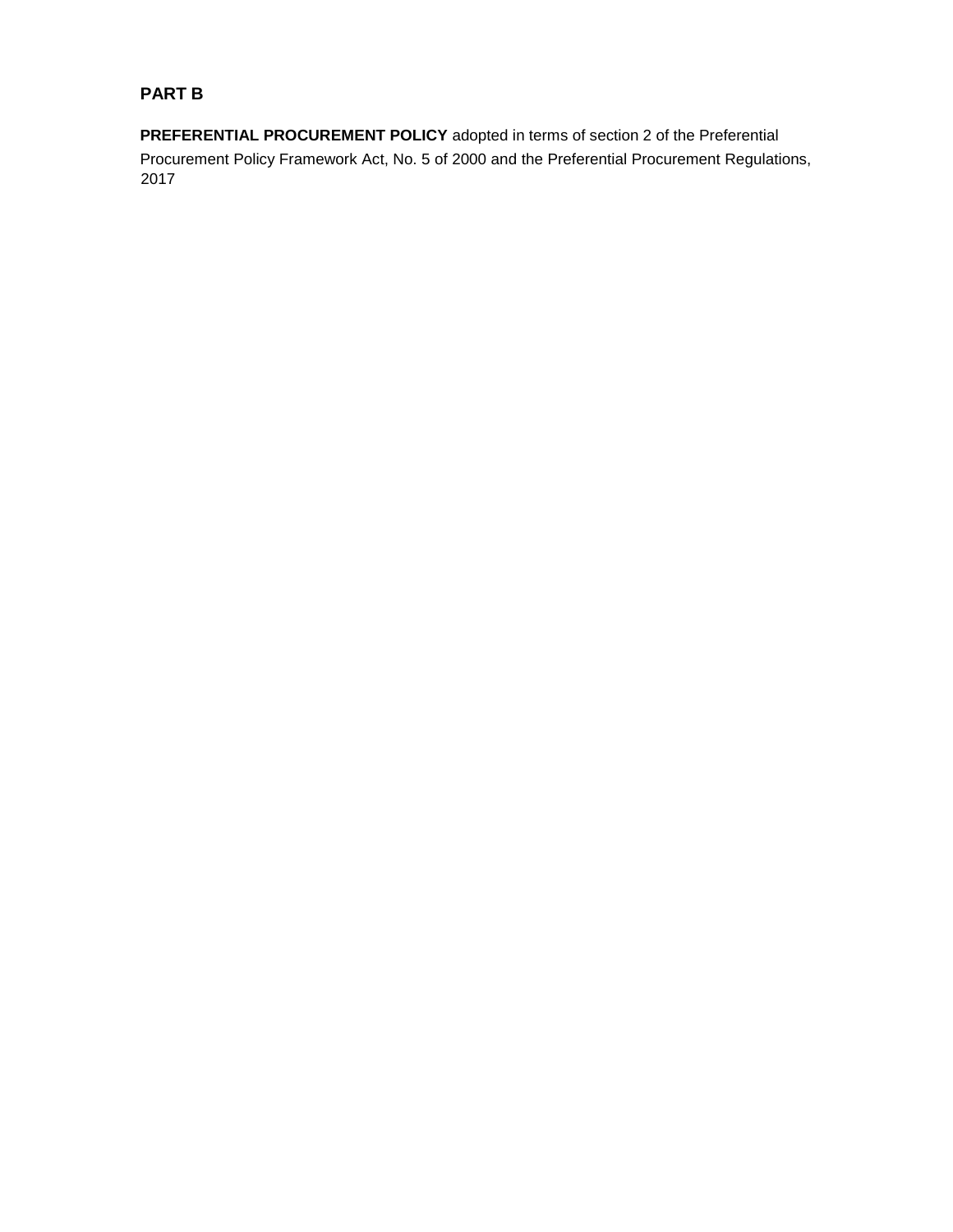## **PREAMBLE**

**WHEREAS** the Mohokare Local Municipality aims to improve the quality of life of the local community and to free the potential of each person within a framework of facilitating service delivery, through effective governance and the Council takes into account the need for transparent procedures that give the effect to the principle of preferential procurement;

**AND WHEREAS** local economic development plays a crucial role in creating a prosperous, equitable, stable and democratic society and the overall national vision of economic development is one of decent work and living standards for all in the context of qualitative improved equality in ownership, skills and access to opportunities;

**NOW THEREFORE** the Council of the Mohokare Local Municipality resolves in terms of section 2 of the Preferential Procurement Policy Framework Act, No. 5 of 2000 that the principles embodied in the Preferential Procurement Regulations, 2017 are herewith integrated into the Mohokare Local Municipality's Supply Chain Management Policy to form the basis of the evaluation criteria for quotations and competitive bids.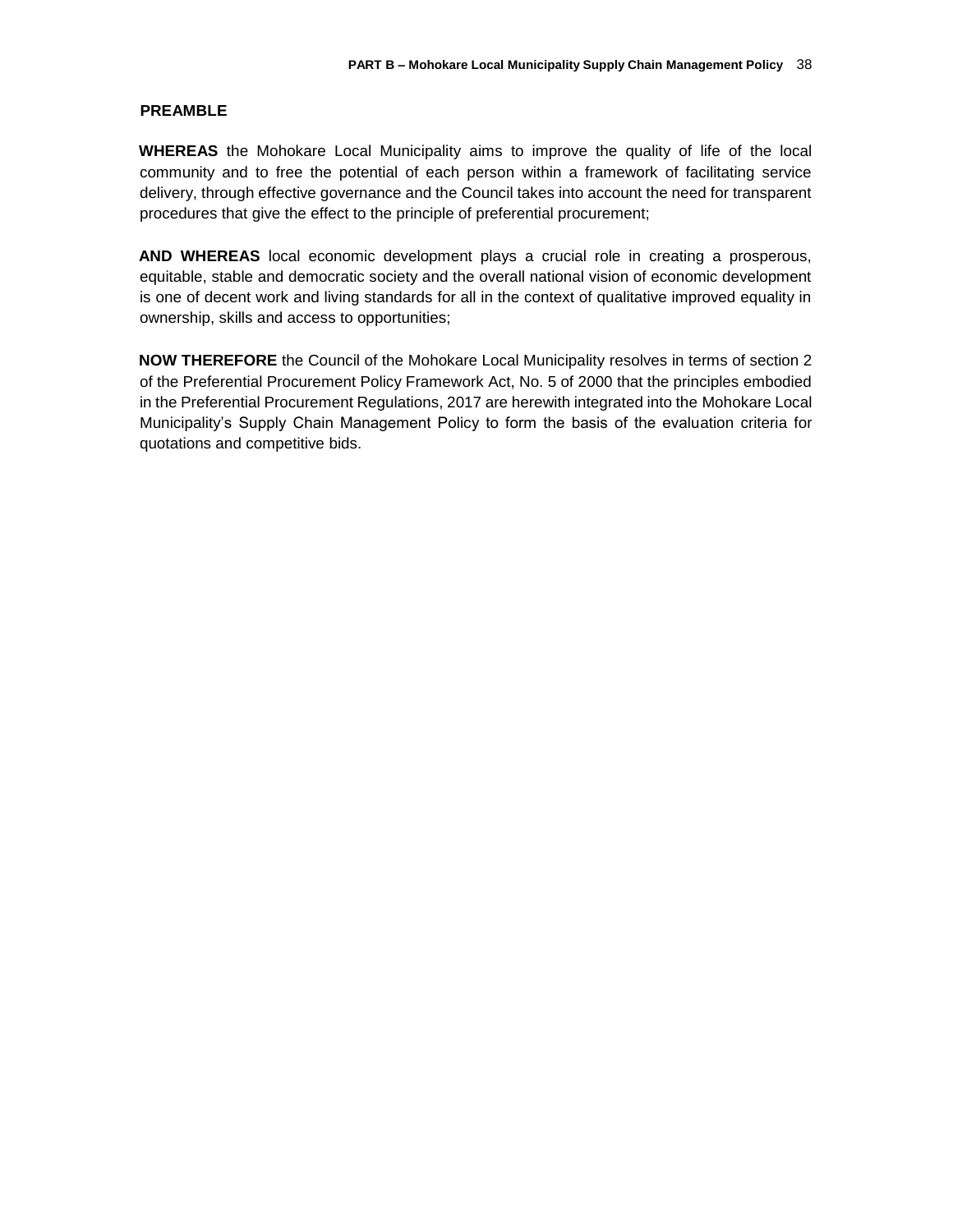# **Contents**

- 1. Definitions
- 2. Application
- 3. Identification of preference point system, designated sector, pre-qualification criteria, objective criteria and subcontracting
- 4. Prequalification criteria for preferential procurement
- 5. Tenders to be evaluated on functionality
- 6. 80/20 preference point system for acquisition of goods or services for Rand value equal to or above R30 000 and up to R50 million
- 7. 90/10 preference point system for acquisition of goods or services with Rand value above R50 million
- 8. Local production and content
- 9. Subcontracting as condition of tender
- 10. Criteria for breaking deadlock in scoring
- 11. Award of contracts to tenderers not scoring highest points
- 12. Subcontracting after award of tender
- 13. Cancellation of tender
- 14. Remedies
- 15. Circulars and guidelines
- 16. Repeal of Regulations and saving
- 17. Short title and commencement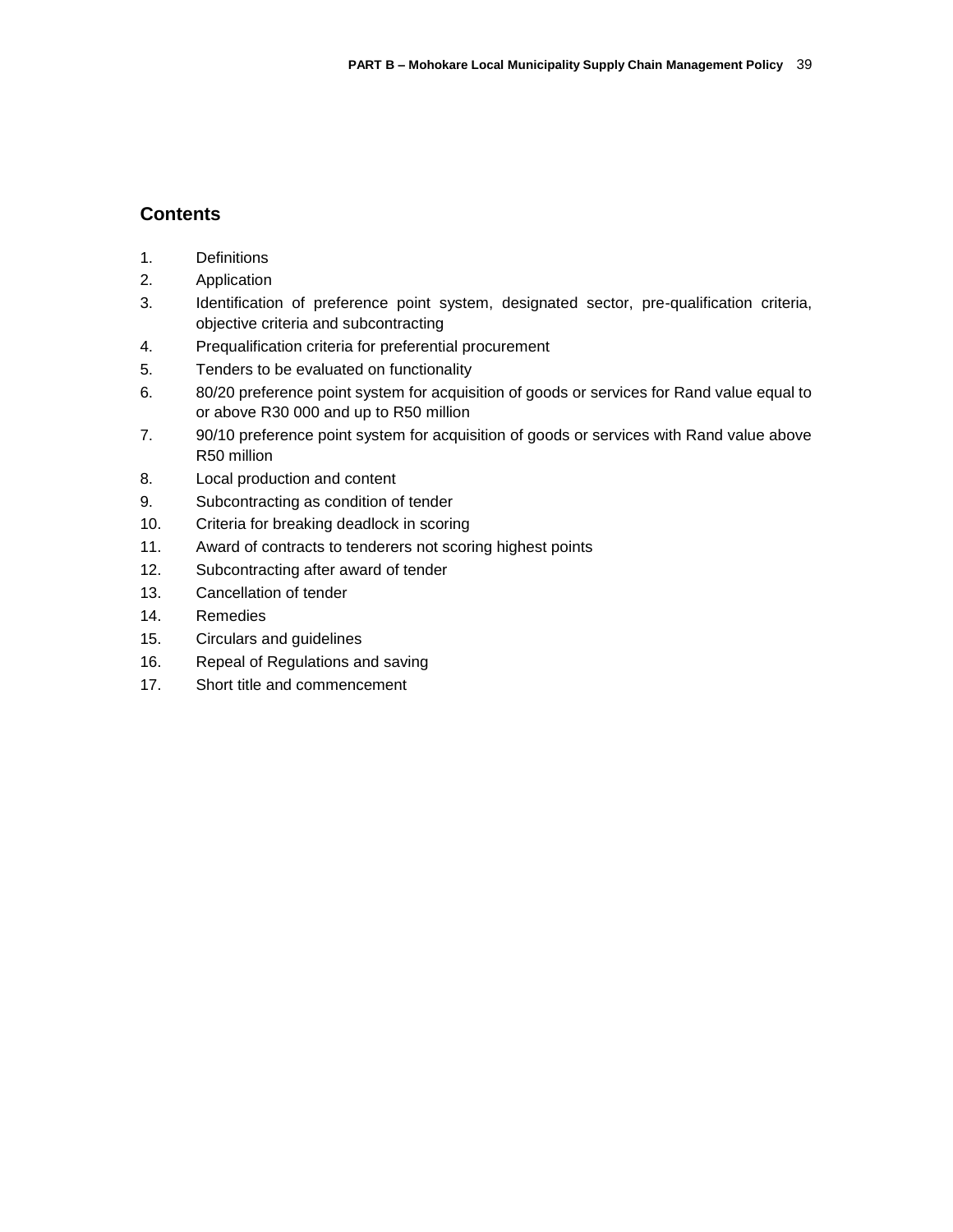## **Definitions**

**1.** In these Policy, unless the context indicates otherwise, any word or expression to which a meaning has been assigned in the Act must bear the meaning so assigned-

**"B-BBEE"** means broad-based black economic empowerment as defined in section 1 of the Broad-Based Black Economic Empowerment Act;

**"B-BBEE status level of contributor"** means the B-BBEE status of an entity in terms of a code of good practice on black economic empowerment issued in terms of section 9(1) of the Broad Based Black Economic Empowerment Act;

**"black designated groups"** has the meaning assigned to it in the codes of good practice issued in terms of section 9(1) of the Broad-Based Black Economic Empowerment Act;

**"black people"** has the meaning assigned to it in section 1 of the Broad-Based Black Economic Empowerment Act;

**"Broad-Based Black Economic Empowerment Act"** means the Broad-Based Black Economic Empowerment Act, 2003 (Act No. 53 of 2003);

**"co-operative"** means a co-operative registered in terms of section 7 of the Cooperatives Act, 2005 (Act No. 14 of 2005);

#### **"designated group"** means-

- (a) black designated groups;
- (b) black people;
- (c) women;
- (d) people with disabilities; or
- (e) small enterprises, as defined in section 1 of the National Small Enterprise Act, 1996 (Act No. 102 of 1996);

**"designated sector"** means a sector, sub-sector or industry or product designated in terms of paragraph 8(1)(a);

**"EME"** means an exempted micro enterprise in terms of a code of good practice on black economic empowerment issued in terms of section 9(1) of the Broad-Based Black Economic Empowerment Act;

**"functionality"** means the ability of a tenderer to provide goods or services in accordance with specifications as set out in the tender documents;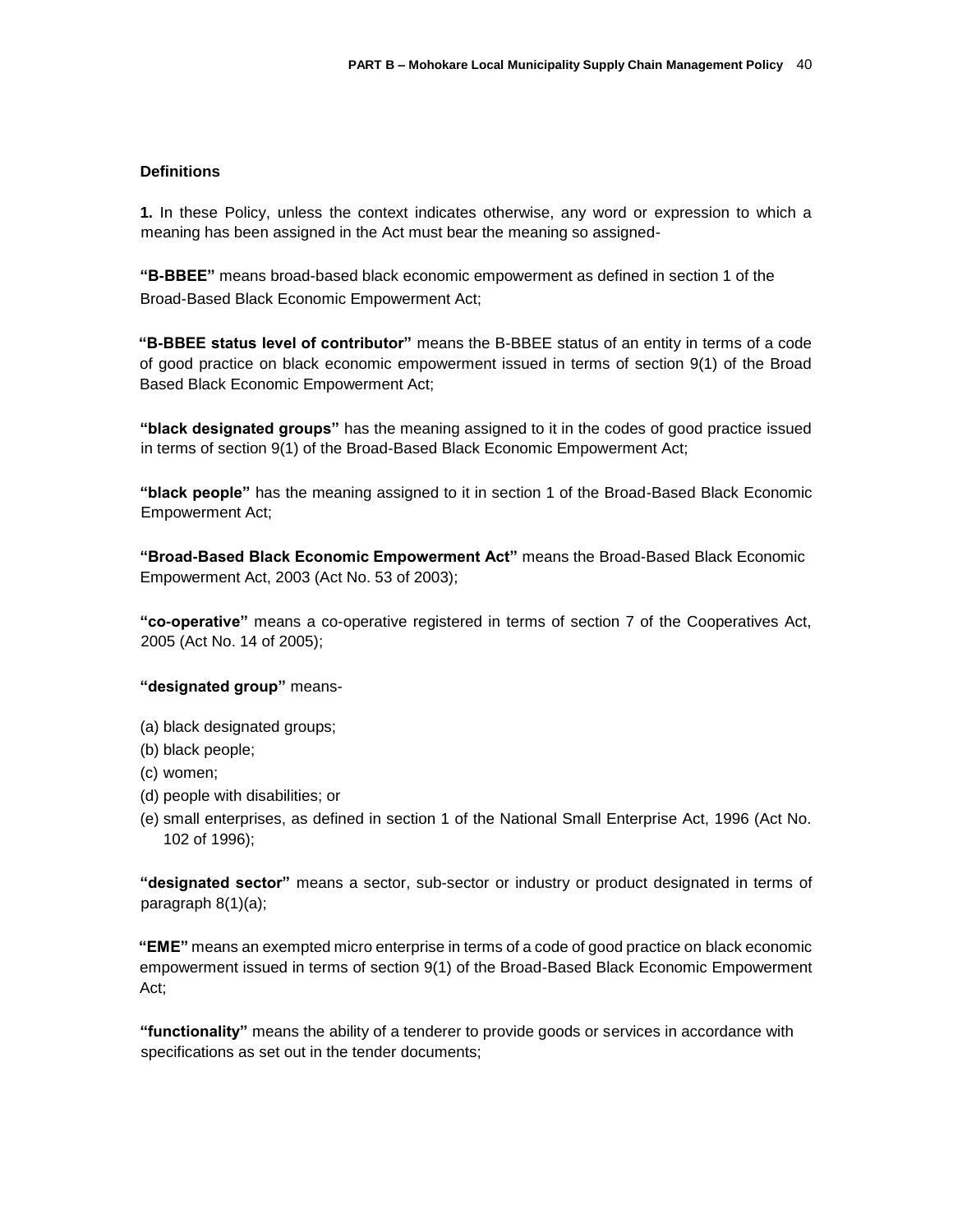**"military veteran"** has the meaning assigned to it in section 1 of the Military Veterans Act, 2011 (Act No. 18 of 2011);

**"National Treasury"** has the meaning assigned to it in section 1 of the Public Finance Management Act, 1999 (Act No. 1 of 1999);

**"people with disabilities"** has the meaning assigned to it in section 1 of the Employment Equity Act, 1998 (Act No. 55 of 1998);

**"price"** includes all applicable taxes less all unconditional discounts;

## **"proof of B-BBEE status level of contributor"** means-

- (a) the B-BBEE status level certificate issued by an authorized body or person;
- (b) a sworn affidavit as prescribed by the B-BBEE Codes of Good Practice; or
- (c) any other requirement prescribed in terms of the Broad-Based Black Economic Empowerment Act;

**"QSE"** means a qualifying small business enterprise in terms of a code of good practice on black economic empowerment issued in terms of section 9(1) of the Broad-Based Black Economic Empowerment Act;

**"Rand value"** means the total estimated value of a contract in Rand, calculated at the time of the tender invitation;

#### **"rural area"** means-

(a) a sparsely populated area in which people farm or depend on natural resources, including villages and small towns that are dispersed through the area; or

(b) an area including a large settlement which depends on migratory labor and remittances and government social grants for survival, and may have a traditional land tenure system;

**"stipulated minimum threshold"** means the minimum threshold stipulated in terms of paragraph 8(1)(b);

**"the Act"** means the Preferential Procurement Policy Framework Act, 2000 (Act No. 5 of 2000);

**"township"** means an urban living area that any time from the late 19th century until 27 April 1994, was reserved for black people, including areas developed for historically disadvantaged individuals post 27 April 1994;

**"treasury"** has the meaning assigned to it in section 1 of the Public Finance Management Act, 1999 (Act No. 1 of 1999); and

**"youth"** has the meaning assigned to it in section 1 of the National Youth Development Agency Act, 2008 (Act No. 54 of 2008).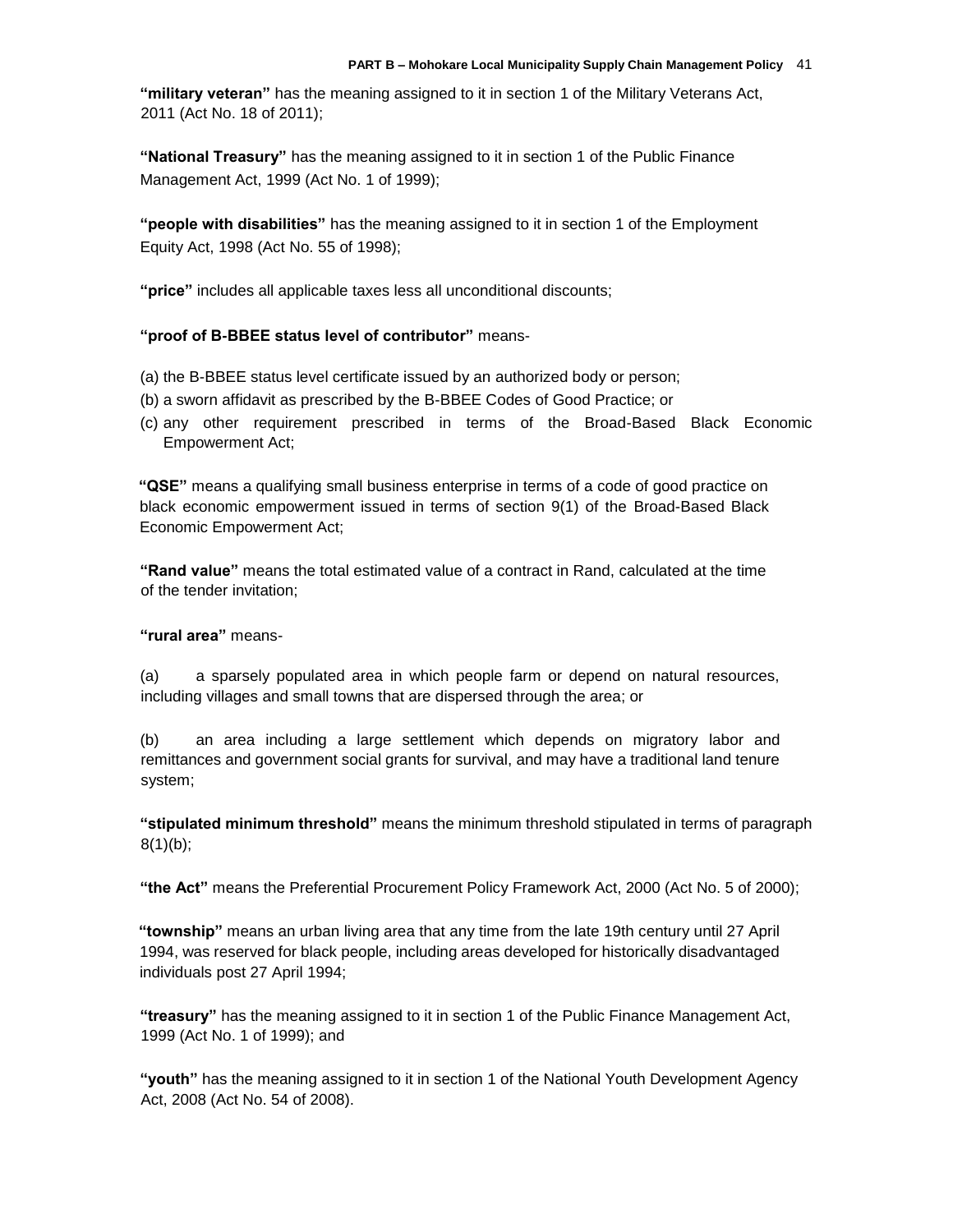## **Application**

**2.** These Policy apply to Mohokare Local Municipality as envisaged in the definition of Local Municipality in section 1 of the Act.

## **Identification of preference point system, designated sector, pre-qualification criteria, objective criteria and subcontracting**

- **3.** The Municipality must-
- (a) determine and stipulate in the tender documents-

(i) the preference point system applicable to the tender as envisaged in paragraph 6 or 7; or

(ii) if it is unclear which preference point system will be applicable, that either the 80/20 or 90/10 preference point system will apply and that the lowest acceptable tender will be used to determine the applicable preference point system;

- (b) determine whether pre-qualification criteria are applicable to the tender as envisaged in paragraph 4;
- (c) determine whether the goods or services for which a tender is to be invited, are in a designated sector for local production and content as envisaged in paragraph 8;
- (d) determine whether compulsory subcontracting is applicable to the tender as envisaged in paragraph 9; and
- (e) determine whether objective criteria are applicable to the tender as envisaged in paragraph 11.

#### **Pre-qualification criteria for preferential procurement**

**4.**(1) If the municipality decides to apply pre-qualifying criteria to advance certain designated groups, that municipality must advertise the tender with a specific tendering condition that only one or more of the following tenderers may respond-

(a) a tenderer having a stipulated minimum B-BBEE status level of contributor;

- (b) an EME or QSE;
- (c) a tenderer subcontracting a minimum of 30% to-
- (i) an EME or QSE which is at least 51% owned by black people;
- (ii) an EME or QSE which is at least 51% owned by black people who are youth;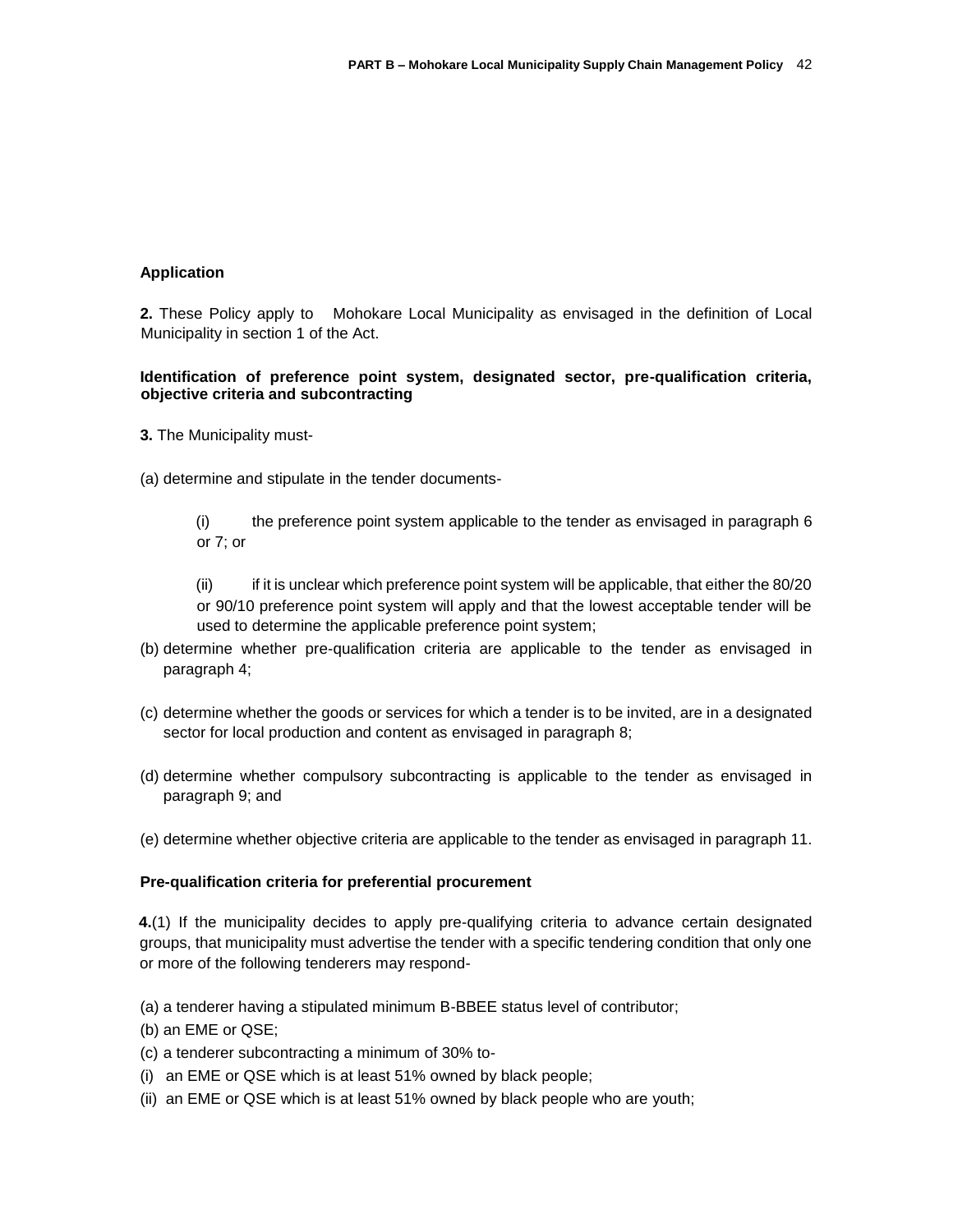(iii) an EME or QSE which is at least 51% owned by black people who are women;

- (iv) an EME or QSE which is at least 51% owned by black people with disabilities;
- (v) an EME or QSE which is 51% owned by black people living in rural or underdeveloped areas or townships;
- (vi) a cooperative which is at least 51% owned by black people;
- (vii)an EME or QSE which is at least 51% owned by black people who are military veterans; (viii) an EME or QSE.

(2) A tender that fails to meet any pre-qualifying criteria stipulated in the tender documents is an unacceptable tender.

#### **Tenders to be evaluated on functionality**

**5**.(1) The municipality must state in the tender documents if the tender will be evaluated on functionality.

- (2) The evaluation criteria for measuring functionality must be objective.
- (3) The tender documents must specify-
	- (a) the evaluation criteria for measuring functionality;
	- (b) the points for each criteria and, if any, each sub-criterion; and (c) the minimum qualifying score for functionality.
- (4) The minimum qualifying score for functionality for a tender to be considered further- (a) must be determined separately for each tender; and
	- (b) may not be so-

(i) low that it may jeopardize the quality of the required goods or services; or (ii) high that it is unreasonably restrictive.

- (5) Points scored for functionality must be rounded off to the nearest two decimal places.
- (6) A tender that fails to obtain the minimum qualifying score for functionality as indicated in the tender documents is not an acceptable tender.
- (7) Each tender that obtained the minimum qualifying score for functionality must be evaluated further in terms of price and the preference point system and any objective criteria envisaged in paragraph 11.

#### **80/20 preference point system for acquisition of goods or services for Rand value equal to or above R30 000 and up to R50 million**

**6.**(1) The following formula must be used to calculate the points out of 80 for price in respect of a tender with a Rand value equal to or above R30 000 and up to a Rand value of R50 million, inclusive of all applicable taxes:

Where-

Ps = Points scored for price of tender under consideration;  $Pt = Price$  of tender under consideration; and  $Pmin = Price$ of lowest acceptable tender.

(2) The following table must be used to calculate the score out of 20 for BBBEE:

| <b>B-BBEE Status Level of Contributor</b> | <b>Number of Points</b> |
|-------------------------------------------|-------------------------|
|                                           | 20                      |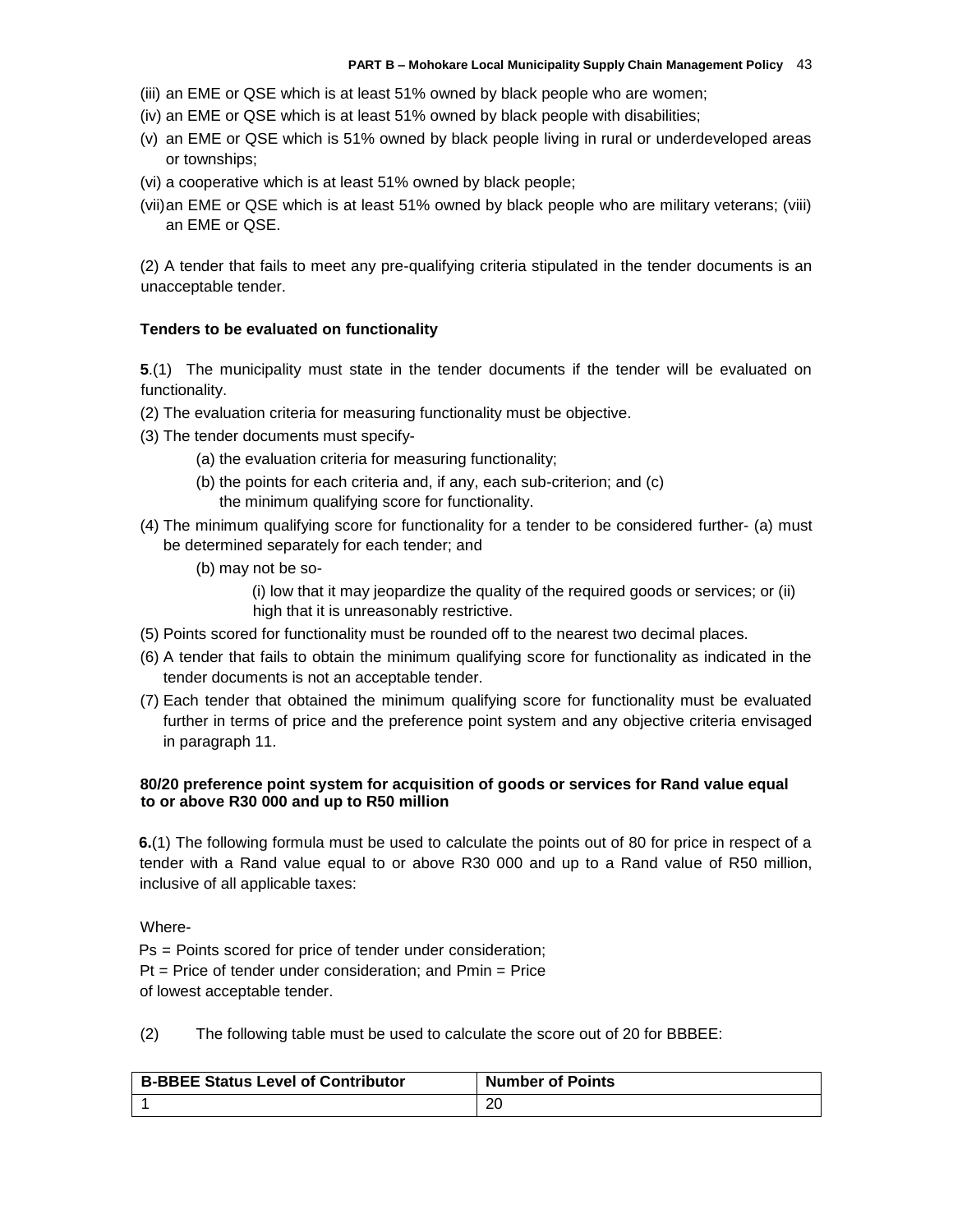| C                         | 18 |
|---------------------------|----|
| c                         | 14 |
|                           | 12 |
| Э                         | 8  |
| 6                         | -6 |
|                           |    |
| 8                         | c  |
| Non-compliant contributor |    |

- (3) A tenderer must submit proof of its B-BBEE status level of contributor.
- (4) A tenderer failing to submit proof of B-BBEE status level of contributor or is a non-compliant contributor to B-BBEE may not be disqualified, but-

(a) may only score point out of 80 for price; and (b) scores 0 points out of 20 for B-BBEE.

- (5) A tenderer may not be awarded points for B-BBEE status level of contributor if the tender documents indicate that the tenderer intends subcontracting more than 25% of the value of the contract to any other person not qualifying for at least the points that the tenderer qualifies for, unless the intended subcontractor is an EME that has the capability to execute the subcontract.
- (6) The points scored by a tenderer for B-BBEE in terms of sub paragraph (2) must be added to the points scored for price under sub paragraph (1).
- (7) The points scored must be rounded off to the nearest two decimal places.
- (8) Subject to sub paragraph (9) and paragraph 11, the contract must be awarded to the tenderer scoring the highest points.
- (9) (a) If the price offered by a tenderer scoring the highest points is not market related, the organ of state may not award the contract to that tenderer.
	- (b) The Municipality may-

(i) negotiate a market-related price with the tenderer scoring the highest points or cancel the tender;

(ii) if the tenderer does not agree to a market-related price, negotiate a market- related price with the tenderer scoring the second highest points or cancel the tender;

(iii) if the tenderer scoring the second highest points does not agree to a market related price, negotiate a market-related price with the tenderer scoring the third highest points or cancel the tender.

(c) If a market-related price is not agreed as envisaged in paragraph (b)(iii), the municipality must cancel the tender.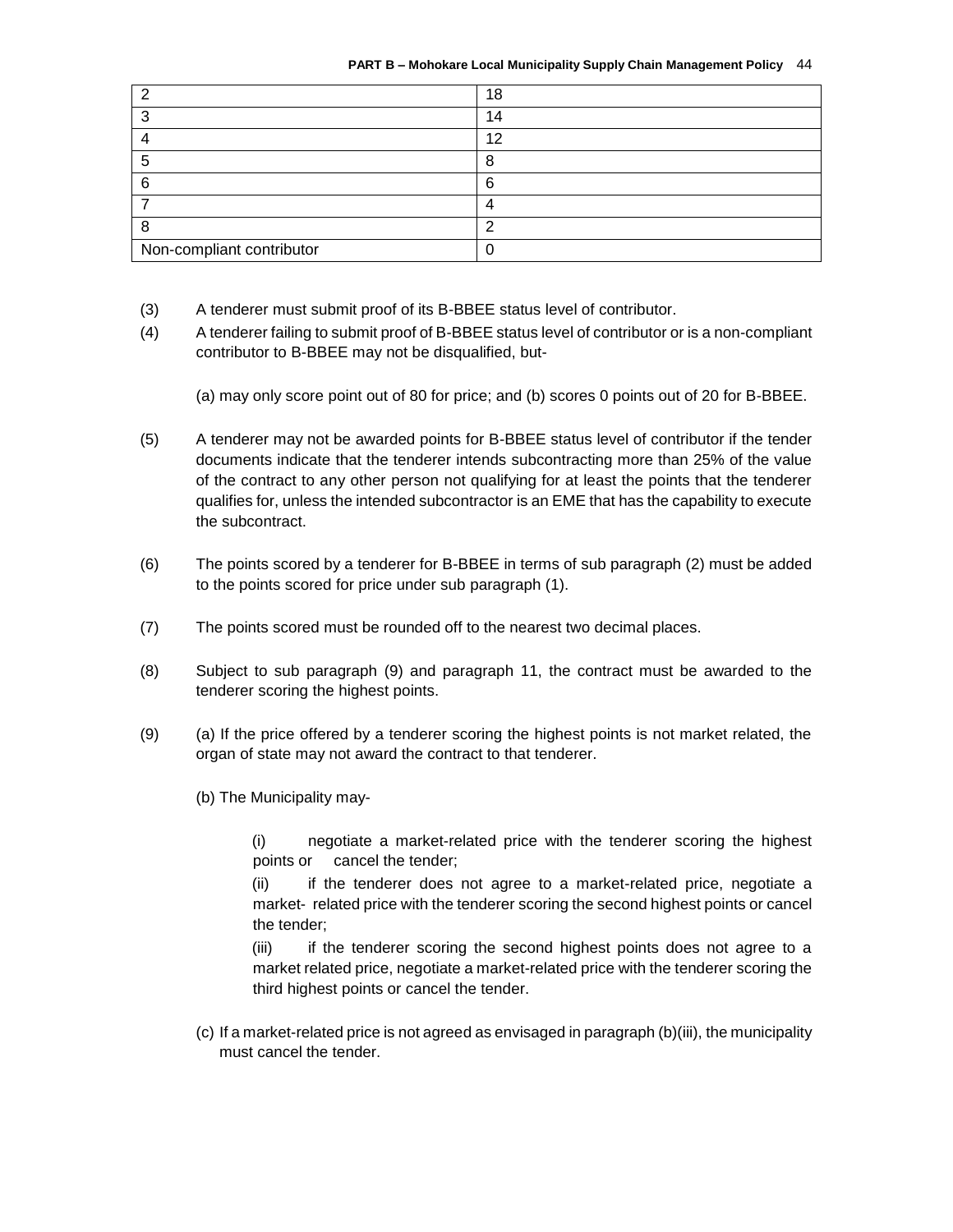## **90/10 preference point system for acquisition of goods or services with Rand value above R50 million**

**7.** (1) The following formula must be used to calculate the points out of 90 for price in respect of a tender with a Rand value above R50 million, inclusive of all applicable taxes:

**Where** 

Ps = Points scored for price of tender under consideration;  $Pt = Price$  of tender under consideration; and  $Pmin = Price$ of lowest acceptable tender.

(2) The following table must be used to calculate the points out of 10 for BBBEE:

| <b>B-BBEE Status Level of Contributor</b> | <b>Number of points</b> |
|-------------------------------------------|-------------------------|
|                                           | 10                      |
| 2                                         | 9                       |
| 3                                         | 6                       |
|                                           | 5                       |
| 5                                         | 4                       |
| 6                                         | 3                       |
|                                           | ົ                       |
| 8                                         |                         |
| Non-compliant contributor                 | 0                       |

- (3) A tenderer must submit proof of its B-BBEE status level of contributor.
- (4) A tenderer failing to submit proof of B-BBEE status level of contribution or is a noncompliant contributor to B-BBEE may not be disqualified, but-

(a) may only score points out of 90 for price; and (b) scores 0 points out of 10 for B-BBEE.

- (5) A tenderer may not be awarded points for B-BBEE status level of contributor if the tender documents indicate that the tenderer intends subcontracting more than 25% of the value of the contract to any other person not qualifying for at least the points that the tenderer qualifies for, unless the intended subcontractor is an EME that has the capability to execute the subcontract.
- (6) The points scored by a tenderer for B-BBEE contribution in terms of sub paragraph (2) must be added to the points scored for price under sub paragraph (1).
- (7) The points scored must be rounded off to the nearest two decimal places.
- (8) Subject to sub paragraph (9) and paragraph 11, the contract must be awarded to the tenderer scoring the highest points.
- (9) (a) If the price offered by a tenderer scoring the highest points is not market related, the municipality may not award the contract to that tenderer.
	- (b) The municipality may-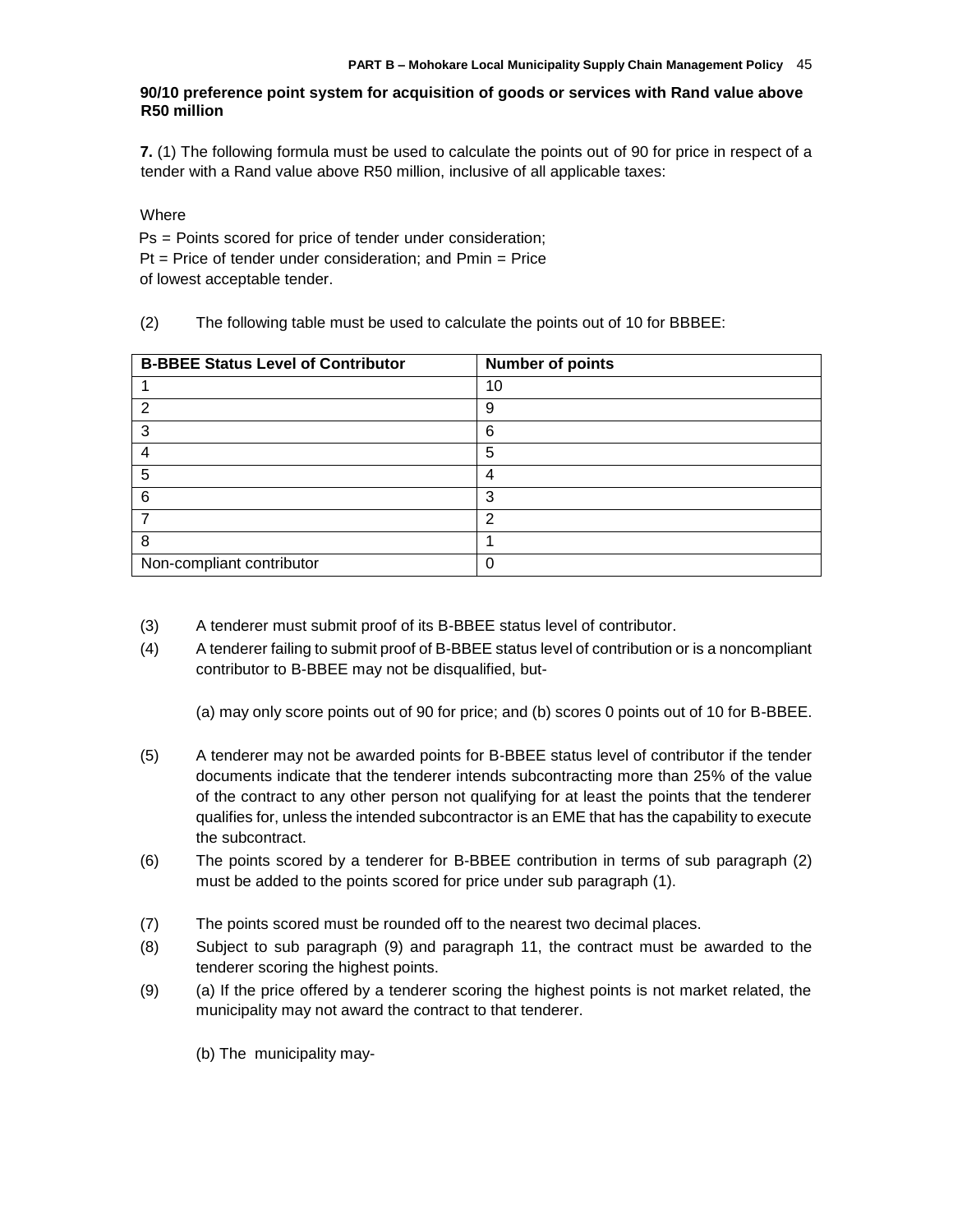(i) negotiate a market-related price with the tenderer scoring the highest points or cancel the tender;

(ii) if the tenderer does not agree to a market-related price, negotiate a marketrelated price with the tenderer scoring the second highest points or cancel the tender;

(iii) if the tenderer scoring the second highest points does not agree to a market related price, negotiate a market-related price with the tenderer scoring the third highest points or cancel the tender.

(c) If a market-related price is not agreed as envisaged in paragraph (b)(iii), the municipality cancel the tender.

## **Local production and content**

**8.**(1) The Department of Trade and Industry may, in consultation with the National Treasury-

- (a) designate a sector, sub-sector or industry or product in accordance with national development and industrial policies for local production and content, where only locally produced services or goods or locally manufactured goods meet the stipulated minimum threshold for local production and content, taking into account economic and other relevant factors; and
- (b) stipulate a minimum threshold for local production and content.

(2) The municipality must, in the case of a designated sector, advertise the invitation to tender with a specific condition that only locally produced goods or locally manufactured goods, meeting the stipulated minimum threshold for local production and content, will be considered.

(3) The National Treasury must inform the municipality of any designation made in terms of paragraph 8(1) through a circular.

(4) (a) If there is no designated sector, the municipality may include, as a specific condition of the tender, that only locally produced services or goods or locally manufactured goods with a stipulated minimum threshold for local production and content, will be considered.

(b) The threshold referred to in paragraph (a) must be in accordance with the standards determined by the Department of Trade and Industry in consultation with the National Treasury.

(5) A tender that fails to meet the minimum stipulated threshold for local production and content is an unacceptable tender.

#### **Subcontracting as condition of tender**

**9.**(1) If feasible to subcontract for a contract above R30 million, the municipality must apply subcontracting to advance designated groups.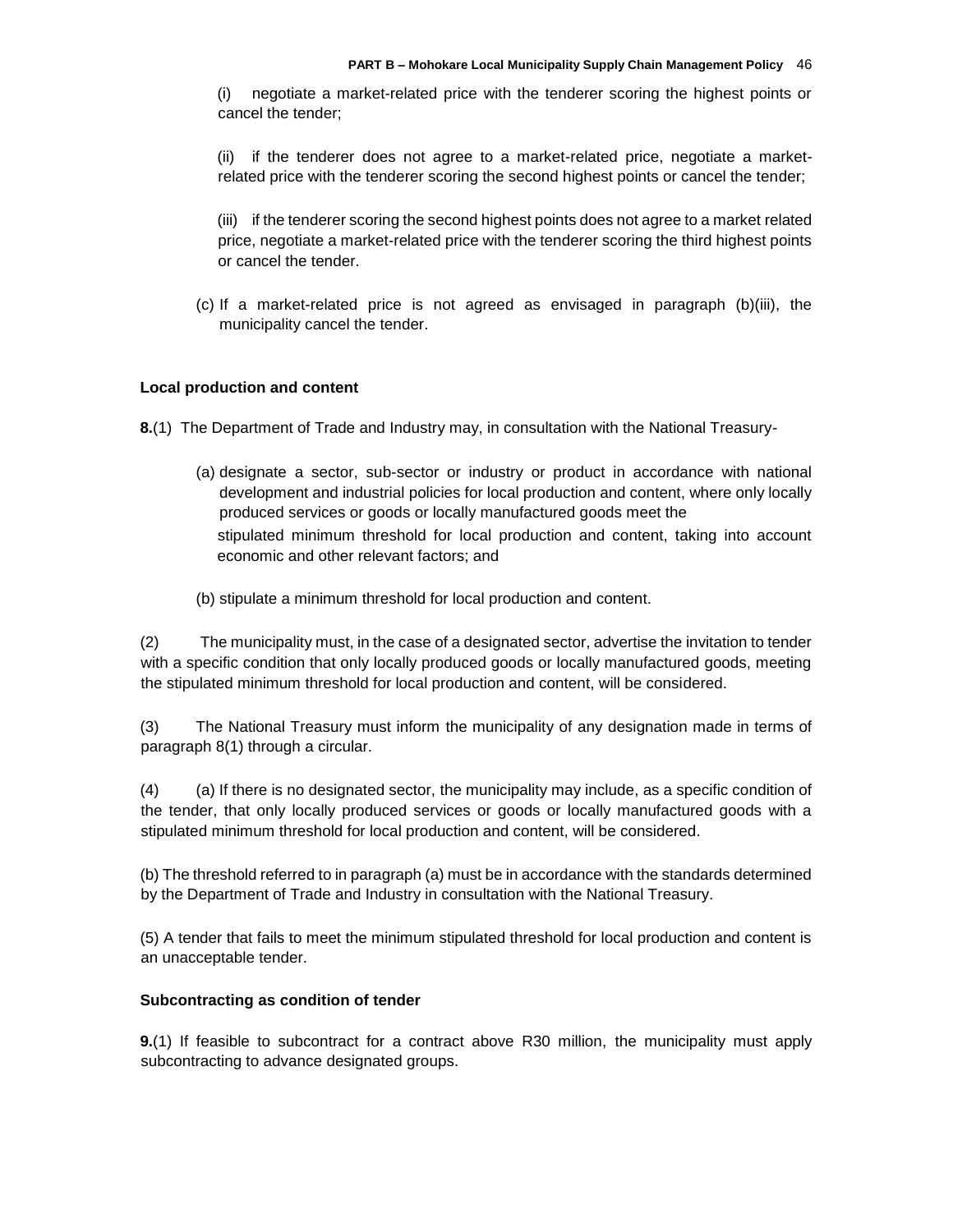(2) If the municipality applies subcontracting as contemplated in sub paragraph (1), the municipality must advertise the tender with a specific tendering condition that the successful tenderer must subcontract a minimum of 30% of the value of the contract to-

- (a) an EME or QSE;
- (b) an EME or QSE which is at least 51% owned by black people;
- (c) an EME or QSE which is at least 51% owned by black people who are youth;
- (d) an EME or QSE which is at least 51% owned by black people who are women;
- (e) an EME or QSE which is at least 51% owned by black people with disabilities; (f) an EME or QSE which is 51% owned by black people living in rural or underdeveloped areas or townships;
- (g) a cooperative which is at least 51% owned by black people;
- (h) an EME or QSE which is at least 51% owned by black people who are military veterans; or (i) more than one of the categories referred to in paragraphs (a) to (h).

(3) The municipality must make available the list of all suppliers registered on a database approved by the National Treasury to provide the required goods or services in respect of the applicable designated groups mentioned in sub paragraph (2) from which the tenderer must select a supplier.

#### **Criteria for breaking deadlock in scoring**

**10. (**1) If two or more tenderers score an equal total number of points, the contract must be awarded to the tenderer that scored the highest points for B-BBEE.

(2) If functionality is part of the evaluation process and two or more tenderers score equal total points and equal preference points for B-BBEE, the contract must be awarded to the tenderer that scored the highest points for functionality.

(3) If two or more tenderers score equal total points in all respects, the award must be decided by the drawing of lots.

#### **Award of contracts to tenderers not scoring highest points**

- **11.** (1) A contract may be awarded to a tenderer that did not score the highest points only in accordance with section 2(1)(f) of the Act.
	- (2) If e the municipality intends to apply objective criteria in terms of section  $2(1)(f)$  of the Act, the municipality must stipulate the objective criteria in the tender documents.

#### **Subcontracting after award of tender**

**12.** (1) A person awarded a contract may only enter into a subcontracting arrangement with the approval of the municipality.

(2) A person awarded a contract in relation to a designated sector, may not subcontract in such a manner that the local production and content of the overall value of the contract is reduced to below the stipulated minimum threshold.

(3) A person awarded a contract may not subcontract more than 25% of the value of the contract to any other enterprise that does not have an equal or higher B-BBEE status level of contributor than the person concerned, unless the contract is subcontracted to an EME that has the capability and ability to execute the subcontract.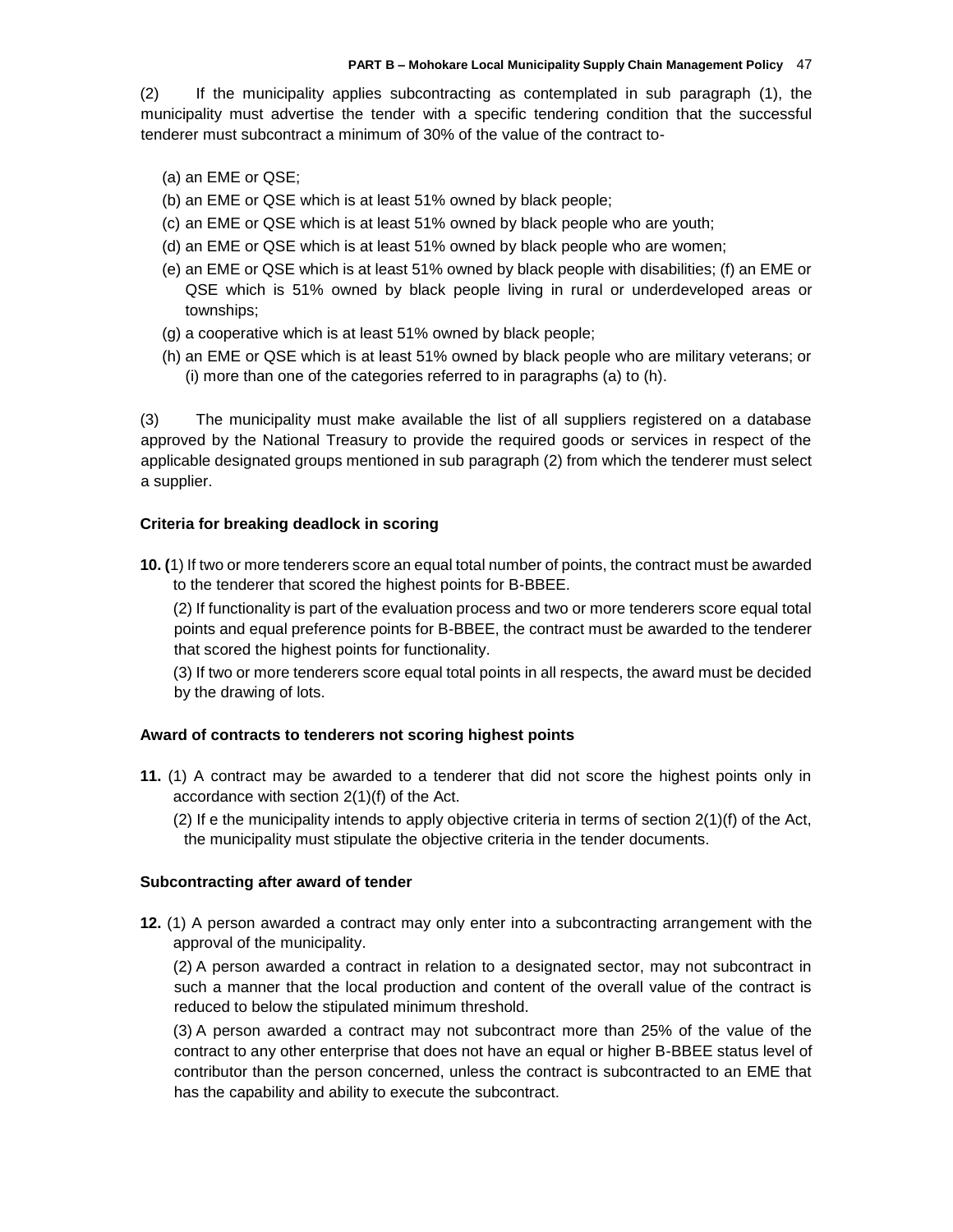#### **Cancellation of tender**

**13.** (1) The municipality may, before the award of a tender, cancel a tender invitation if-

- (a) due to changed circumstances, there is no longer a need for the goods or services specified in the invitation;
- (b) funds are no longer available to cover the total envisaged expenditure;
- (c) no acceptable tender is received; or
- (d) there is a material irregularity in the tender process.

(2) The decision to cancel a tender invitation in terms of sub paragraph (1) must be published in the same manner in which the original tender invitation was advertised.

(3) The municipality may only with the prior approval of the relevant treasury cancel a tender invitation for the second time.

#### **Remedies**

**14.** (1) Upon detecting that a tenderer submitted false information regarding its BBBEE status level of contributor, local production and content, or any other matter required in terms of these Policy which will affect or has affected the evaluation of a tender, or where a tenderer has failed to declare any subcontracting arrangements, the municipality must- (a) inform the tenderer accordingly;

(b) give the tenderer an opportunity to make representations within 14 days as to why- (i) the tender submitted should not be disqualified or, if the tender has already been awarded to the tenderer, the contract should not be terminated in whole or in part;

(ii) if the successful tenderer subcontracted a portion of the tender to another person without disclosing it, the tenderer should not be penalised up to 10 percent of the value of the contract; and

(iii) the tenderer should not be restricted by the National Treasury from conducting any business for a period not exceeding 10 years with any organ of state; and

- (c) if it concludes, after considering the representations referred to in sub paragraph (1)(b), that-
- (i) such false information was submitted by the tenderer-
	- (aa) disqualify the tenderer or terminate the contract in whole or in part; and
	- (bb) if applicable, claim damages from the tenderer; or
		- (ii) the successful tenderer subcontracted a portion of the tender to another person without disclosing, penalise the tenderer up to 10 percent of the value of the contract.
- (2) (a) The municipality must-
	- (i) inform the National Treasury, in writing, of any actions taken in terms of sub paragraph (1);
	- (ii) provide written submissions as to whether the tenderer should be restricted from conducting business with any organ of state; and
	- (iii)submit written representations from the tenderer as to why that tenderer should not be restricted from conducting business with any organ of state.